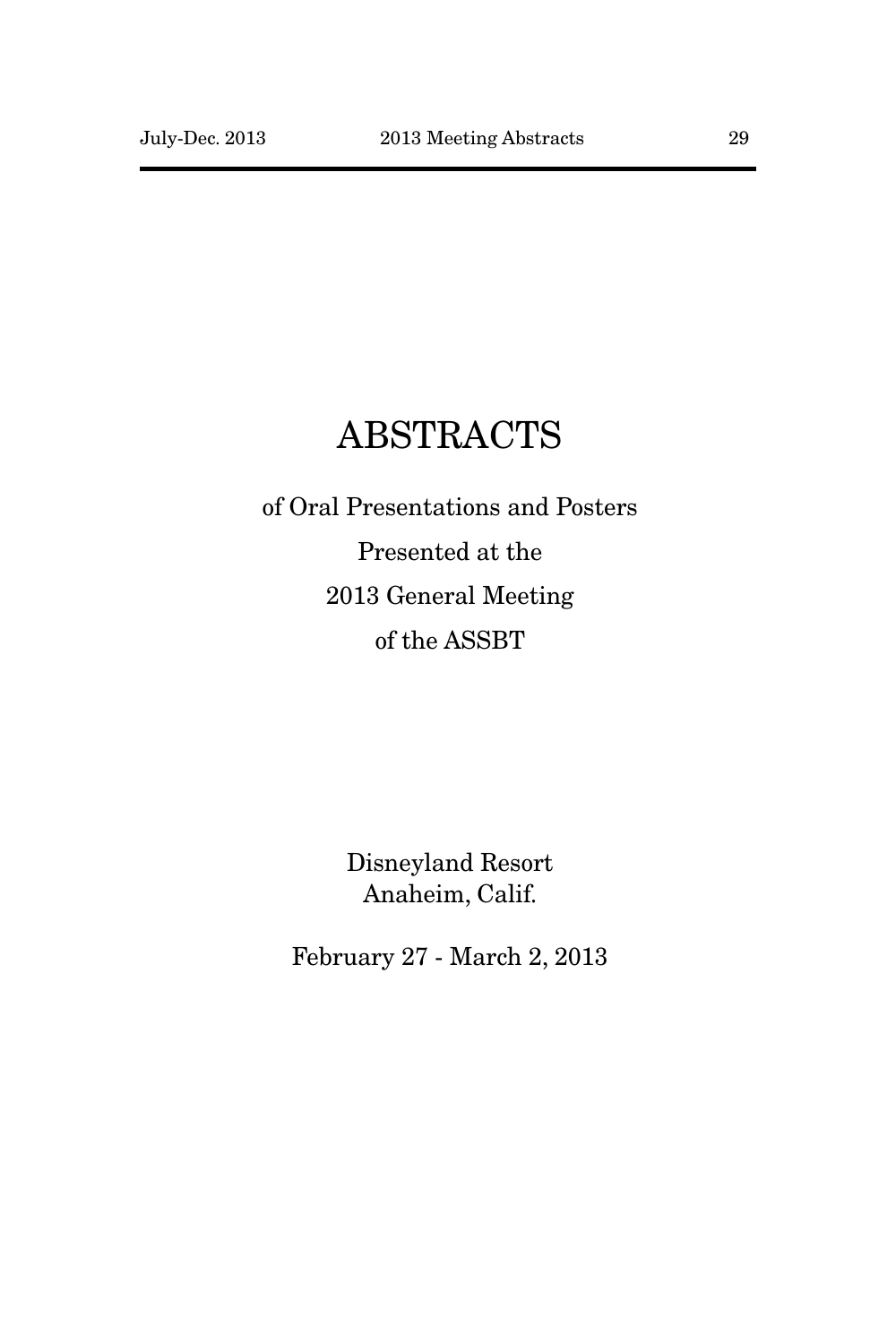#### **PREFACE**

The following section contains abstracts of papers/posters presented at the 37th Biennial Meeting of the American Society of Sugar Beet Technologists.

None of the information presented shall be used for reference without permission of the authors.

#### **Section A – Agronomy Oral Presentations**

BREDEHOEFT, MARK W.<sup>1\*</sup>, CHRIS DUNSMORE<sup>1</sup> and JOHN A. LAMB2 . 1 Southern Minnesota Beet Sugar Cooperative, 83550 County Road 21, Renville, MN 56284 and 2Department of Soil, Water, and Climate, University of Minnesota, 439 Borlaug Hall, 1991 Upper Buford Circle, St. Paul, MN 55108. **PCC use in Southern Minnesota — a success story of collaboration between research and production.** 

The sugarbeet industry is blessed with a co-product in mass quantity sometimes referred to as spent lime, but more appropriately referred to as Precipitated Calcium Carbonate (PCC). The use of PCC as an agronomic tool to enhance sugarbeet production has been a subject of research efforts since the late 1980's. Dr. Alan Dexter and Dr. Carol Windels conducted research showing PCC can reduce effects of imidazilone herbicides and Aphanomyces cochloides to sugarbeets. Studies conducted in the late 1990's by Southern Minnesota Beet Sugar (SMBSC) research showed significant benefit to PCC applications for sugarbeet and field corn production. More recent research conducted by SMBSC and University of Minnesota has shown that soil root indices of Aphanomyces cochloides and Rhizoctonia solani were reduced due to applications of PCC. University of Minnesota and SMBSC research initiated in 2008 and finalized in 2012 has shown that PCC applied 2 years in advance of crop production was the most advantageous compared to 1 and 3 years ahead of crop production. Sugar beet and field corn yields were increased 23-30% and 22-35%, respectively with 4, 8 and12 ton of PCC applied per acre. The cooperative research efforts between University personnel and SMBSC have led to grower acceptance of this research and have developed into a successful program of PCC use in the southern Minnesota region. As a result of research conducted and its adoption by growers southern Minnesota farmers have increased the use of PCC since 2001 by 6 fold. This accounts for a successful story of research to the farm.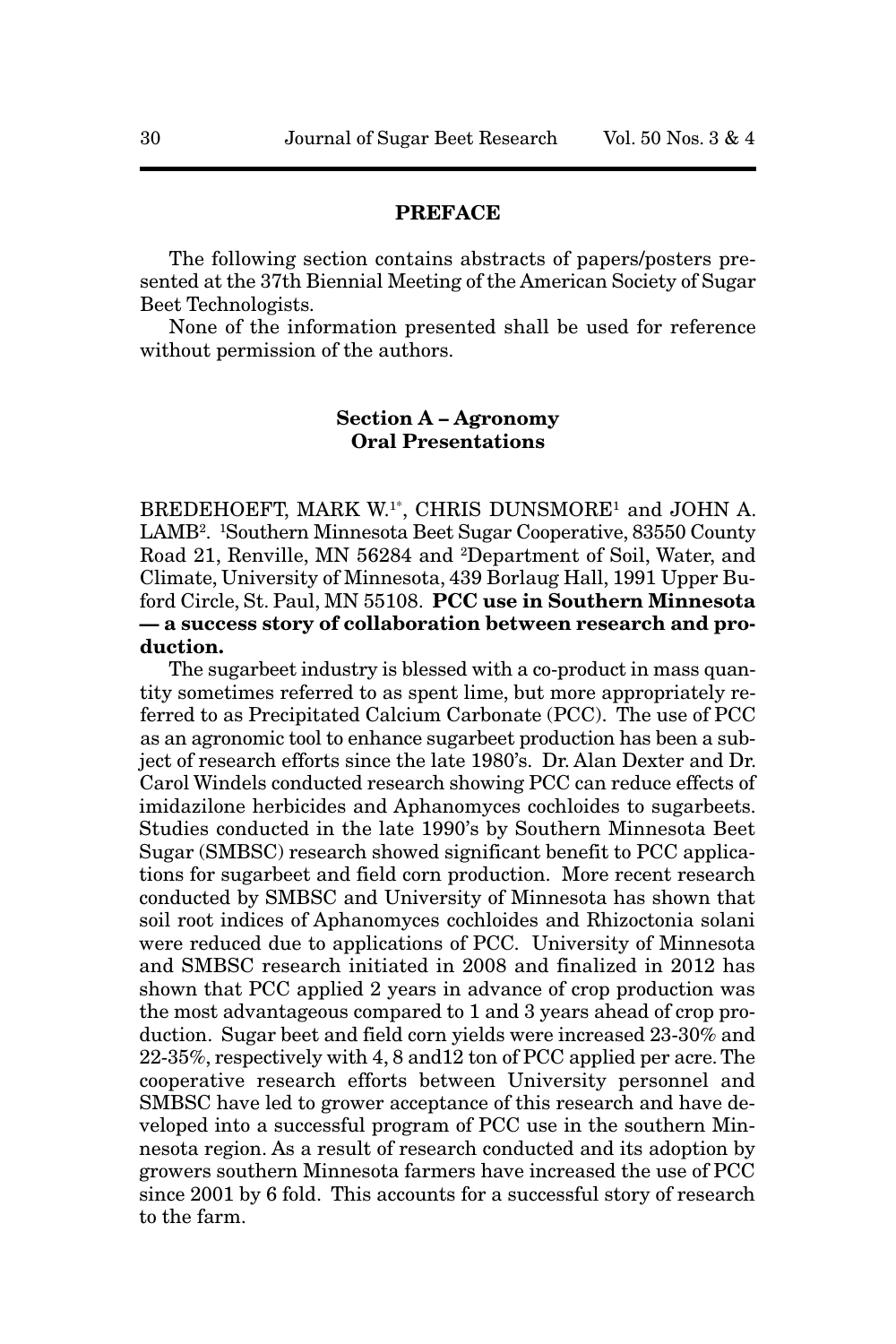COBURN, CARL W.\* and ANDREW R. KNISS. University of Wyoming, Department of Plant Sciences, 1000 E. University Avenue, Laramie, WY 82071. **Comparison of the eco-efficiency of conventional and glyphosate-resistant sugarbeet herbicide treatments.**

The rapid adoption of glyphosate-resistant sugarbeets has largely displaced conventional production. Eco-efficiency analysis allows the comparison of production systems by quantifying the level of output per unit of input environmental risk. Using herbicide treatment and yield data from studies located in multiple growing regions in the U.S., an eco-efficiency analysis was performed on conventional and glyphosate-resistant herbicide treatments. The risk quotient method for various impact categories based on toxicity and amount applied enables a measurement of the environmental risk for an herbicide. The models GENEEC2 and SCI-GROW were used to estimate potential surface and ground water concentrations resulting from herbicide treatments. Avian, aquatic, and terrestrial risk was determined using widely available toxicity data for indicator species. The eco-efficiency of herbicide treatments was measured by dividing the yield by the sum of the risk-quotients of each herbicide for a particular impact category. Greater values of eco-efficiency correspond to less environmental risk per unit of sugar production.

HERGERT, GARY W\*, ROBERT H. WILSON, ROBERT M. HARVE-SON, JEFFREY D. BRADSHAW and REX A. NIELSEN. University of Nebraska Panhandle Research and Extension Center, 4502 Avenue I, Scottsbluff, NE 69361. **Agronomic potential and limitations of using precipitated calcium carbonate in the High Plains.**

Precipitated Calcium Carbonate (PCC) is a by product of the sugar purification process. PCC has been shown to improve yields in the Red River Valley but has not been tested in the High Plains region. The ECC of PCC is about 42% and it also contains some N and P. The objective of this research project was to investigate the effect of PCC on soil chemical and physical properties and the impact of PCC on crop yield. A greenhouse study was conducted by mixing PCC with soil collected from ten soil types from NE, WY, and CO. Five PCC rates (0, 5, 10, 15, and 20 tons per acre) were used. There was no significant difference in plant dry weight on sugar beet (*Beta vulgaris* L), corn (*Zea mays* L.), or dry bean (Phaseolus vulgaris L.) 7 weeks after planting in the greenhouse. There was no significant difference in soil pH after dry matter harvest. PCC piles support a dense growth of Kochia (*Kochia scoparia* (L.) Roth) in wetter years. Seeds were collected from PCC piles in CO, NE and WY and grown in growth chambers and treated postemergence with glyphosate, atrazine or dicamba to develop dose response curves. The kochia populations collected from each site were susceptible to glyphosate,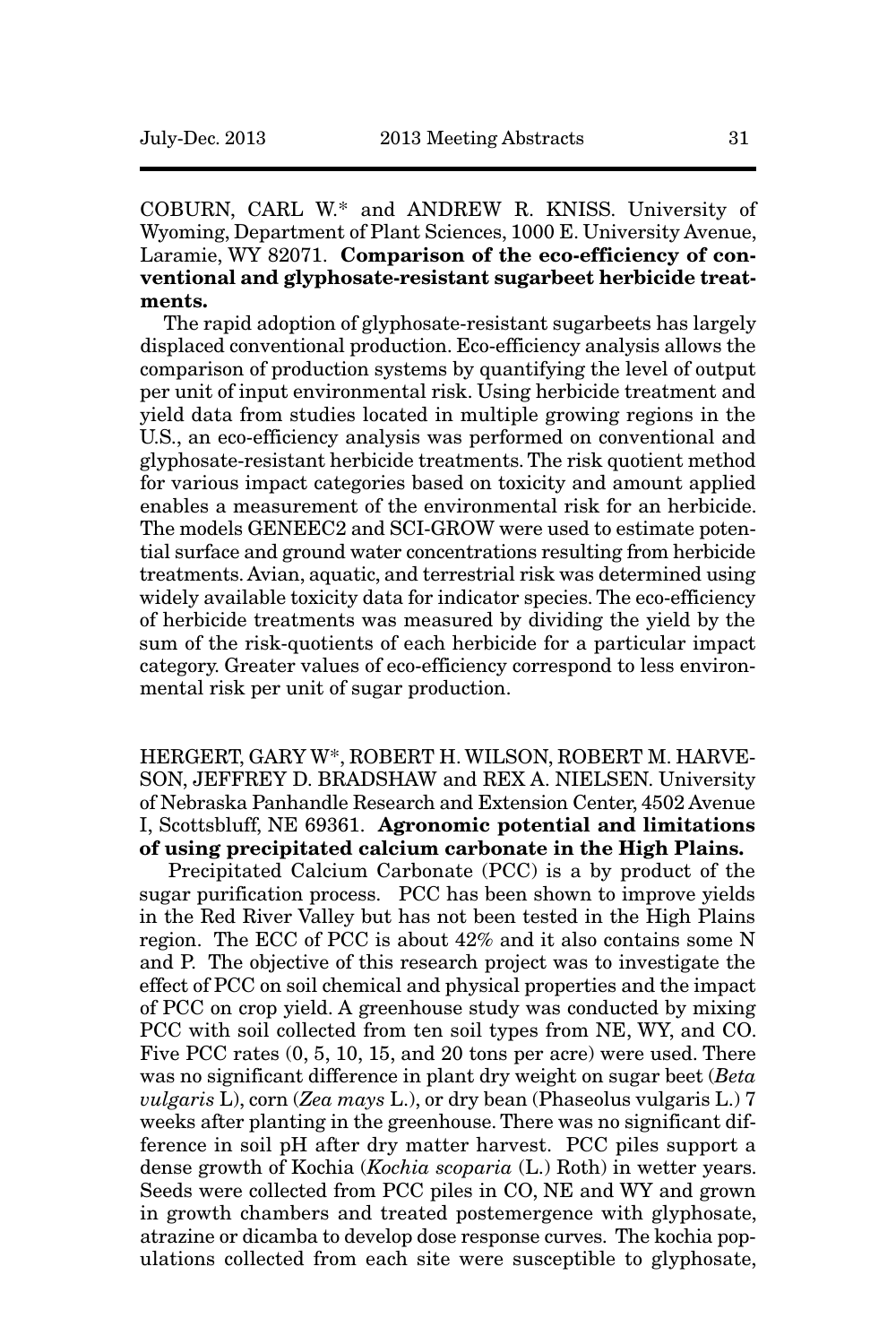atrazine and dicamba. Ten locations were chosen from grower fields in 2012 in CO, NE and WY. Seven fields were planted with sugar beet, two with corn, and one with dry beans. The experimental design was a Latin Square, with four replications and four PCC rates: 0, 4, 8, and 12 tons per acre. PCC was applied early spring and incorporated. Fields were monitored during the growing season for effects of PCC on plant growth, diseases severity and final yield. There were no negative effects of PCC on crop growth during the season. Growing season observations for *Aphanomyces* expression and final yield parameters at different PCC levels will be presented.

HUBBELL, LEE A.<sup>1\*</sup>, JAMES F. STEWART<sup>1</sup>, BRIAN J. GROULX<sup>1</sup> and GREGORY M. CLARK<sup>2</sup>. <sup>1</sup>Michigan Sugar Company, Agricultural Research Center, 1459 S. Valley Center Drive, Bay City, MI 48706 and 2Michigan Sugar Company, 2600 S. Euclid Avenue, Bay City, MI 48706. **Rhizoctonia solani: control measures in Michigan.**

Rhizoctonia solani root and crown rot is a significant problem in the Michigan Sugar Company growing region. The disease is caused by R. solani AG 2-2 IIIB and AG 2-2 IV, which are present in the soil in about equal proportions. Several Michigan Sugar Company varieties have good tolerance to R. solani, however, our most popular varieties lack tolerance to the disease. Fungicide applications are needed to control root and crown rot in most fields. Azoxystrobin (Quadris) is the most effective fungicide available for controlling the disease. Foliar Quadris treatments are applied at a rate of 0.6 fl oz/1000 row feet at the 4 to 8 leaf stage in Michigan. In-furrow (T-Band) Quadris applications have provided somewhat better disease control than foliar sprays. Quadris rates and band widths applied T-band are under investigation and results from this work will be discussed.

JAGGARD, KEITH W.1\* and E. OBER2. 1Jaggard Consultancy, Norton, Bury St. Edmunds, IP31 3LJ, UK and 2Rothamsted Research, Harpenden, Al5 2JQ, UK. **Some effects of freezing and subsequent storage on beet quality and sugar yield.**

Does freezing affect beet storage losses? Experiments were done in three seasons using beet grown in boxes containing 33ft3 of soil. Each box grew 16 plants that were exposed to freezing treatments while still growing in the box. Freezing was done in a cabinet for 12 hour nights followed by 12 hour days at 41°F. Treatments differed from season to season but always included 21 and 14°F: exposure was for 1, 3 or 6 nights. Treatments also included a frost-free 'recovery period' (1, 3 or 6 days) prior to harvest, and storage for about 40 days at a range of temperatures (between 50 and 75°F). At harvest, beet were assessed for damage and put into nets for storage in the dark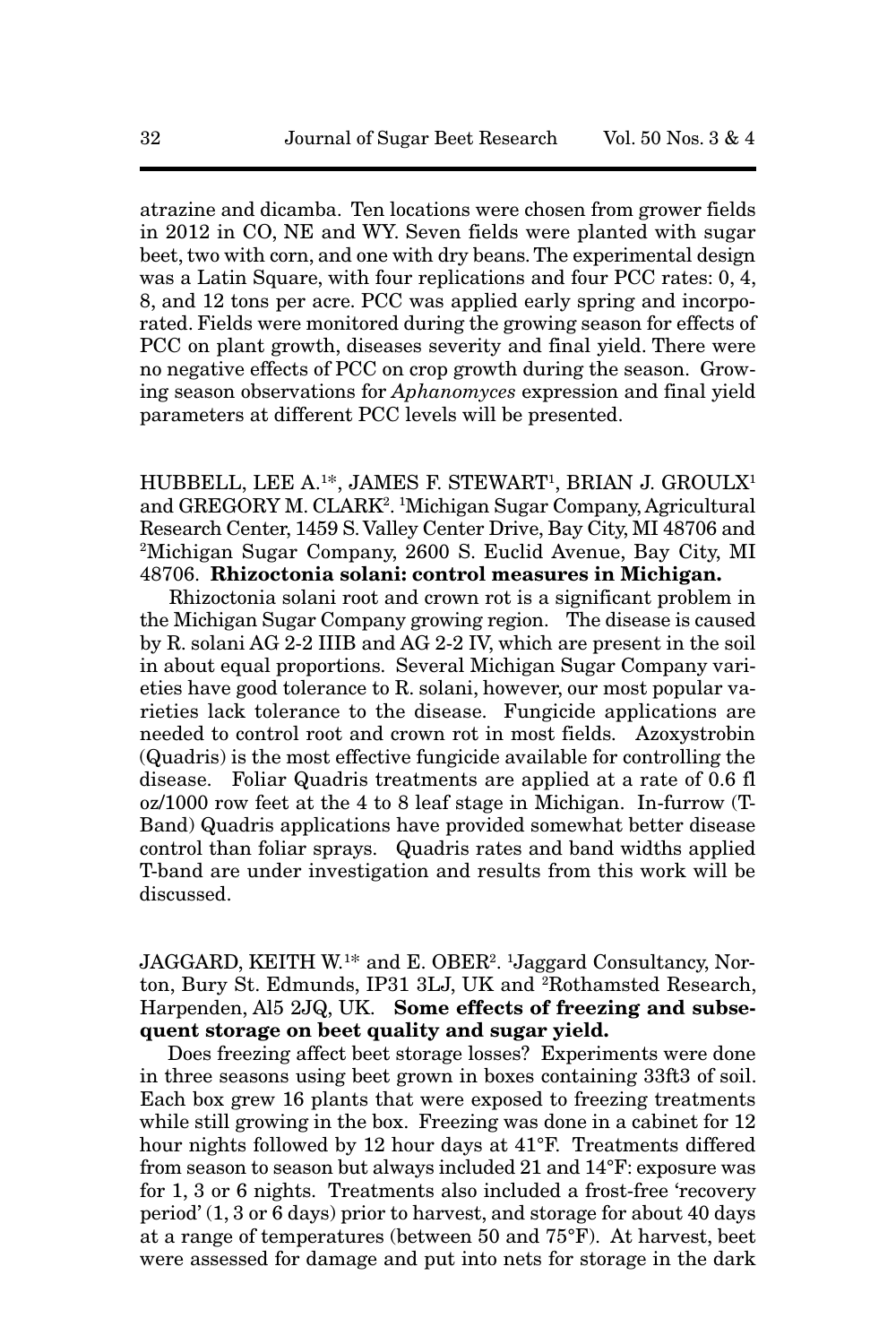in still air prior to being washed, weighed and assessed for sugar and impurity concentrations. Exposure at 27°F, even for 6 nights, never damaged roots, but damaged the foliage. Exposure at 21°F damaged  $10\%$  (1 or 3 night's exposure) to 65% (6 nights) of the roots. At  $14^{\circ}$ F, one day's exposure damaged 50% of the beets. Incidence of damage did not decrease during the 'recovery period', even after 8 days. Freezing had little effect on beet weight after storage, but did decrease sugar %. Three or six nights freezing reduced sugar percentage and sugar yield. This effect was mild if the storage was cool (about 56°F) but became very serious if the storage temperature rose into the mid 60's. Between 25 and 35% of the sugar in the stored beet was lost after about 40 days if the beet were allowed to become hot (about 70°F) in the store. The damage was more serious if the freezing occurred in September or October than in November or December. Freeze-damaged beet can be stored without serious loss of yield or quality if they can be kept cool  $( $56^{\circ}$ F). However, deterioration of$ all beets is rapid if the storage temperature is allowed to rise to about 70°F. This work was funded by the National Crop Insurance Service.

KAFFKA, STEPHEN R.1\*, RUIHONG ZHANG2, ALISSA KENDALL3, SANTIAGO BUCAREM1 and JAMES TISCHER4. 1Department of Plant Sciences, One Shields Ave., University of California, Davis, CA, 2Department of Biological and Agricultural Engineering, University of California, Davis, CA, 3Department of Civil and Mechanical Engineering, University of California, Davis, CA and 4 Center for Irrigation Technology, California State University, Fresno, CA. **Can sugarbeets be used for energy in California?** 

The last factory for sugar production from beets in Mendota in northern California closed in 2009. Recently, the grower-based Mendota Beet Energy Cooperative has formed to develop an integrated biorefinery based on sugar beets for ethanol and other bioenergy products. When developed, the biorefinery will link residual orchard biomass gasification for heat and power, ethanol production from sugarbeets (both advanced and cellulosic), and biogas from both stillage and crop and urban residues. Water and nutrients will be recycled. California's Low Carbon Fuel Standard incentivizes low carbon intensity (CI) biofuels, calculated using Life Cycle Assessment (LCA). Initial LCA estimates for the direct CI of beet ethanol are less than 20 g  $CO_{2eq}$  MJ<sup>-1</sup> of ethanol, compared to more than 96 g  $CO_{2eq}$  MJ<sup>-1</sup> for gasoline. Thirty thousand acres will be needed to produce an estimated 30 million gal of ethanol per year, plus biogas and other byproducts. Additional novel features of the proposed biorefinery call for harvesting beets daily for 12 months, and greater reliance on drip irrigation than previously. To achieve this goal, the previous system of varied planting and harvesting date districts that supported the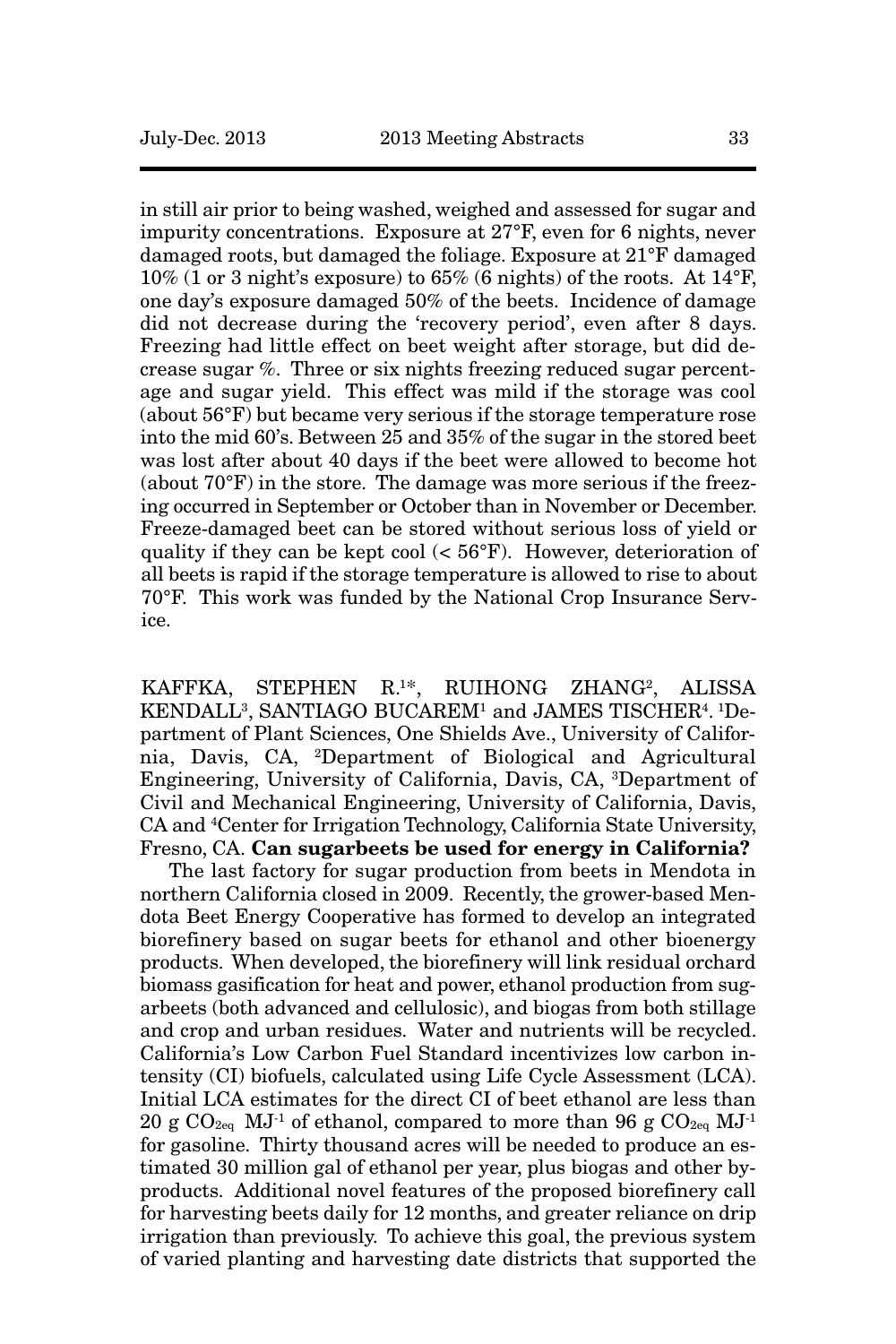older sugar factory must be recreated. Challenges to this plan include important pathogens like beet curly top virus and Cercospora leaf spot, harvesting roots in wet periods in winter, and availability of sufficient annual crop land. To help identify costs of production for growers and the refinery, the California Biomass Crop Adoption model (a partial mathematical programming model) was used to estimate costs in each district, and overall costs to the biorefinerey. Economic and LCA analyses are integrated in this project and are described.

KHAN, MOHAMED F. R.<sup>1\*</sup>, MELVIN D. BOLTON<sup>2</sup>, GARY A. SECOR<sup>3</sup>, and VIVIANA RIVERA-VARAS<sup>3</sup>. <sup>1</sup>Plant Pathology Department, North Dakota State University and University of Minnesota, Fargo, ND 58108-6050; 2USDA, Agricultural Research Service, 1605 Albrecht Blvd N, Fargo, ND 58102 and 3Department of Plant Pathology, North Dakota State University, Fargo, ND 58108. **Effect of nitrogen rates, varieties, and fungicides in sugar beet yield and quality.**

North Dakota and Minnesota together produce 60% of the United States sugar beet (*Beta vulgaris* L.) crop of which over 97% is glyphosate tolerant. The objective of this research was to determine the effect of nitrogen rates, cultivars, and fungicides on glyphosate tolerant sugar beet yield and quality. Research was conducted at Foxhome, Minnesota in 2010 and 2011. The experimental design was a split-split plot arranged as a randomized complete block design with four replicates. There were four levels of the whole plot factor, nitrogen rates (78, 112, 146 and 180 kg/ha); two levels of the subplot factor, varieties, (HH 4022RR and Crystal 768RR); and five levels of the subsubplot factor, fungicides (Inspire XT, Headline, Eminent, Proline and non-treated check). Individual plots comprised of six 9 m long rows spaced 0.6 m apart. Nitrogen was incorporated just prior to planting. Weeds were controlled with multiple applications of glyphosate. Single applications of fungicides for their effect on yield and quality were applied on August 20 and 22 in 2010 and 2011, respectively. In 2011, thiophanate methyl was applied in July to the entire experiment to prevent infection by *C. beticola*. Roots were harvested and weighed in late September. There were no significant interactions among the factors evaluated. In both years, N rates of 112 to 180 kg/ha resulted in significantly higher recoverable sucrose compared to 78 kg/ha; variety HH 4022RR produced higher recoverable sucrose than Crystal 768RR; and in 2010, in the presence of severe Cercospora leaf spot, fungicides resulted in significantly higher recoverable sucrose compared to the non-treated check, but in 2011, when Cercospora leaf spot was not a problem, there were no significant differences in recoverable sucrose between the non-treated check and any of the fungicide treatments. Results suggest that current recommendation for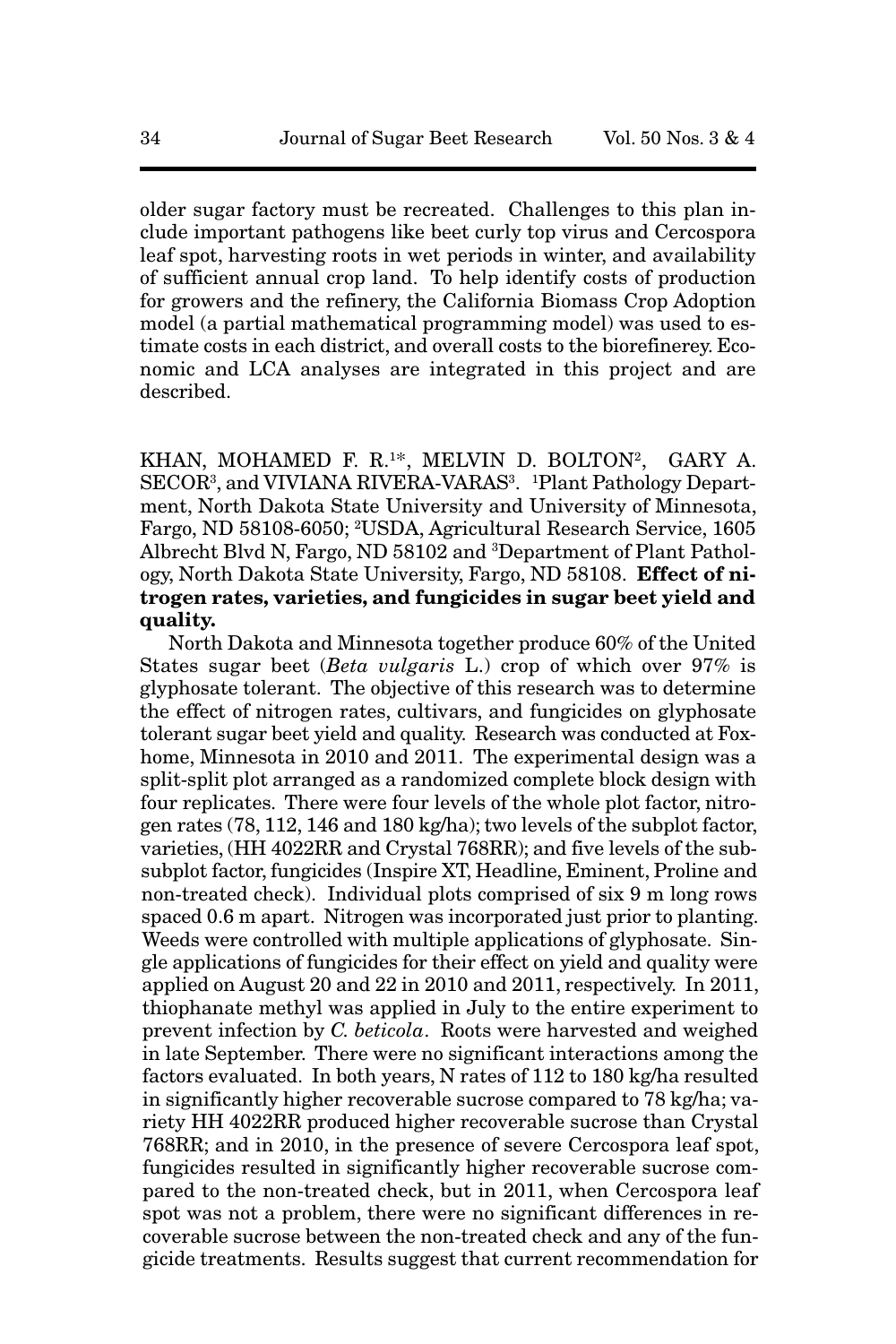N of 146 kg/ha is still effective; the variety with more resistance to *Cercospora beticola* had greater yields; and fungicides are only necessary in the presence of disease.

KALSO, KEITH W., Michigan Sugar Company, 159 S. Howard Avenue, Croswell, MI 48422. **Alternatives to traditional sugarbeet piling using the Ropa Maus and Holmer Felis cleaner/loader beet machines.**

Michigan Sugar Company and several of its growers have utilized the sugarbeet field cleaning/loading technology that is commonly used in the European beet sugar industry. Since 2002, Michigan Sugar Company has transitioned from one cleaner/loader to twelve operating machines in 2012 (both Ropa Maus and Holmer Felis). Growers who have access to this system are permitted to field pile sugarbeets in field clamps for short periods of time. The cleaner/loader is used to field clean piled sugarbeets and simultaneously load onto large transport trucks for direct-delivery to factory wet hoppers or stackers (modified sugarbeet pilers).

Direct delivery allows traditional sugarbeet receiving stations to remain idle during the pre-pile segment of harvest. This system permits a fresher sugarbeet going to the factory wet hopper than conventional pile receiving operations and offers growers many advantages.

Beet stacking is the next step of direct delivery with the cleaning/loading machine. Stacking takes place during the permanent piling stage of harvest by growers placing sugarbeets in field piles briefly until the loader/cleaner system delivers it to a receiving station stacker piler. The stacker piler is a simplified sugarbeet piler that conveys beets to a boom for placement into a traditional longterm pile.

A historical time-line and the systems development at Michigan Sugar Company will be presented and how traditional beet handling methods have changed. Storage results of long-term stacker piles will be explained.

KNISS, ANDREW R. University of Wyoming, Plant Sciences Dept. 3354, 1000 E. University Ave., Laramie, WY 82071. **Sugarbeet stand in response to encapsulated acetochlor applied preemergence.** 

A relatively new encapsulated formulation of acetochlor (Warrant, Monsanto Company) is currently registered for use in corn, soybean, and cotton. Previous research has shown this new product to also have some tolerance when applied PRE or POST in sugarbeet. In 2010, sugarbeet stand reduction was observed in research plots in Wyoming where sugarbeet was replanted (due to freezing tempera-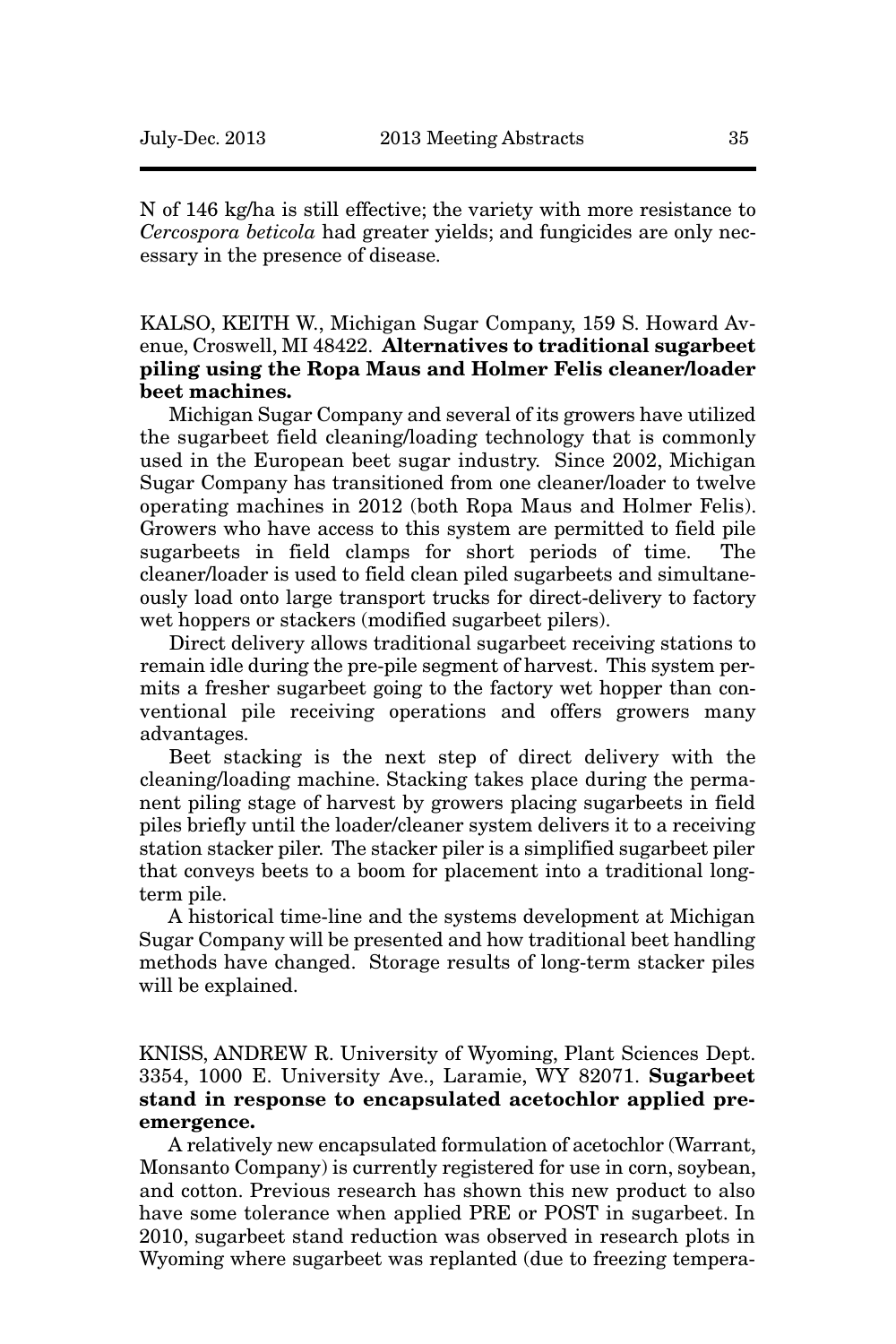tures) into acetochlor-treated soil. A field study was conducted at the Sustainable Agriculture Research and Extension Center near Lingle, Wyoming in 2011 and repeated in 2012 to evaluate safety of encapsulated acetochlor to replanted sugarbeet. Sugarbeet ('Beta 66RR60') were planted in 30-inch rows at a rate of 70,000 seeds/A at 6 dates each year. Herbicide treatments were applied preemergence on the first planting date, and all subsequent planting was done into soil treated at the initial planting date. Herbicide was applied with a CO2-pressurized knapsack sprayer delivering 16.8 gallons of total volume per acre at 30 psi with TeeJet 11002DG nozzles. Plots were 10 feet wide by 30 feet long and arranged in a randomized complete block design with 4 replications. Sugarbeet populations were counted regularly throughout the season. Sugarbeet stand was influenced by acetochlor rate and sugarbeet planting date.

LAMB, JOHN A.<sup>1\*</sup>, MARK W. BREDEHOEFT<sup>2</sup>, and CHRIS DUN-SMORE<sup>2</sup>. <sup>1</sup>Department of Soil, Water, and Climate, University of Minnesota, 439 Borlaug Hall, 1991 Upper Buford Circle, St. Paul, MN 55108 and 2Southern Minnesota Beet Sugar Cooperative, 83350 County Road 21, Renville, MN 56284. **Where does turkey litter fit with sugar beet production?**

Turkey litter is a resource available to a large number of sugar beet growers in Minnesota. Earlier research has indicated that it its use was positive for root yield. There are concerns about the late season mineralization of N from the litter and the effect the N will have on root quality. The objective of this study is the determine when in a three year rotation should turkey litter be applied and what the nitrogen fertilizer equivalent of the turkey litter applied two and three years in advance of sugar beet production. To achieve the objectives a study was conducted at three locations for three years at each. The rotation was soybean/corn/sugar beet. The treatments were no N for the whole rotation, 6.7 and 13.4 Mg per ha of turkey litter applied 3 and 2 years before sugar beet production. Besides the 6.7 and 13.4 Mg of turkey litter per ha before corn production, 134 kg N per ha was applied. Before the sugar beet crop in the rotation, 6.7 and 13.4 Mg of turkey litter per ha was applied along with 6 rates of N fertilizer. These treatments were replicated 5 times. At the first two sites, the turkey litter increased soybean yield at one location. This increase was small. Turkey litter and 134 kg N per ha increased corn yields at both locations. At one location, sugar beet quality was not affected by the use of turkey litter. Root yield and sucrose per acre were increased with turkey litter and N fertilizer application.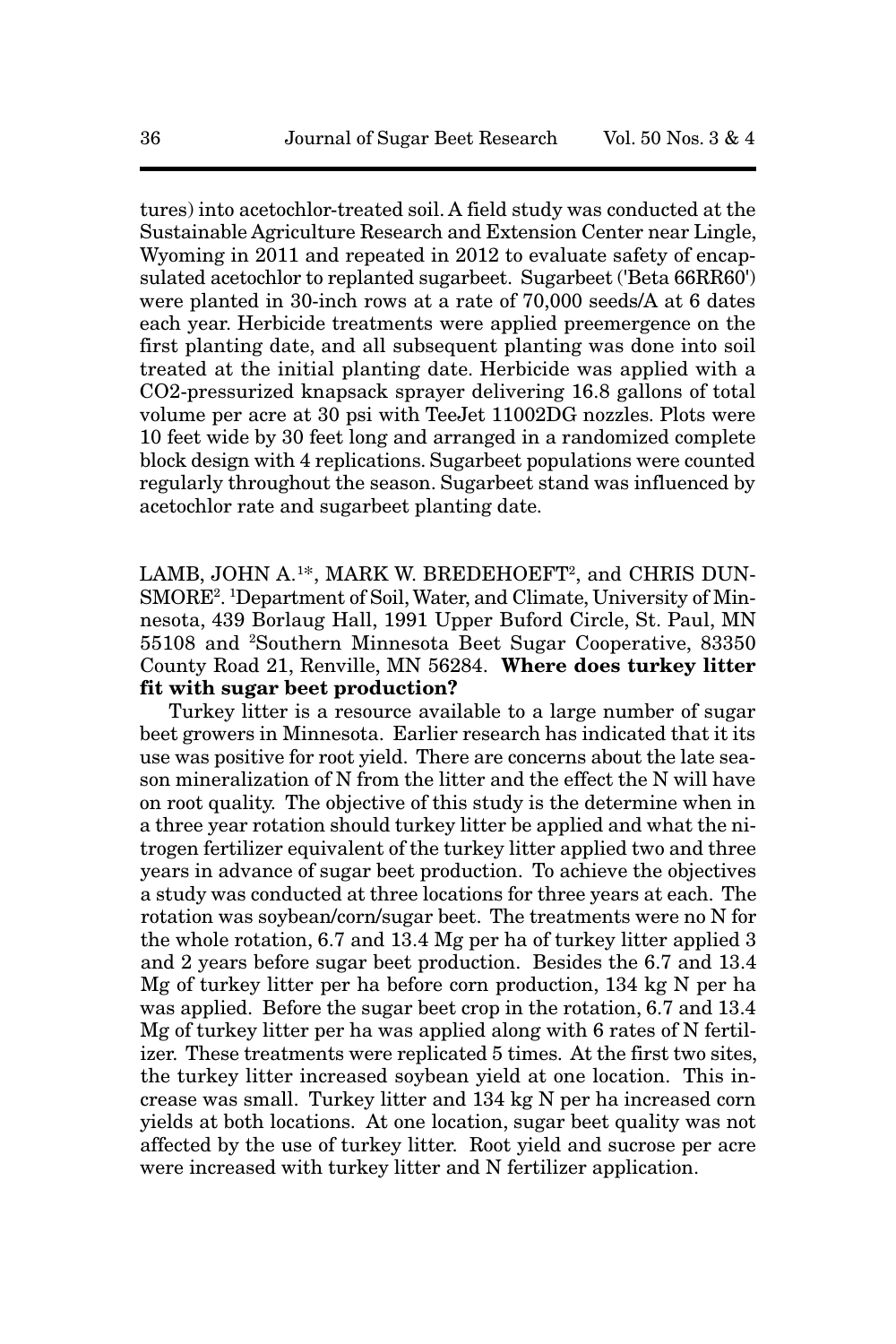LORENT, LOUISE\*, DAVID A. CLAYPOOL, RYAN E. RAPP and AN-DREW R. KNISS. University of Wyoming, Laramie, WY. **Characterizing shade-avoidance responses in sugarbeet.** 

Low red:far red light ratio reflected from neighboring vegetation can be detected by plants and can trigger irreversible physiological changes known as shade-avoidance responses. These responses are suspected to determine the onset of crop-weed interaction before competition for resources occurs, and have been documented to cause yield losses in corn and soybean. Because of the biennial character of sugarbeet, the outcome of shade-avoidance responses in this crop could be different. Several studies were conducted to determine the effect of light quality on sugarbeet development and final yield. Pot experiments were conducted in Laramie and Lingle, WY under nonlimiting resource conditions using weed species commonly found in irrigated Western crop systems. Sugarbeet was either grown surrounded by weeds or by bare soil. Weeds were removed at different timings between cotyledon and twelve true-leaf stages of sugarbeet development. Sugarbeet was harvested at two different times at Lingle and three different times at Laramie. At each harvest, leaf and petiole length, root diameter, length and weight, leaf area, canopy angle and above ground biomass were measured. Field and pot studies using colored plastic mulch as a way to change light quality environment were also conducted. We evaluated R:FR ratio and length of weed exposure correlation with all parameters measured.

# MORISHITA, DON W.\*, DONALD L. SHOUSE, J. DANIEL HEN-NINGSEN and ANDY NAGY. University of Idaho, Kimberly R&E Center, 3806 N. 3600 E., Kimberly, ID 83341. **Are there differences between adjuvants used with glyphosate for weed control in sugar beet?**

A study was conducted in 2010 and 2012 to compare various adjuvants applied with glyphosate applied at 0.5 and 1X rates (0.385 and 0.77 lb ae/A). Betaseed variety 'BTS 26RR14' was planted April 15 and 25, 2010 and 2012, respectively. Experimental design was a randomized complete block with four replications and individual plots were 7.33 by 30 ft. Herbicides were applied with a  $CO<sub>2</sub>$ -pressurized bicycle-wheel sprayer calibrated to deliver 15 gpa at 26 psi using 11001 flat fan nozzles. Crop injury and weed control were evaluated 8, 23, and 86 days after application in 2010 and 17, 27 and 91 days after application in 2012. The two center rows of each plot were harvested mechanically October 7, 2010 and September 27, 2012. None of the treatments injured the crop. Weed response differences were observed between years. Weather conditions during the first 30 days after planting in 2010 were colder and wetter than in 2012. Glyphosate applied at 0.75 lb ae/A with or without any of the adjuvants tested had better overall weed control than glyphosate applied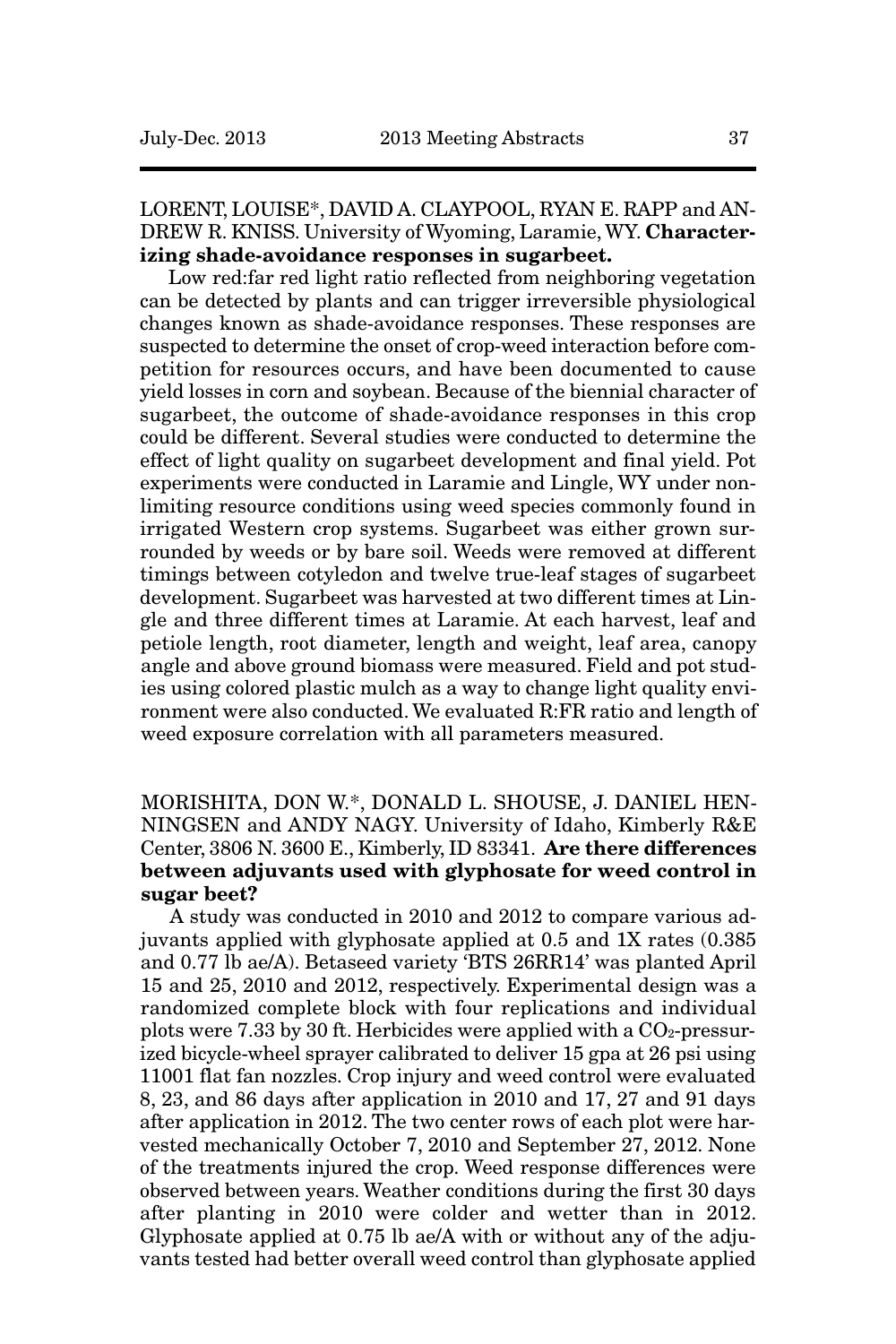at 0.35 lb ae/A with or without any adjuvant. Some weed species such as redroot pigweed, hairy nightshade, and green foxtail were effectively controlled with 0.35 lb ae/A with or without an adjuvant. However, kochia, common lambsquarters and Russian thistle control were variable depending on the adjuvant used. Glyphosate + Alliance at 0.35 lb ae/ $A + 1.25\%$  v/v had the best overall weed control with the lower glyphosate rate. However, most of the glyphosate treatments applied at 0.75 lb ae/A controlled one or more weed species better than glyphosate + Alliance at  $0.35$  lb ae/A +  $1.25\%$  v/v. Root yields ranged from 1 to 34 ton/A and sucrose yields ranged from 368 to 9,283 lb/A. Sugar beet root and sucrose yields were ranked in the same order, which indicates that herbicide treatment did not influence sugar content.

POINDEXTER, STEVEN S.\* and THOMAS J. WENZEL. Michigan State University Extension, One Tuscola St., #100, Saginaw, MI 48607. **Comparison of temperature change in defoliated and non-defoliated sugarbeets.**

Research was conducted to compare how fast topped and untopped sugarbeets warm during the day. The trial was initiated during early season delivery on October 4, 2011. Two different topping times were compared  $(10:45 \& 1:30)$  to untopped beets. Digital temperature probes were inserted 2 inches into the beet crowns and 2 inches into the soil. Temperature readings were taken every 15 minutes. The day was bright & sunny with initial air temperature at 10:45 a.m. about 57 degrees and peaked at 1:45 p.m. at 72 degrees. Sugarbeets that were not topped, gained temperature slowly compared to sugarbeets that were defoliated. Defoliated beets actually increased temperature faster than the air temperature, indicating radiant energy (sun) was also heating the crowns. By 2:30 p.m., the 2 inch beet temperature was higher than ambient air temperature. At the end of the day, the 10:45 defoliated beets were about 13.5 degrees warmer than non-defoliated. Both the 10:45 and 1:30 topped beets increased the 2 inch beet temperature at a rate of 5 degrees per hour compared to about 2.4 degrees per hour for untopped beets.

# REGITNIG, PETER J.\* and BRYAN R. AVISON, 1Lantic Inc., 5405 – 64th Street, Taber, Alberta, T1G 2C4. **Roundup Ready ® canola control in Roundup Ready® sugar beet.**

Commercial canola and seed canola are grown extensively in southern Alberta. With the adoption of a Roundup Ready® sugar beet production system in Alberta, volunteer Roundup Ready® canola (VRCC) is becoming a significant broadleaf weed concern in sugar beet fields. In a density trial conducted on a commercial sugar beet field, a natural infestation of 46 canola plants per 100 feet of sugar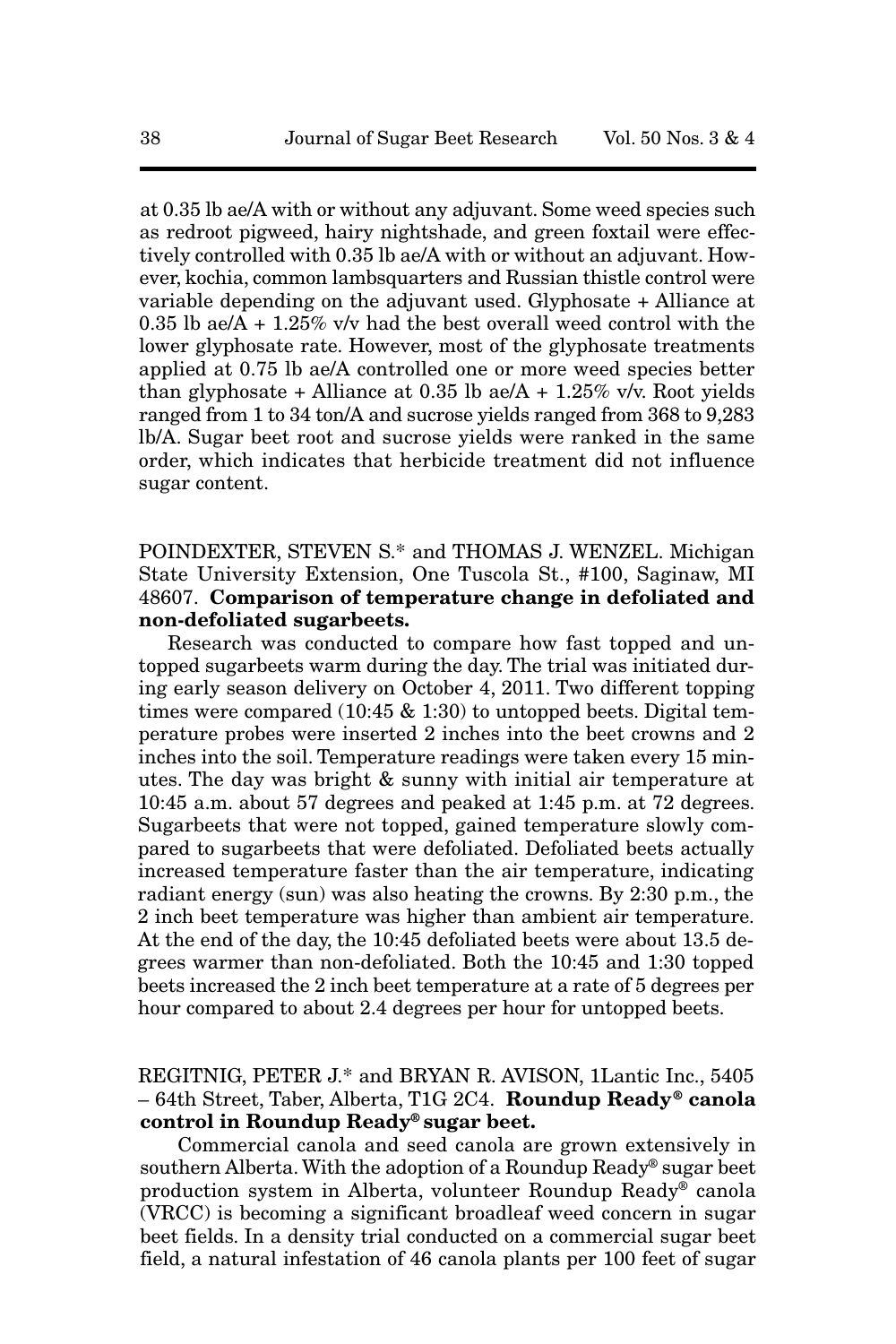beet row resulted in a significant sugar beet yield reduction of 4.47 tonnes/ac. Control options of VRRC are limited to stale seedbed treatments, in-crop treatment with conventional sugar beet herbicides or roguing canola plants from the sugar beet crop. Trial work between 2009 and 2012 has shown that in-crop treatments that included Up-Beet herbicide gave the most encouraging results for controlling VRRC. UpBeet rates ranged from 3.5 to 28 grams/acre in trials and treatments with higher rates of UpBeet generally gave the most consistent levels of VRRC control. In 2011, UpBeet was shown to mix well with Roundup WeatherMax and the addition of Merge oil adjuvant with UpBeet and UpBeet Roundup WeatherMax mixtures resulted in significantly improved canola control. Trials in 2012 showed the only treatments that gave commercially acceptable VRRC control  $(≥ 80%)$  included 3 applications of UpBeet. Treatments that had only 2 applications of UpBeet did not result in commercially acceptable final control values. VRRC plants that survived UpBeet application and were not shaded by the sugar beet canopy produced viable canola seed.

# STACHLER, JEFF M.\* and AARON. L. CARLSON. North Dakota State University, Dept. 7670, P. O. Box 6050, Fargo, ND 58108-6050. **Weed management with postemergence ethofumesate in glyphosate-resistant sugarbeet.**

Common lambsquarters and kochia are becoming more difficult to control with glyphosate in glyphosate-resistant sugarbeet in Minnesota and North Dakota. No postemergence conventional sugarbeet herbicide can completely and consistently control these species and provide any residual control. Ethofumesate may be able to provide additional control of common lambsquarters and kochia when mixed at higher than normal rates with glyphosate. The objectives of a small-plot research trial conducted near Crookston, Minnesota in 2012 were to determine the effectiveness of ethofumesate applied postemergence at various rates and times mixed with glyphosate to control common lambsquarters and kochia and determine the impact upon visual sugarbeet injury, root yield, and extractable sucrose. Ethofumesate was applied at  $0.5, 0.75, 1.0, 1.25$ , or  $1.5$  lb ai/A/application plus glyphosate at 0.25 (to simulate glyphosate resistance) or 0.75 lb ae/A plus Destiny HC (high surfactant oil concentrate) at 1.5 pt/A plus N-Pak AMS at 2.5 %v/v in 17 gallons/A of spray volume. The ethofumesate plus glyphosate combination was applied two, three, or four times.

Glyphosate applied alone twice at 0.25 lb ae/A controlled 51 and 86% common lambsquarters and kochia, respectively compared to glyphosate applied alone twice at 0.75 lb ae/A controlling 82 and 98% of common lambsquarters and kochia, respectively just prior to harvest. The addition of ethofumesate at 1.0 lb ai/A to glyphosate at 0.25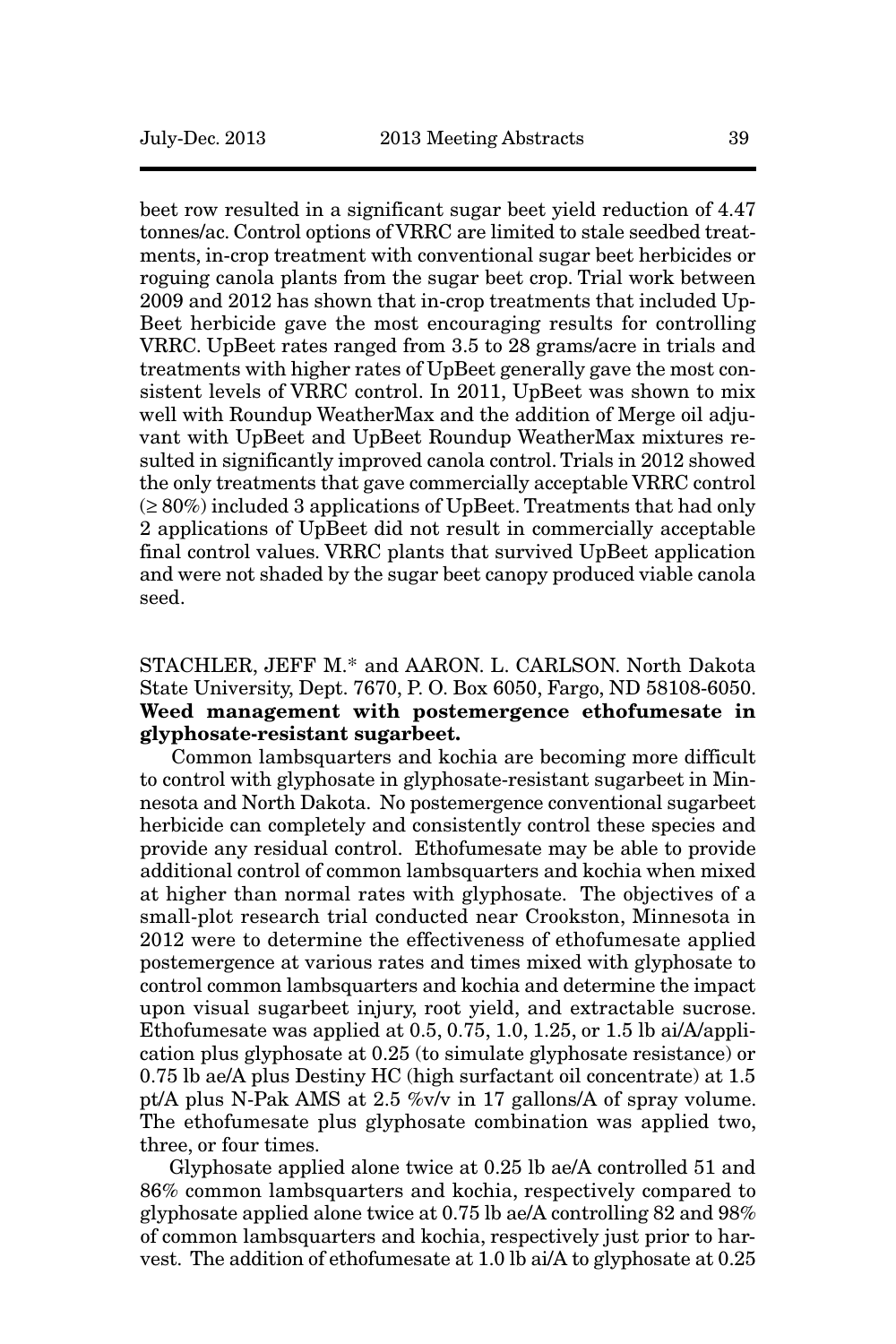lb ae/A applied twice controlled 88 and 94% of common lambsquarters and kochia, respectively. Increasing the rate of ethofumesate and the number of times it was applied with glyphosate improved common lambsquarters and kochia control.

# STACHLER, JEFF M.\* and AARON. L. CARLSON. North Dakota State University, Dept. 7670, P. O. Box 6050, Fargo, ND 58108-6050. **Management of waterhemp in glyphosate-resistant sugarbeet.**

Glyphosate-resistant waterhemp continues to increase in Minnesota and North Dakota, making waterhemp management difficult in glyphosate-resistant sugarbeet. Multiple small-plot research trials have been conducted from 2010 to 2012 investigating waterhemp management with preplant incorporated, preemergence, and/or postemergence conventional herbicides in sequence or in combination with glyphosate.

Ethofumesate and cycloate plus EPTC applied preplant incorporated controlled the most waterhemp of those products available. Ethofumesate and S-metolachlor applied preemergence controlled the most waterhemp of those products available. The addition of dimethanamid or S-metolachlor with desmedipham or desmedipham plus phenmedipham plus ethofumesate and glyphosate was essential to improving waterhemp control compared to desmedipham and/or phenmedipham applied alone with glyphosate. Ethofumesate, Smetolachlor, cycloate plus EPTC, or cycloate followed by desmedipham plus phenmedipham plus ethofumesate plus dimethenamid or S-metolachlor was the only herbicide combinations capable of providing nearly complete waterhemp control. Ethofumesate at 0.5 to 3.75 plus glyphosate applied two to three times provided fair to excellent waterhemp control.

STEINKE, KURT\* and ANDREW CHOMAS. Department of Plant, Soil, and Microbial Sciences, Michigan State University, Plant and Soil Sciences Building, 1066 Bogue Street, East Lansing, MI 48824. **Increased yield, static nitrogen? Sugarbeet nitrogen response to source and rate in Michigan.** 

Improving the ecological efficiency of sugarbeet production is a key goal in developing scientifically-validated nutrient management strategies for Michigan. Sugarbeet yields have increased substantially over the past 10 years yet nitrogen (N) recommendations have not changed. Growers are beginning to question: 1) N rates, and 2) whether or not fertilizers including slow-release N fit into sugarbeet production. Field trials were conducted in 2011 and 2012 to determine the nitrogen response of sugarbeet and the effect of slow-release N on sugarbeet yield and quality. The study was arranged as a ran-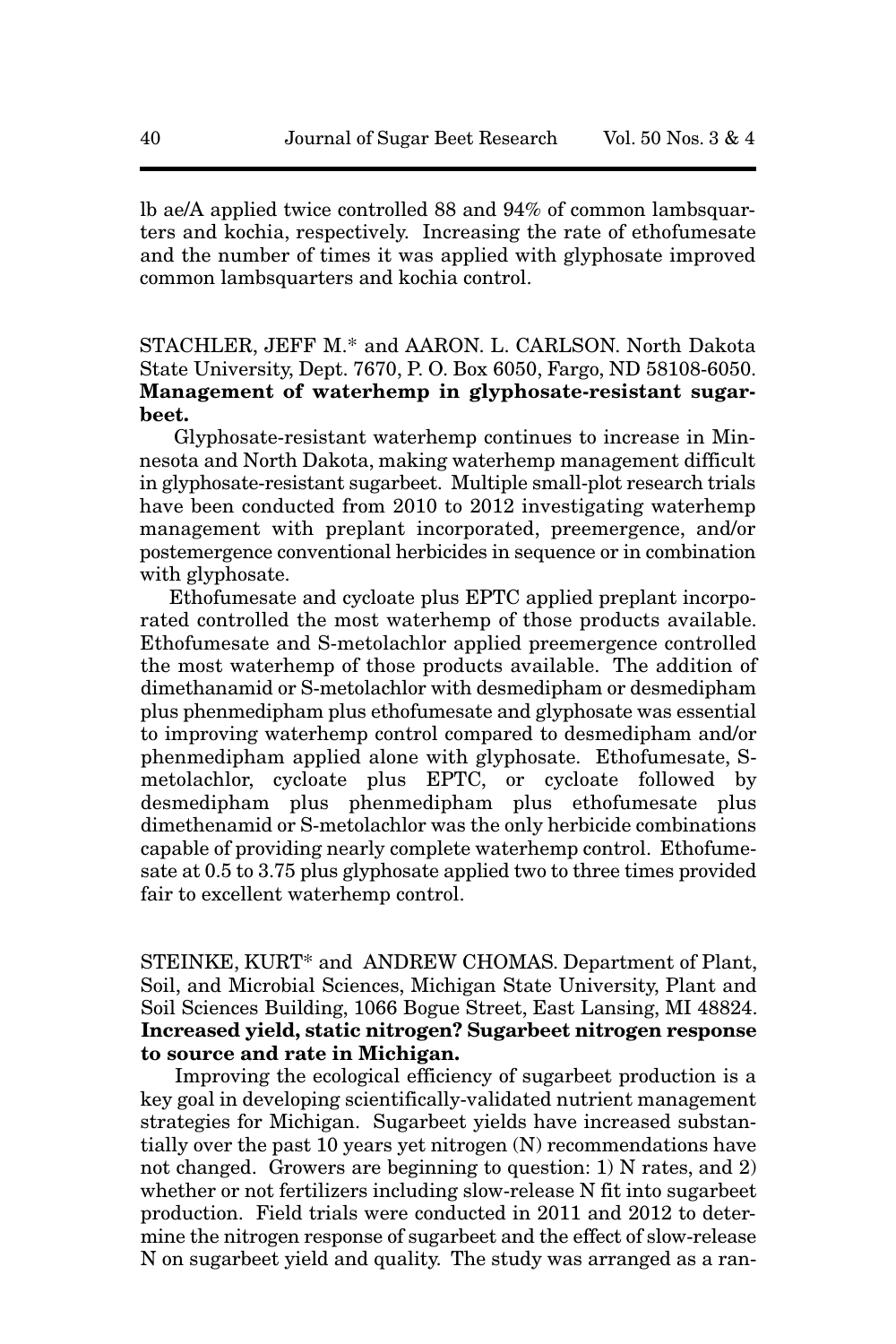domized complete block with four replications. Treatments included five total N rates (0-180 kg N ha<sup>-1</sup>) in 45 kg N increments applied as urea  $(46-0-0)$  and three N rates of 90, 135, and 180 kg N ha<sup>-1</sup> applied as slow-release N (44-0-0). Measureables included chlorophyll meter readings, tissue total N analysis, leaf biomass, in-situ soil nitrate analysis throughout the growing season using anion exchange membranes, and sugarbeet yield and quality. Soil nitrate to a depth of 60 cm during sidedress application timing was 35 kg ha-1. Although total N had a significant effect on total yield, sugar produced, and brei-nitrate, the high N rate of 180 kg ha<sup>-1</sup> remained at the peak of the yield curve. Brei-nitrate levels increased up to 135 kg N ha-1 then decreased at 180 kg N ha-1. Sugar percentages were near or exceeded  $20.0\%$  for all N treatments. Slow-release nitrogen at 180 kg N ha<sup>-1</sup> negatively affected recoverable sugar and quality. Additional treatments containing increased rates of total N were included for 2012 and will also be discussed.

STEWART, JAMES F.<sup>1\*</sup>, LEE A. HUBBELL<sup>1</sup>, BRIAN GROULX<sup>1</sup>, GREGORY M. CLARK<sup>2</sup> and STEVEN POINDEXTER<sup>3</sup>. <sup>1</sup>Michigan Sugar Company, Agricultural Research Center, 1459 S. Valley Center Dr., Bay City, MI 48706, 2Michigan Sugar Company, 2600 South Euclid Avenue, Bay City, MI 48706 and 3Michigan State University Extension, 1 Tuscola Street, Suite 100, Saginaw, MI 48607. **Influence of early harvest dates on sugarbeet yield, quality and grower payment.**

Sugarbeet yields in Michigan have increased by approximately 25 percent during the past ten years which has put a strain on the processing capacity of Michigan Sugar Company. Earlier harvesting has become necessary to avoid pile spoilage that can occur in early March. Small plot replicated trials were conducted in 2010, 2011 and 2012 to determine sugarbeet yield and quality levels at early, mid and late harvest dates: The harvest date treatments were: August 15, September 1, September 15, October 1, October 15 and November 1. Replicated grower strip trials were also conducted by Sugarbeet Advancement to evaluate the influence of harvest date on sugarbeet yield and quality under actual grower conditions. Temperatures and soil moisture levels were favorable for sugarbeet growth during the harvest period in each year. Averaged over two years (2010 and 2011) sugarbeet yields in small plot replicated trials increased by 1.0 ton per week and sugar content increased by 0.45 points per week. Similarly, sugarbeet yields increased by 1.2 tons per week and sugar content increased by 0.2 points per week during the same time period in the replicated strip trials. Information from the 2012 trials will also be presented.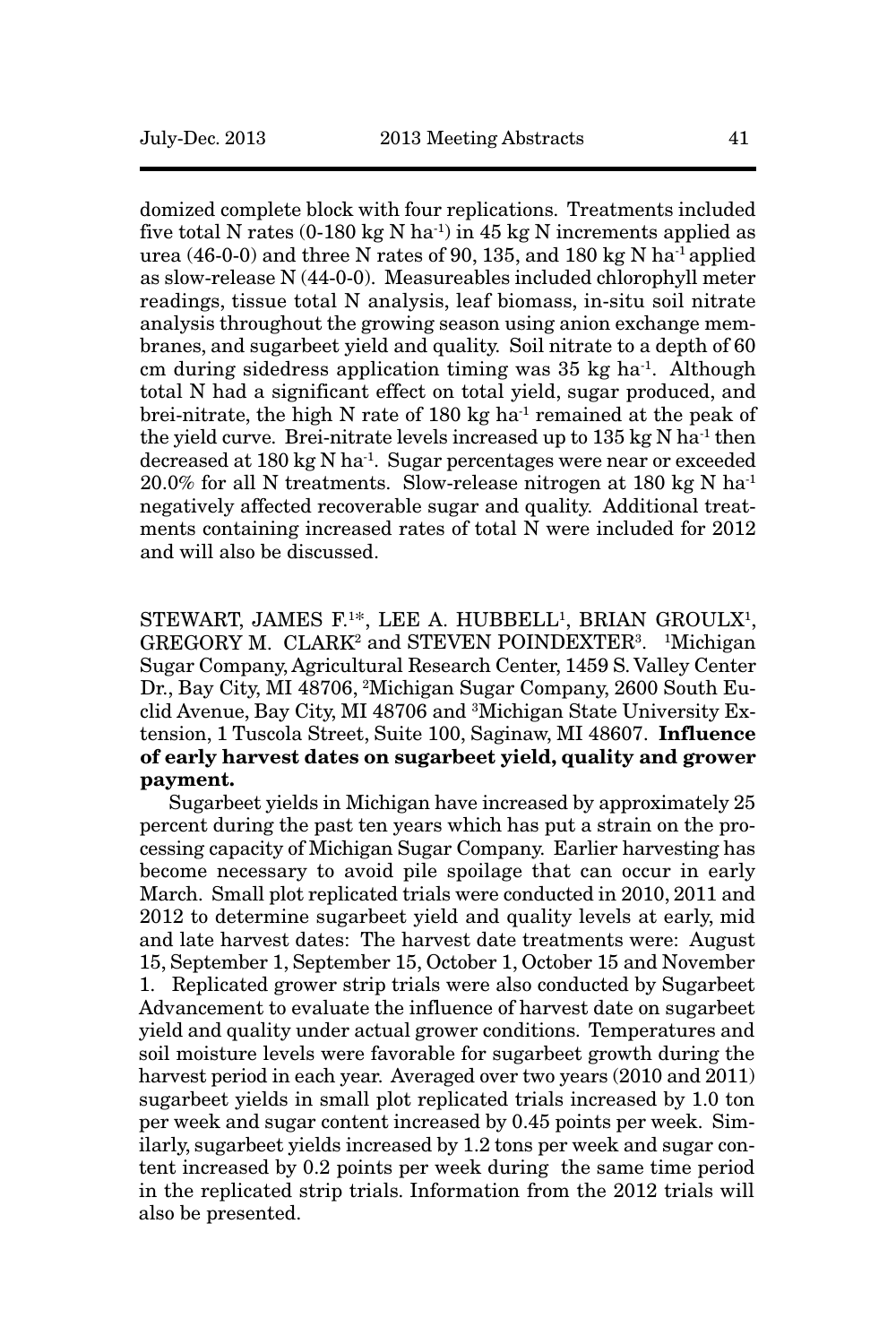UNVERZAGT, JARED C.<sup>1\*</sup> and ANDREW R. KNISS<sup>2</sup>. <sup>1,2</sup>University of Wyoming, Department of Plant Sciences, Dept. 3354, 1000 E. University Ave., Laramie, WY 82071. **Weed control with corn herbicides that allow rotation to sugarbeet.**

Corn is an important rotational crop with sugarbeet in the High Plains. Glyphosate is the primary herbicide used in both glyphosateresistant corn and sugarbeet. To reduce selection pressure for glyphosate-resistant weeds, it is important to identify herbicide programs for corn that increase herbicide diversity and also allow planting sugarbeet the following year. Field studies were conducted in 2011 & 2012 to evaluate corn herbicide programs that: (1) are effective on the weed spectrum in the High Plains; (2) allow rotation to sugarbeet the following season; and (3) utilize multiple modes of action for herbicide resistance management. Corn was planted on May 6 in 2011 and May 8 in 2012 at 84,000 seeds ha<sup>-1</sup> in 76 cm rows. Plots were 3 m by 9 m and arranged in a two-factor factorial design with four replications. Factor one consisted of three PRE herbicides and an untreated check, while factor two included three POST herbicides and an untreated check. PRE herbicides included saflufenacil + dimethenamid-P at 70 and 612 g ai ha-1 respectively, acetachlor at 2100 g ai ha-1, and S-metolachlor at  $1390 g$  ai ha<sup>-1</sup>. POST herbicides consisted of glufosinate at  $350$  g ai ha<sup>-1</sup>, glyphosate at  $1270$  g ae ha<sup>-1</sup> and diflufenzopyr + dicamba at 56 and 140 g ai ha-1. Visual control ratings were taken at 5, 8, and 16 weeks, and 6, 8, and 14 weeks after planting in 2011 and 2012 respectively. Corn was harvested on October 24 in 2011.

WILSON, ROBERT G.<sup>1\*</sup> and ANDREW R. KNISS<sup>2</sup>. <sup>1</sup>University of Nebraska, Panhandle Research & Extension Center, 4502 Avenue I, Scottsbluff, NE 69361 and 2University of Wyoming, Department of Plant Sciences, 1000 East University Avenue, Laramie, WY 82071. **Glyphosate-resistant kochia in the western sugar growing region.**

Kochia (*Kochia scoparia* (L.) schrad.) continues to be one of the most problematic weeds to control in sugarbeet. In the past, kochia has developed resistance to photosystem II inhibitors (atrazine), ALS inhibitors (triflusulfuron), and synthetic auxin (dicamba) herbicides. More recently, kochia has developed resistance to glyphosate (EPSPS inhibitor). Initial reports of glyphosate-resistant kochia were confirmed in Kansas in 2007. Since then glyphosate-resistance has spread and now has been observed in Colorado, Montana, Nebraska, and North Dakota. Experiments were initiated in Nebraska and Wyoming in 2012 to examine methods for controlling kochia in glyphosate-resistant sugarbeet and corn. In addition, Kochia accessions were collected by Western Sugar agronomists during the fall of 2012 and plant accessions were screened for tolerance to glyphosate. Results from these experiments will be reported in this presentation.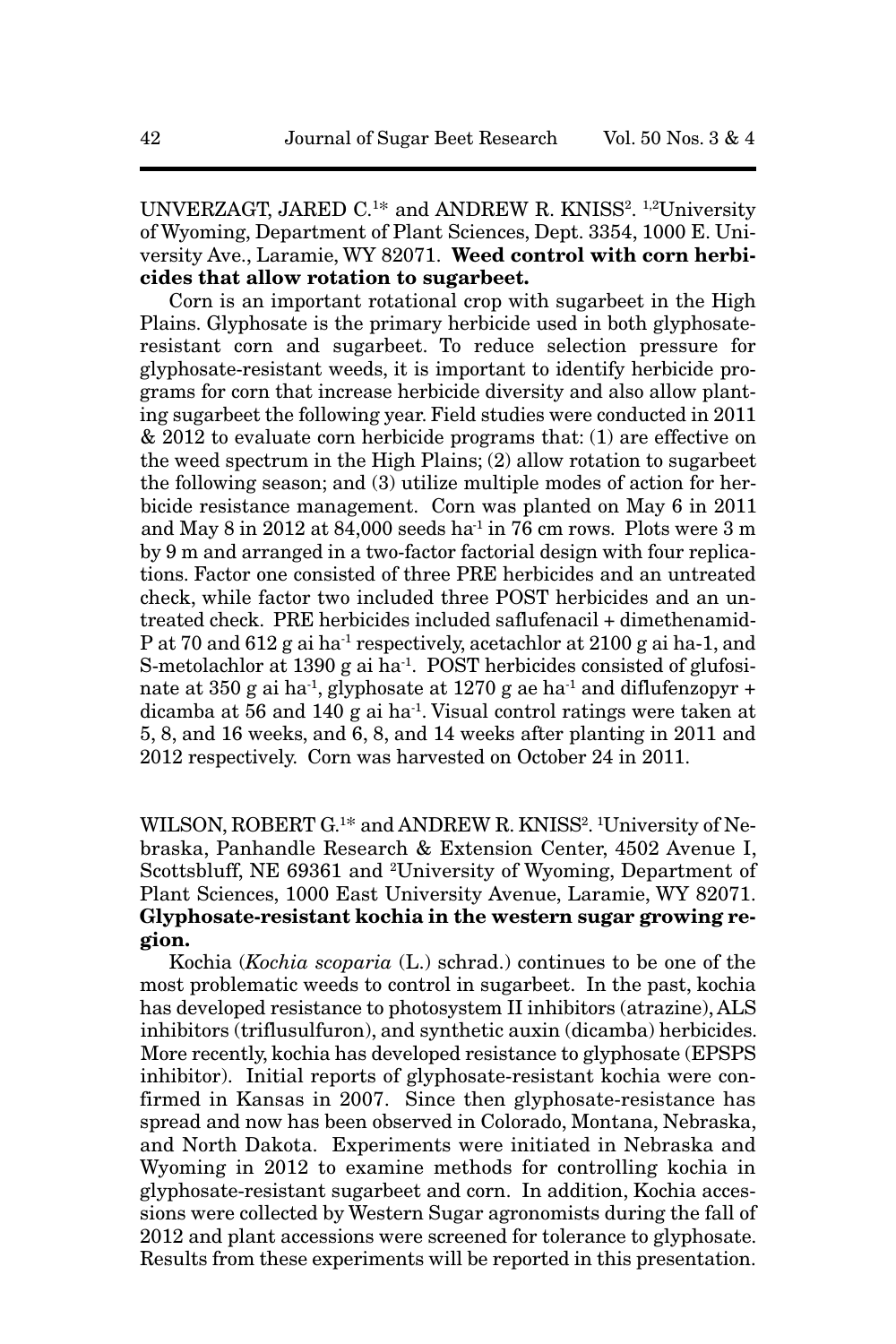#### **Section A – Agronomy Poster Presentations**

AWALE, RAKESH1, AMITAVA CHATTERJEE1, HANS KANDEL2, NORMAN CATTANACH<sup>1</sup>. <sup>1</sup>Department of Soil Science, <sup>2</sup>Department of Plant Sciences, North Dakota State University, Fargo, ND 58108. **Sugarbeet soil nitrogen management under subsurface drainage condition.**

Tile drainage is a relatively new management tool for most RRV growers. Questions about the effects of subsurface drainage on sugarbeet production and nitrogen (N) use efficiency are common amongst growers and agriculturists. From 2012 summer, a three-year field experiment was initiated on the NDSU agricultural plot near Fargo, ND on a Fargo-Ryan silty clay soil complex. A Randomized Complete Block Design was laid out with four replicates in split-plot arrangement with (1) subsurface drainage and (2) undrained conditions as the main plot factors and nitrogen management practices as the sub plot factors. Five nitrogen management treatments were - (1) control (0 N), (2) 146 kg N ha<sup>-1</sup> in the form of urea, (3) 180 kg N ha<sup>-1</sup> in the form of urea , (4) 146 kg N ha<sup>-1</sup> in the form of urea + instinct,  $(5)$  112 kg N ha<sup>-1</sup> as urea, plus 34 kg N ha<sup>-1</sup> as urea at 3/4 leaf stage. Sugarbeet yield and quality parameters were recorded and soil samples were analyzed for nitrogen availability and gaseous N loss as nitrous oxide  $(N_2O)$  during growing season. Tile was not opened due to dry summer condition. Higher nitrogen application rate (180  $kg \text{ N}$  ha<sup>-1</sup>) significantly increased soil N availability but also increased the  $N_2O$  loss than recommended N (146 kg N ha<sup>-1</sup>). Nitrogen management like addition of nitrogenase inhibitor has potential to increase soil N availability and decrease the N loss.

CAMPBELL, L.G.<sup>1</sup>, and A.W. CATTANACH<sup>2\*</sup>. <sup>1</sup>USDA-ARS, 1605 Albrecht Blvd., Fargo, ND 58102 and 2American Crystal Sugar Co., 101 N. 3rd St., Moorhead, MN 56560. **The American Society of Sugar Beet Technologists, advancing sugarbeet research for 75 years.**

The American Society of Sugar Beet Technologists (ASSBT) was created 75 years ago when a group of researchers that had been meeting informally as the Sugarbeet Roundtable adopted the constitution and by-laws that provided the basis for an organization that continues to foster the exchange of ideas and information. Biennial meetings and the publication of research articles have facilitated communication among the members. Prior to the launch of the Journal of the American Society of Sugar Beet Technology in 1956 (renamed the Journal of Sugar Beet Research in 1988), articles were published as proceedings. The availability of all issues of the journals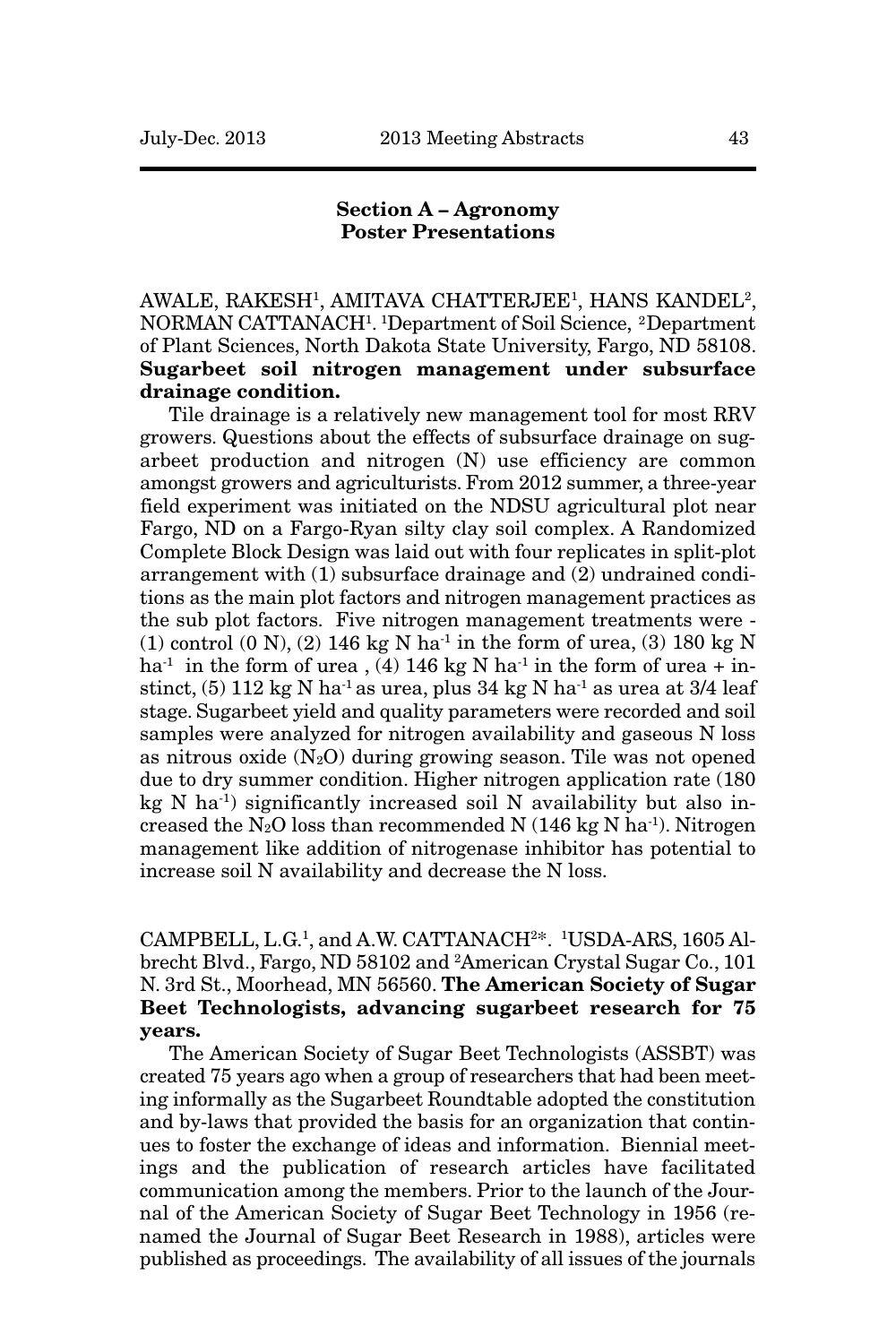and proceedings to the general public on the internet was announced in 2011. Membership of ASSBT increased during the first 25 years from 256 two years after the formation of the Society to 633 on the 25th anniversary. As a result of changes in the industry, membership dropped to 550 on the 50th anniversary of the Society and in recent years has been near 300. Interactions with the international community begin as early as 1940 when a few Europeans were members. In 1960 ASSBT sent a delegation to the International Institute for Beet Research (IIRB) meetings in England and the first joint IIRB-ASSBT congress was convened in San Antonio, TX in 2003. Canadian researchers have been a part of ASSBT since the early days of the Society. Research priorities have ranged from the development of mechanical harvesting equipment and coping with multigerm seed to controlling threatening diseases, postharvest storage, resistance to broad-spectrum herbicides, etc. ASSBT has facilitated the cooperation necessary for overcoming numerous problems, allowing the industry to increase productivity and remain economically viable, and is poised to continue its role as a contributor to the future success of the industry in a highly competitive environment.

CHOMAS, ANDREW\* and KURT STEINKE. Department of Plant, Soil, and Microbial Sciences, Michigan State University, Plant and Soil Sciences Building, 1066 Bogue Street, East Lansing, MI 48824. **Effects of foliar nitrogen on sugarbeet production.**

Rising fertilizer prices have many Michigan sugarbeet producers considering foliar nitrogen (N) applications to improve production efficiencies and to reduce the risk of excessive levels of soil N adversely affecting sugarbeet quality. Foliar N applications are purportedly more efficient than higher rates of granular N application resulting in lower rates of application. Growers continue to question the effects of foliar N on sugarbeet yield and quality and whether or not to reduce base N application rates. A field trial was conducted in 2011 and 2012 in Michigan to determine if foliar N affects sugarbeet yield or quality and whether base nitrogen applications could be reduced by 10-20%, supplemented with foliar N applications. The study was arranged as a randomized complete block with four replications of the treatments. The treatments included total N rates of 0, 90, and 135 kg N ha<sup>-1</sup> applied as urea (46-0-0). The 90 and 135 kg N ha<sup>-1</sup> rates were each reduced by both 11 and  $22 \text{ kg N}$  ha<sup>-1</sup> with this amount later supplied via three applications of foliar delayed-release N fertilizer  $(9 \text{ and } 18 \text{ L} \text{ ha}^{-1}, 30 \text{ - } 0)$  spaced two weeks apart. Measureables included chlorophyll meter readings, tissue total N analysis, leaf biomass, and sugarbeet yield and quality. Results from 2011 indicated a 10-40% reduction in brei nitrate levels with foliar N applications. However, foliar N treatment brei nitrate levels were less than 100 ppm potentially indicating that N limited overall sugar production.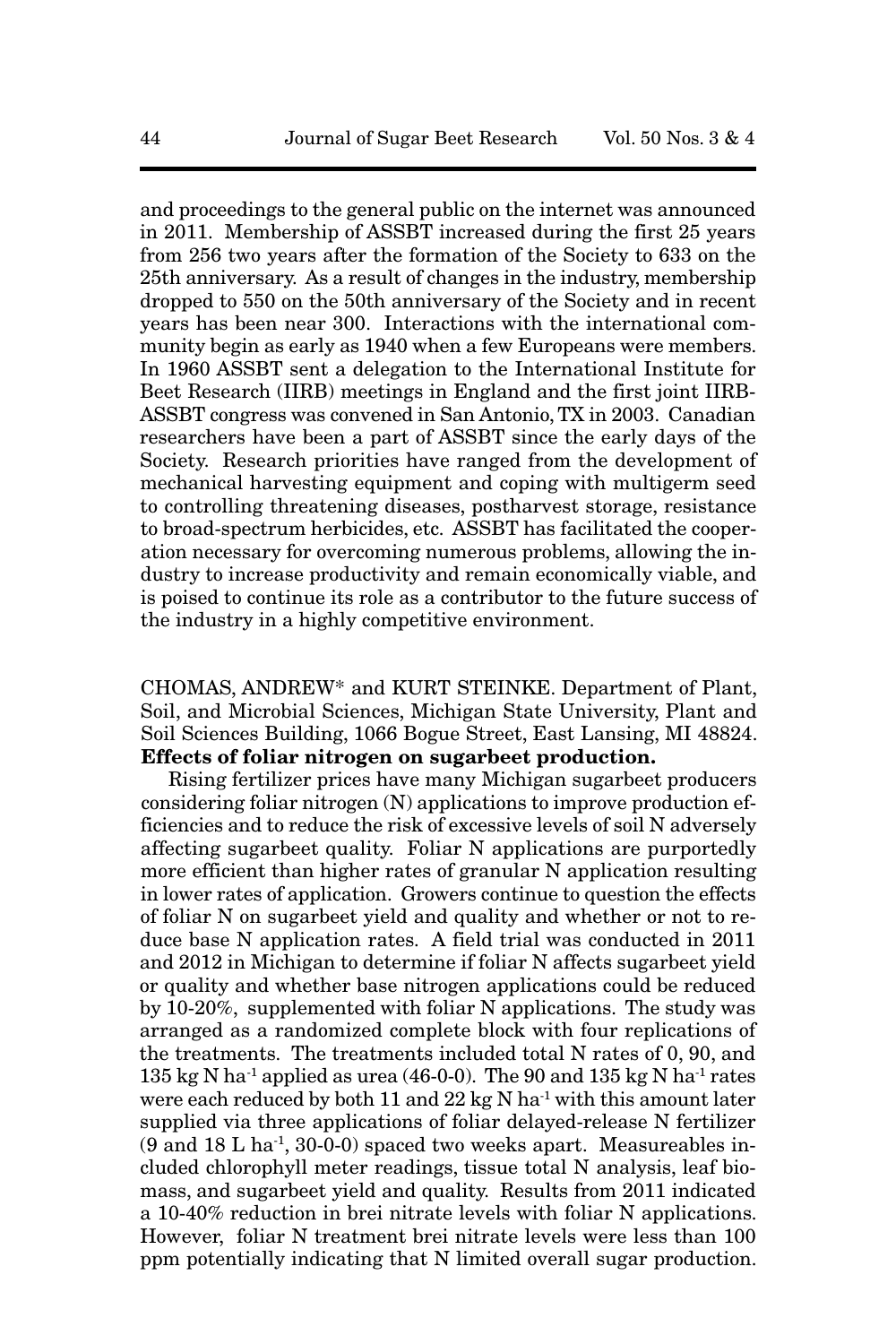Data showed no significant impacts on yield or sugar content though at the higher total N rate, supplemental foliar N applications began to show some positive yield and sugar responses. Data from 2012 will also be included and discussed.

DEAN, GREG A.<sup>1\*</sup>, DAVID M. ELISON<sup>2</sup>, and PAUL FOOTE. <sup>1</sup>The Amalgamated Sugar Company LLC, P.O. Box 8787, Nampa, Idaho, 83647, 2The Amalgamated Sugar Company LLC, P.O. Box 700, Paul, ID 83347. **Understanding Southern Idaho Sugarbeet planting dates and populations.** 

Sugarbeet growers in Southern Idaho want to know when to plant sugarbeets to maximize yield potential. They also want to know how much seed to plant so that they have best chance of achieving a maximum yield. Further growers want to know when they should replant a sugarbeet stand. The objective of this study was to determine how planting date and plant population effects sugarbeet yields so that growers can achieve the best possible yields. Also we want to develop a chart that will help sugarbeet growers determine when replanting should take place. This past year 6 planting dates and 6 plant populations were studied at 2 locations to see if planting date and population affects yield. Results from this one year study shows that planting date and population does affect yield.

DUNSMORE, CHRIS<sup>1\*</sup>, MARK BREDEHOEFT<sup>1</sup>, JODY STEFFEL<sup>1</sup>, JOHN LAMB<sup>2</sup>, ALBERT SIMS<sup>3</sup>, DAN HUMBURG<sup>4</sup>, AND RICHARD HORSLEY5. 1Southern Minnesota Beet Sugar Cooperative, Renville, MN, 2University of Minnesota, St. Paul, MN, 3Northwest Research & Outreach Center, University of Minnesota, Crookston, MN and 4South Dakota State University, 5Dept. of Plant Sciences, North Dakota State University, Fargo. ND. **Development of a model for prediction of organic matter zones.**

The Southern Minnesota growing area is in the Prairie Pothole region of the upper Midwest. Therefore, organic matter (Om) varies considerably with elevation. Nitrogen (N) available to the plant through organic matter mineralization affects yield and quality of sugarbeet. A model to predict organic matter was developed using satellite imagery and elevation data to predict relative organic matter. Zones are created to delineate similar Om areas. The model has been incorporated into software allowing growers and consultants to access the zones as a map through the internet. The information is used to determine soil sampling locations and to create fertilizer application zones. Each organic matter zone is soil sampled to a 48-inch depth with nitrogen then adjusted to a given level to compensate for predicted Om mineralization. For example, if the Om ranged from zero to 3%, total N was adjusted to 120 pounds/acre; if Om was 3-4%,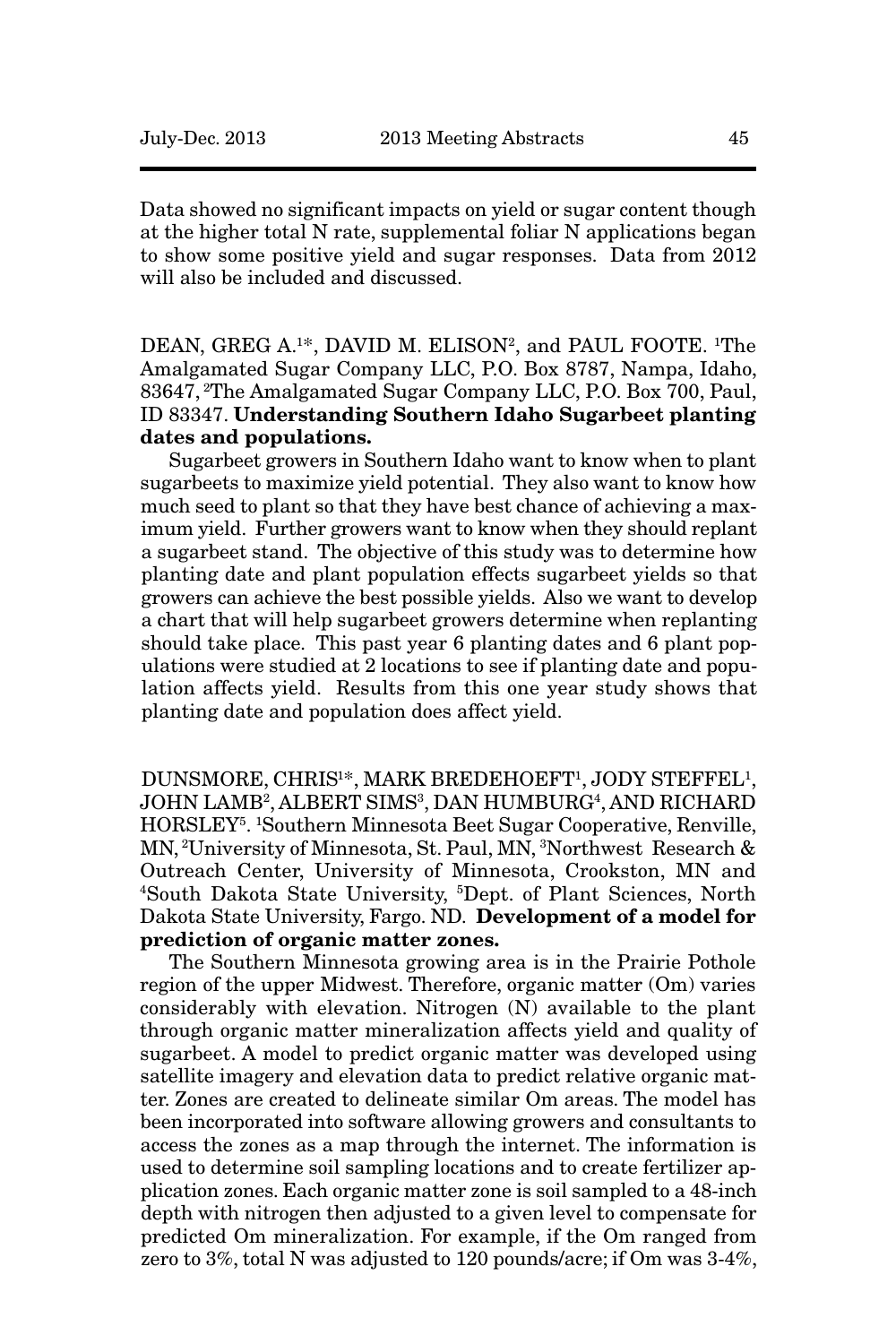total N was adjusted to 110 pounds;  $4-5\%$  Om, 100 pounds of N;  $5-7\%$ Om, 90 pounds; and finally, for organic matter soils above 7%, the nitrogen was adjusted to 70 pounds. The total N for each Om zone was established using previous research conducted at SMBSC. Harvest data has shown sugar in the Om zones increased 0.1% over the grid sampling method and 0.7% over conventional sampling. Purity in the Om zones increased 0.3% versus the grid method and 0.9% compared to conventional. Tonnage per acre was 0.8 ton higher in Om zones over grid and 1.2 tons better than the conventional. Grower revenue has been increased as a result of the program.

GROULX, BRIAN J.<sup>1</sup> \*, JAMES F. STEWART<sup>1</sup>, LEE A. HUBBELL<sup>1</sup>, and GREGORY M. CLARK<sup>2</sup>. <sup>1</sup>Michigan Sugar Company, Agricultural Research Center, 1459 S. Valley Center Dr., Bay City, MI 48706, and 2Michigan Sugar Company, 2600 South Euclid Avenue, Bay City, MI 48706. **Effect of planting date and population on sugarbeet yield and quality.** 

In the effort to improve beet yield and quality in Michigan, planting date as well as the populations at those dates has become a major topic. The decision to risk planting early as well as the decision to replant a lower population field is a major concern through the first few weeks of the growing season. Three trials have been conducted testing multiple dates of planting, as well as various populations on those dates. All trials were planted at high populations, and then each plot was thinned to its desired amount at the 2-4 leaf stage. Trials planted in 2008 and 2009 featured 4 different planting dates. The dates began in early April, and then other plantings followed two weeks later. When the populations were averaged, the earliest planting date yielded 1.48 tons/acre more than the second date, and as much as 9.99 tons/acre more than the last plating date (LSD (P=.05) .84). Also, when populations were averaged, the earliest planting date had an increase in sucrose by .46 percentage points over the second planting date, and as much as 2.6 percentage points over the last planting date (LSD (P=.05) .4). In these trials, an earlier planting date will significantly out-perform a later planting date until populations drop below 100 beets/100 ft. of row. A third trial was planted in 2012 with five planting dates. These dates were March 22nd and 29th, as well as April 5th, 13th, and 24th. Visual ratings, as well as partial sampling throughout the season, have provided some interesting results. Earlier plantings have consistently yielded higher leaf ratings, as well as increased yield weights. Harvest of this trial will be taking place in late October 2012.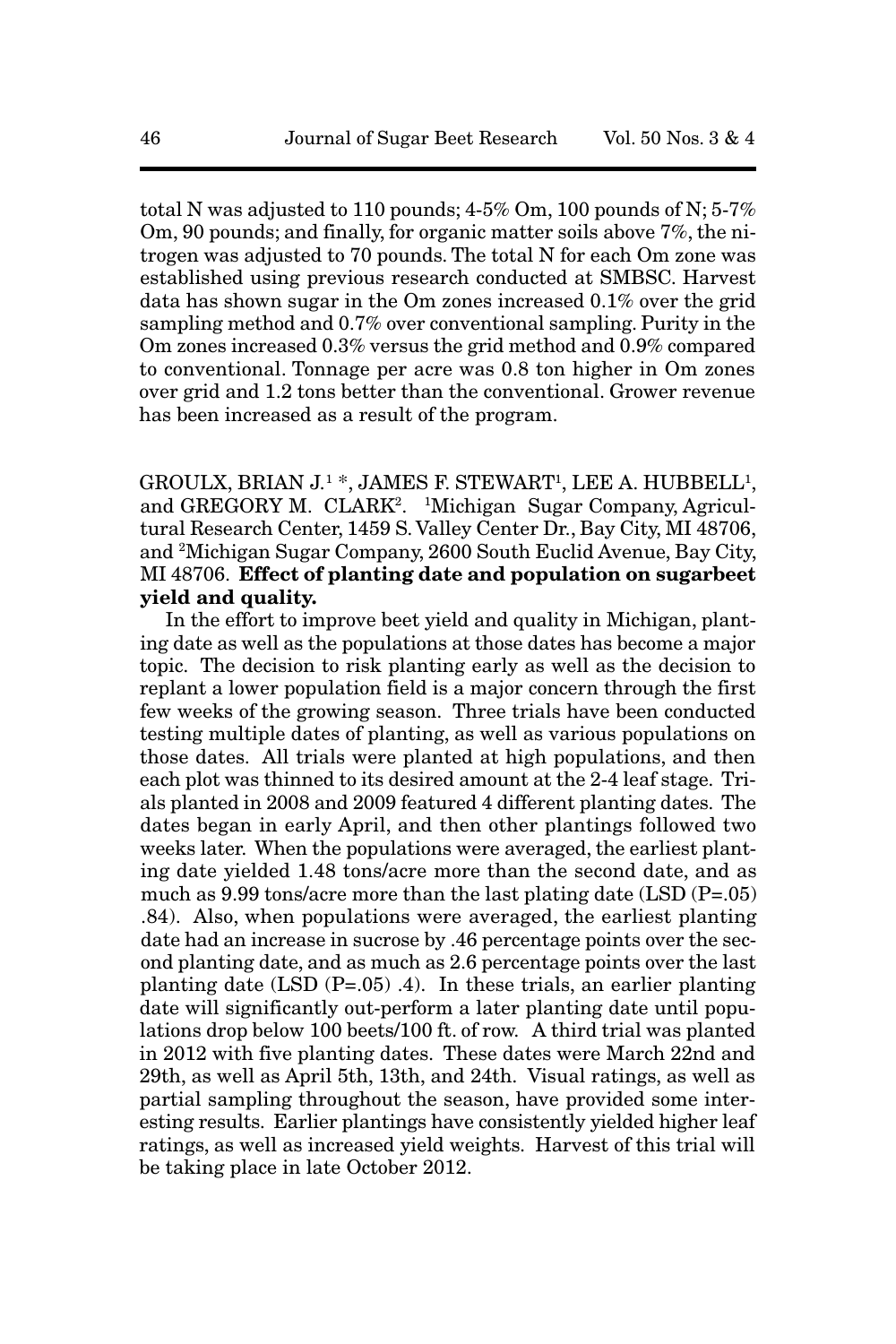LAMB, JOHN A.<sup>1\*</sup>, MARK W. BREDEHOEFT<sup>2</sup>, and CHRIS DUN-SMORE<sup>2</sup>. <sup>1</sup>Department of Soil, Water, and Climate, University of Minnesota, 439 Borlaug Hall, 1991 Upper Buford Circle, St. Paul, MN 55108 and 2Southern Minnesota Beet Sugar Cooperative, 83350 County Road 21, Renville, MN 56284. **Nitrogen and potassium effects on sugar beet yield and quality.**

Growers in the Southern Minnesota Beet Sugar Cooperative area are concerned about potassium nutrition. There have been an increasing number of potassium soil test values from production fields that are decreasing into the 100 to 120 mg per kg range. The loss of root yield from the lower soil test values and the loss of root quality if potassium is applied is also a concern. The objective of this study is to determine the effect of nitrogen and potassium application on sugar beet root yield and quality. A study at six sites from 2010 to 2012 in the Southern Minnesota Beet Sugar Cooperative growing was established to meet the objectives. The treatments included a factorial arrangement of four N rates (0, 44, 88, and 134 kg per ha) and six potassium rates  $(0, 33, 66, 99, 336,$  and 560 kg  $K_2O$  per ha. The study was replicated five times. Root yield and quality were measured. Results indicate that potassium application increased root yield and quality at 50% of the sites. Nitrogen application increased root yield at 50% of the sites and decreased quality at 75% of the sites.

SPANGLER, ALICIA J., CHRISTY L. SPRAGUE\*, and KURT STEINKE. Department of Plant, Soil, and Microbial Sciences, Michigan State University, 1066 Bogue Street, East Lansing, MI 48824. **Impact of nitrogen and weeds on glyphosate-resistant sugarbeet yield and quality.** 

Field experiments were conducted in 2010 and 2011 at two locations in Michigan to determine the effects of nitrogen (N) and weed removal on glyphosate-resistant sugarbeet yield and quality. Nitrogen rates were 0, 67, 100, 134 and 67:67 kg N ha<sup>-1</sup> and weeds were removed when they were <2, 8, 15 and 30 cm tall. At the beginning of the growing season, weeds responded to N sooner than sugarbeet. Nitrogen assimilation by weeds was 3 times greater than sugarbeet at 0, 67, 100 and 134 kg N ha<sup>-1</sup> and 4 times greater than sugarbeet with the split application of N (67:67 kg N ha<sup>-1</sup>) averaged over weed removal timings. Higher N rates increased N sufficiency index values and sugarbeet canopy closure; weeds 30 cm tall had lower N sufficiency index values and reduced the sugarbeet canopy. The effect of N on root yields varied, but the highest N rates  $(134 \text{ kg N} \text{ ha}^{-1})$  or  $67:67$  kg N ha<sup>-1</sup>) was amongst the highest sugarbeet yields at all locations. Highest yields were achieved when weeds were controlled prior to reaching 2 cm tall at three of the four site-years. Waiting to control weeds until they were 8 or 15 cm tall resulted in up to 15%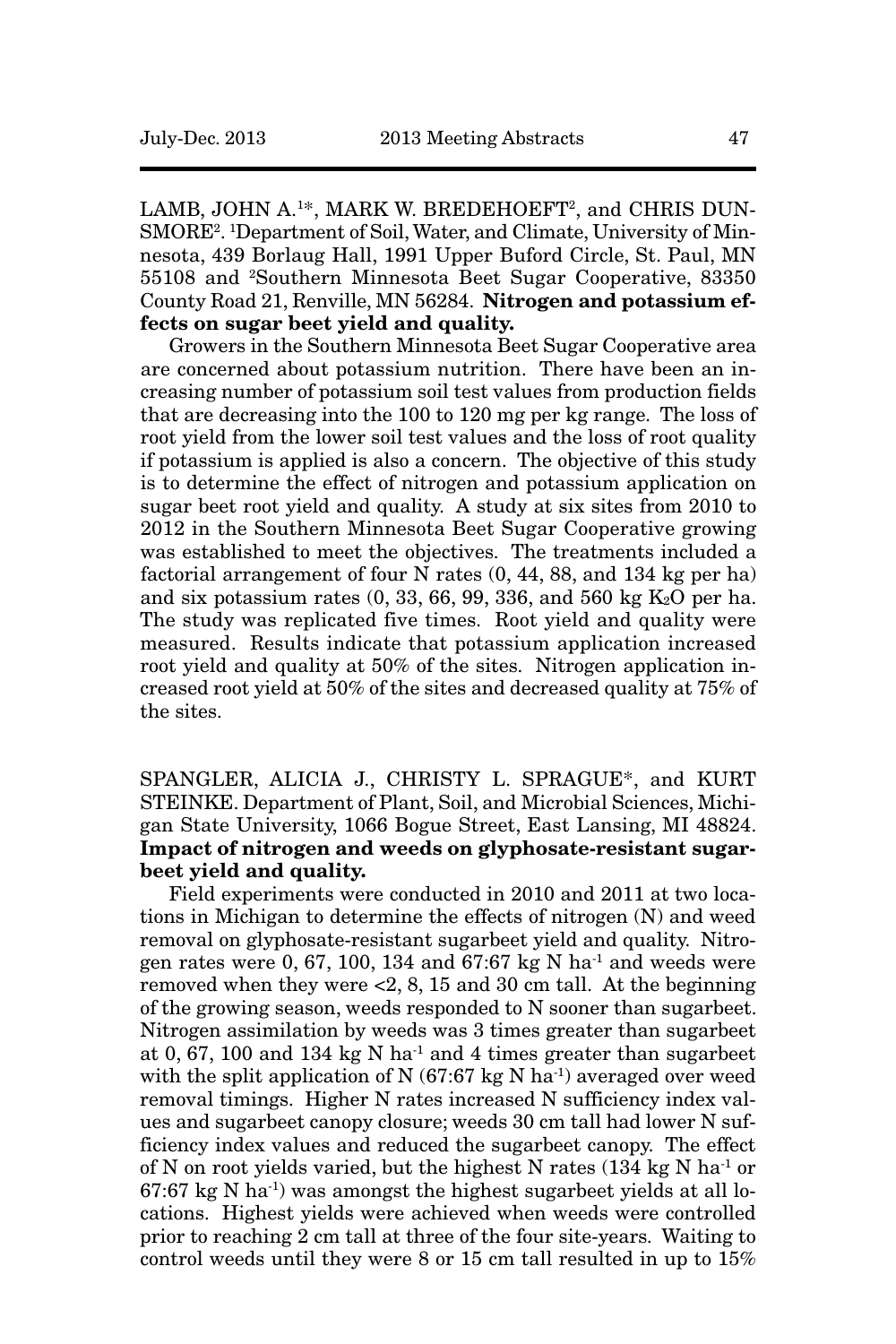yield reductions, while 30 cm tall weeds reduced yields up to 21%. Recoverable white sucrose per ha (RWSH) followed the same trends as root yield, and values were 8 to 16% lower if weeds were not controlled until they were 8 cm tall. These results indicate weeds are highly competitive with sugarbeet and weeds assimilate large quantities of N early in the growing season, especially at larger growth stages. Weed competition negatively impacted sugarbeet canopy development, root yield and sucrose production, and weeds should be controlled prior to 8-cm heights to avoid negative impacts.

# SPRAGUE, CHRISTY L. and GARY E. POWELL\*. Department of Plant, Soil, and Microbial Sciences, Michigan State University, 1066 Bogue Street, East Lansing, MI 48824. **Sugarbeet rotational crop sensitivity to flumioxazin as a dry bean desiccant.**

The registration of flumioxazin as a dry bean desiccant and the recent changes to shorten the rotational restrictions of flumioxazin to sugarbeet has caused concerns about crop safety. Therefore, a field study was conducted for 2 years to determine the crop safety of sugarbeet after a desiccation application of flumioxazin. Flumioxazin at 71 g ha<sup>-1</sup> (typical desiccation rate) and 107 g ha<sup>-1</sup>, glyphosate  $(0.84 \text{ kg})$ ae ha<sup>-1</sup>), and paraquat  $(0.56 \text{ kg ha}^{-1})$  were the four desiccation treatments examined. These treatments were applied in mid-September of 2008 and 2010. Sugarbeet were planted in no-till and conventional tillage plots in the spring. Intervals between desiccant applications and sugarbeet planting were 7 month and 16 d in 2009 and 7 month and 5 d in 2011. There was not a significant year by treatment interaction, so sugarbeet data are combined over the two years. In both conventional tillage and no-tillage sugarbeet flumioxazin applied at the 71 and 107  $g$  ha<sup>-1</sup> caused significant injury and reduced stand compared with either the glyphosate or paraquat treatments. Differences in injury and sugarbeet stand between the treatments were greatest in the no-till sugarbeet plots, with the higher rate of flumioxazin causing as much as 86% stand loss. In the conventional tillage plots sugarbeet stand at harvest was 25 and 50% lower when flumioxazin was applied at the 71 and 107 g ha<sup>-1</sup> rates, respectively, compared with either glyphosate or paraquat. In no-till sugarbeet, recoverable white sucrose per hectare (RWSH) was lower at both rates of flumioxazin compared with glyphosate and paraquat. The current rotation restrictions for no-till sugarbeet are 8 and 10 months for the 71 and 107  $g$  ha<sup>-1</sup> rates, respectively. In our research sugarbeet were planted earlier than both of these restrictions. Differences in RWSH were not as apparent in the conventional tillage system and RWSH was only different between flumioxazin at the higher rate of  $107$  g ha<sup>-1</sup> compared with glyphosate. Currently the flumioxazin rotation restrictions for sugarbeet that are tilled prior to planting are 4 and 5 months for the 71 and 107 g ha<sup>-1</sup> rates, respectively. While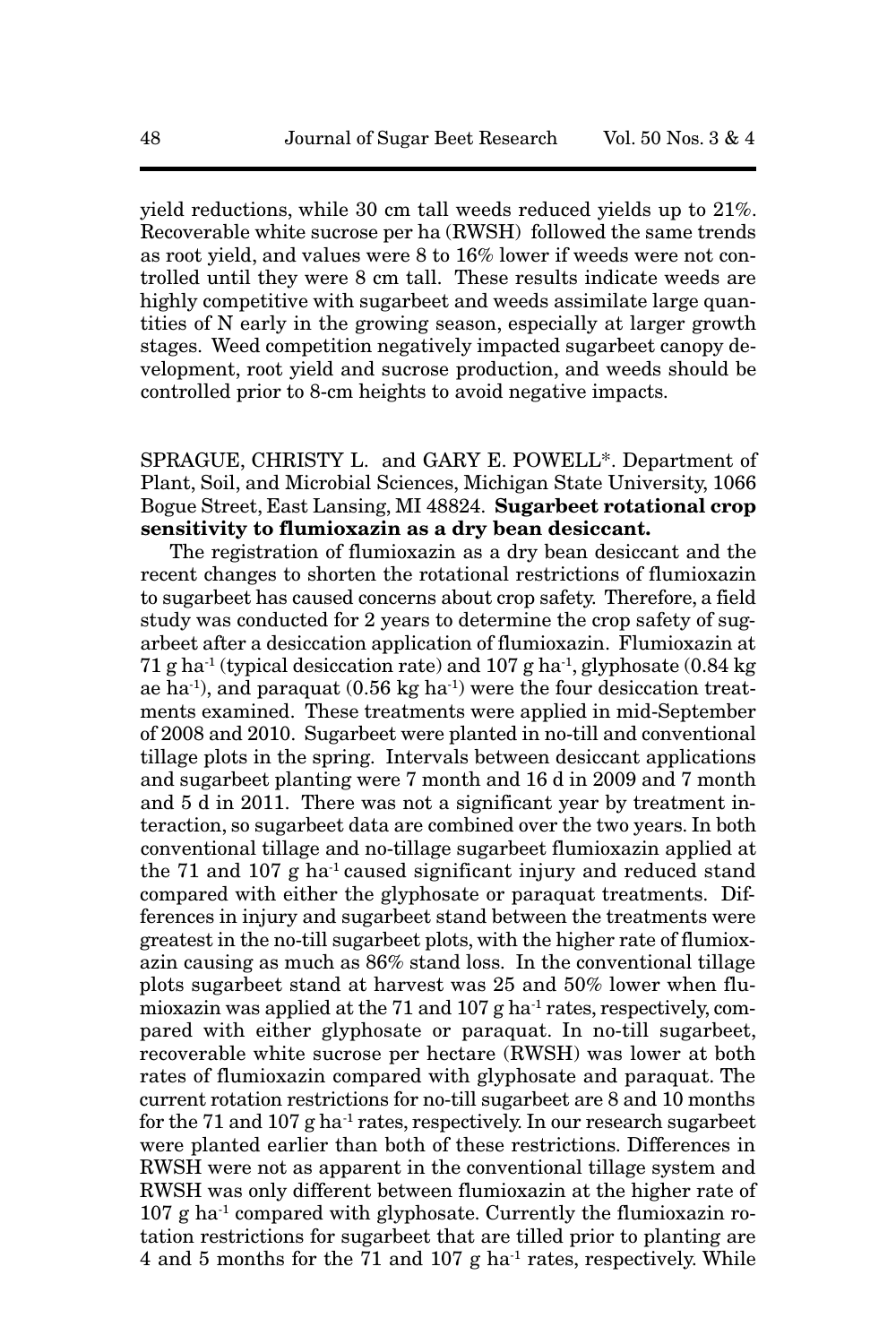the crop rotation restrictions were met for both of these rates, we did observe significant injury and sugarbeet stand loss.

TARKALSON, DAVID D.\* and BRADLEY A. KING. Northwest Soils and Irrigation Research Laboratory, USDA, Agricultural Research Service, 3793 N. 3600 E., Twin Falls, ID 83301. **Evaluation of irrigation water allocations under deficit irrigation.**

Increased water demands and drought have resulted in a need to determine deficit water management practices in sugar beet production. This study was conducted from 2010-2012 at the NWISRL in Kimberly, ID on a Portneuf silt loam soil. Irrigation treatments consist of end of season cumulative ETc water application rates of 100% (100% evenly throughout the growing season, **100% even**), 60% (60% evenly throughout the growing season; **60% even**), 60% (100% from emergence to end of June, 55% end of June to harvest; **60% early**), 60% (rain-fed from emergence to end of July, 100% end of July to harvest; **60% late**), 35% (35% evenly throughout the growing season; **35% even**), 35% (100% from emergence to end of June, 25% end of June to harvest; **35% early**), and 35% (rain-fed from emergence to mid August, 100% mid August to harvest; **35% late**) and rain-fed (no irrigation, 8% ETc; **rain-fed**). All ETc percentages are based on non water stressed crop. Results show that when deficit water inputs are applied, it is better to apply the water evenly throughout the season (even treatments) or supply 100% of ETc early then deficit irrigate later in the season (early treatments). Sugar beet with severe water stress early in the season (rain-fed) followed by 100% ETc later (late treatments) did not result in recovered yield potential.

WENNINGER, ERIK J.\*, OLIVER T. NEHER, KRISTIN E. DAKU, HOWARD NEIBLING, AND DON W. MORISHITA. University of Idaho, Kimberly Research & Extension Center, Kimberly, ID 83341. **Effects of tillage and irrigation practices on sugar beet yield and soil moisture.** 

Strip tillage (ST) saves grower time and fuel expenses by reducing tillage to a narrow band where the seed and fertilizer are placed. Residue from the previous crop may reduce erosion and near-surface wind velocity, enhance soil moisture, and improve soil tilth and water infiltration. A study at the University of Idaho Kimberly Research & Extension Center (Kimberly, ID) was initiated during 2010 to compare yield and soil moisture among two tillage treatments (ST and conventional tillage [CT]) and four irrigation treatments based on evapotranspiration (ET) rates of CT sugar beet (50, 75, 100, and 125% ET). During 2010, clean yield did not differ between tillage treatments, but was significantly lower in 50% ET plots relative to the other irrigation treatments. Percent sucrose in 75% ET plots was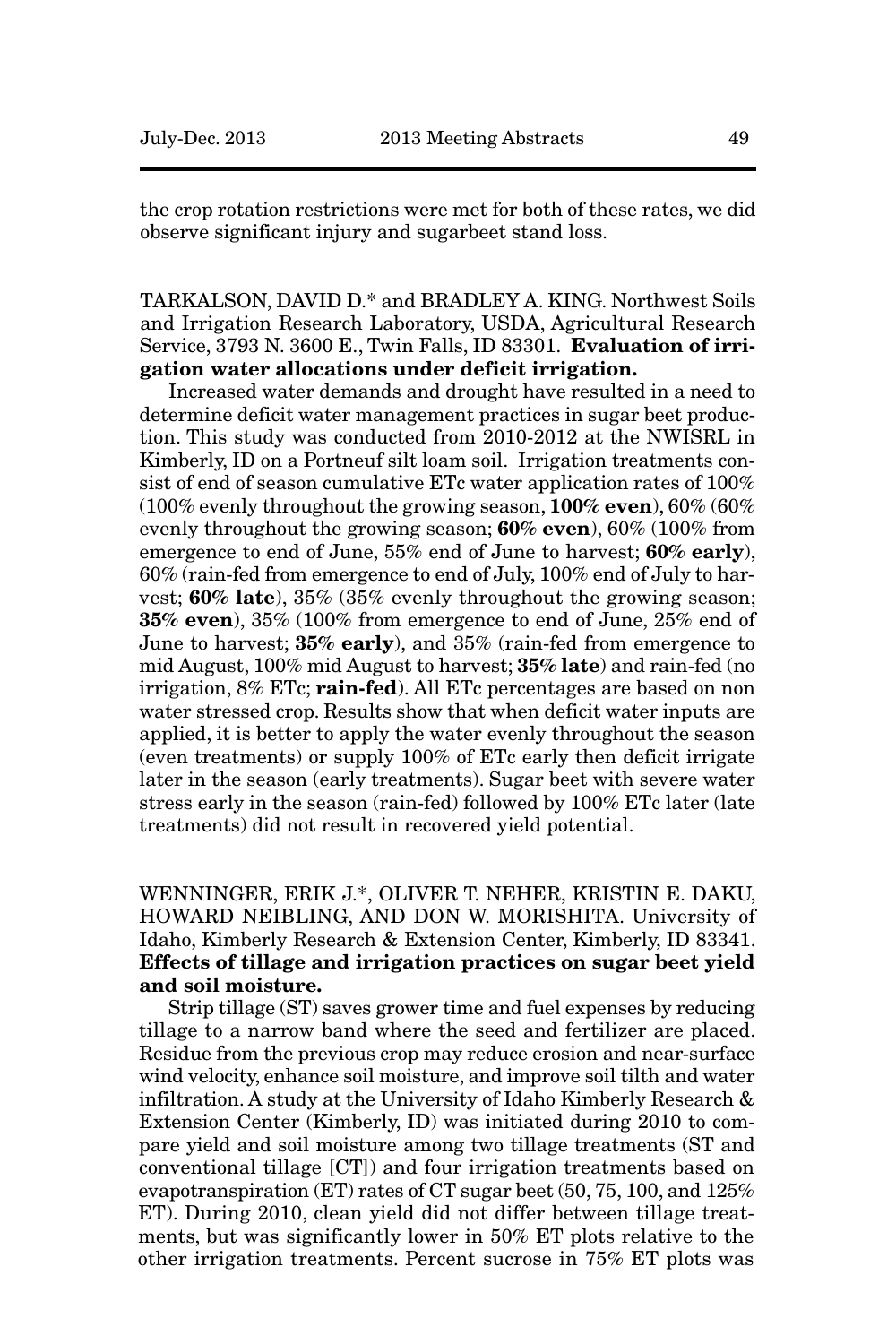higher for strip-tilled treatments during 2010, possibly due to increased water retention on these plots; however, estimated recoverable sucrose (ERS) did not differ among treatments. During 2011, clean yield and ERS were higher in conventionally tilled plots, possibly due to a wet spring that may have slowed seedling development in strip-tilled plots. Percent sucrose did not differ among treatments during 2011. Weekly soil moisture readings were taken during each season at 15-cm increments to a depth of 1.52 m. Where differences were observed, strip-tilled treatments generally showed greater water retention than conventionally tilled treatments.

#### **Sections B & E Physiology, Biotechnology, Genetics and Germplasm Oral Presentations**

EUJAYL, IMAD A.\* and CARL A. STRAUSBAUGH. USDA-ARS, Northwest Irrigation and Soils Research Laboratory, 3793 N. 3600 E. Kimberly, ID 83341. **Whole genome sequencing of sugarbeet and identification of differentially expressed genes regulating beet curly top resistance.**

The genome of the sugar beet doubled haploid line (KDH13) has been sequenced using the whole genome shotgun (WGS) next generation sequencing HiSeq2000 platform. This line was released by USDA-ARS as a genetic stock resistant to beet curly top (PI663862). WGS sequencing of a short-insert paired end (PE) and 2 kb-insert mate-pair (MP) genomic libraries yielded 82.9 Gb (38.76 Gb from PE and 44.17 Gb from MP) of sequence data. The PE and MP sequencing had quality scores of 35.56 and 33.41, respectively. The WGS sequencing data achieved estimated genome coverage of approximately 76 fold. The assembly of the consensus sequence of the two libraries yielded 16,546 contigs of 7.8 Kb lengths at N50 and 2.5Kb at N80. The contigs were assembled into 16,136 scaffolds of 8.6Kb at N50. The current assembly spans 472 Mb representing about 62% of the 758 Mb sugar beet genome. Approximately, 85% of the PE, 56% of MP, and 69% of the KDH13 consensus sequence were mapped to the draft genome sequence (RefBeet-0.9) that was generated from KWS2320 line. A comprehensive array of single nucleotide polymorphisms (SNP) and insertions and deletions (indels) variants were identified between KDH13 (curly top resistant) and KWS2320 (curly top susceptible). A thousand SNP were selected using the beet physical map to span the nine chromosomes for developing a public genotyping platform in a 96X96 Fluidigm genotyping chip.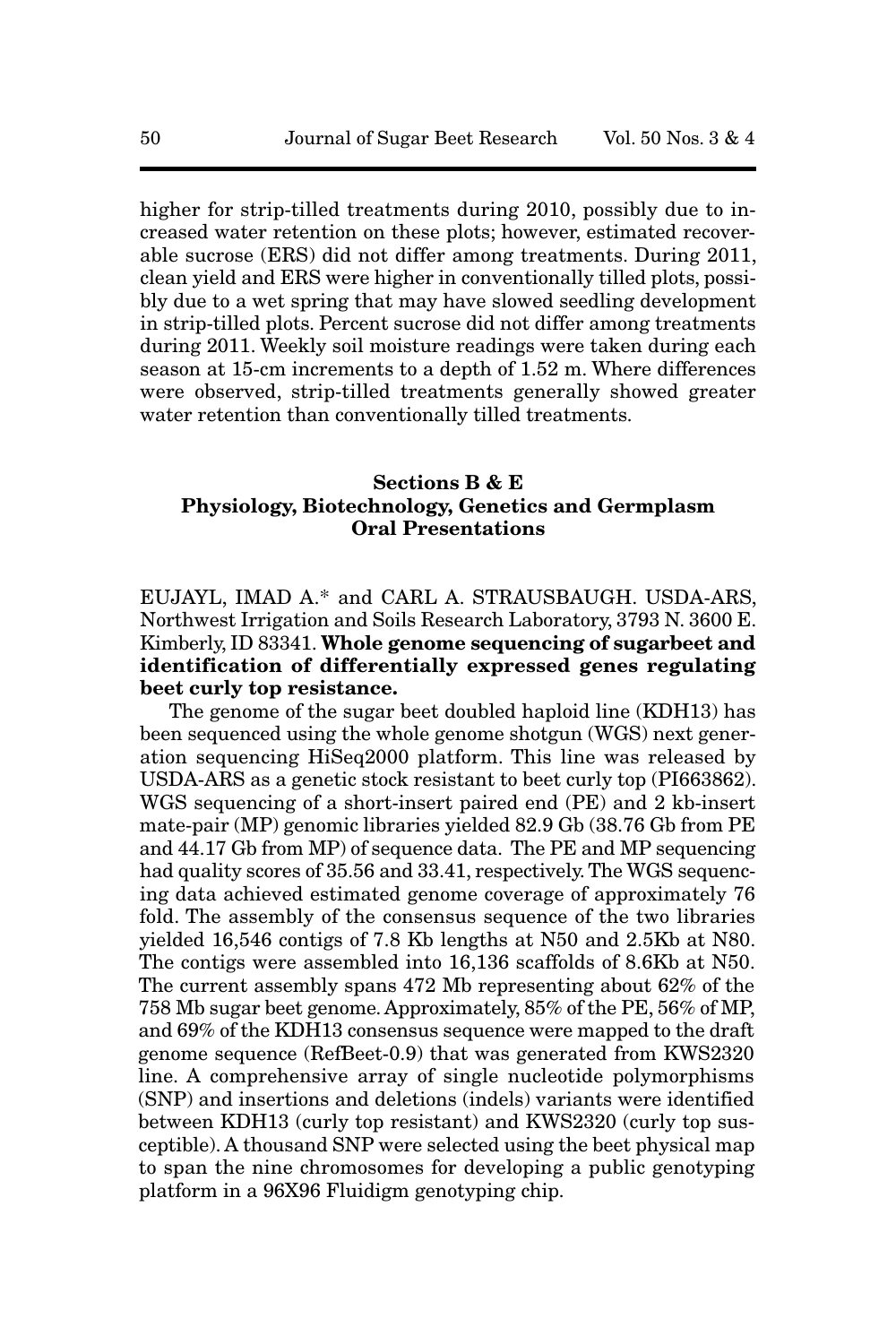# FUGATE, KAREN KLOTZ<sup>1\*</sup>, JOCLEITA P. FERRAREZE<sup>2</sup> and MELVIN D. BOLTON1. 1USDA-ARS, Northern Crop Science Laboratory, 1605 Albrecht Blvd. N., Fargo, ND 58102-2765 and 2 Federal University of Viçosa, Viçosa, MG, Brazil 36571-000. **Use of jasmonic acid and salicylic acid to inhibit growth of sugarbeet storage rot pathogens.**

Jasmonic acid (JA) and salicylic acid (SA) are endogenous plant hormones that induce native plant defense responses and provide protection against a wide range of diseases. Previously, JA, applied after harvest, was shown to protect sugarbeet roots against the storage pathogens, *Botrytis cinerea*, *Penicillium claviforme*, and *Phoma betae* by reducing severity of rot symptoms due to these pathogens by 51, 44, and 71%, respectively (Fugate et al., 2012, Postharvest Biol. Technol, 65:1-4). Research was conducted to determine the ability of SA to protect sugarbeet roots from these storage rot pathogens and to investigate the use of preharvest treatments of JA or methyl jasmonate (MeJA), a low cost derivative of JA, to reduce storage rot due to *B. cinerea*, *P. claviforme*, *P. betae*, or *Fusarium graminearum*. SA, applied after harvest at concentrations of 0.01 to 10 mM, had no effect on the severity of storage rot symptoms in roots obtained from healthy, unstressed plants after inoculation with *B. cinerea*, *P. claviforme*, and *P. betae*. However, when roots were obtained from waterstressed plants, 0.01 to 10 mM SA reduced the severity of rot symptoms due to *B. cinerea* by 49—58%, *P. claviforme* by 30—53%, and *P. betae* by 47—74%. The effect of JA or MeJA applied to foliage 7, 14, or 30 days prior to harvest at concentrations of 0.01 or 10 µM is also under investigation. Preliminary results suggest that preharvest treatments reduce storage rot severity, but are less effective than postharvest treatments.

# HANSON, LINDA E.<sup>1\*</sup>, R. M. BEAUDRY<sup>2</sup>, T. R. GOODWILL<sup>1</sup>, and J. M. McGRATH1. 1USDA-ARS, 1066 Bogue Street, Lansing, MI 48824 and 2Michigan State University, East Lansing, MI 48824 **Response of sugar beet recombinant inbred lines to post-harvest rot fungi.**

Sugar beet (*Beta vulgaris*) is commonly stored in outdoor piles prior to processing for food and animal feed. During this storage period the crop is subject to multiple post-harvest rots. Resistance to three post harvest rots was identified in two sugar beet germplasm in the 1970s, but there has been little work done on host resistance to post-harvest storage pathogens in recent years. In recent survey work in Michigan, several fungi known to cause post harvest rot were found. Recombinant inbred lines (RILs) of sugar beet have recently been developed, and these were screened for susceptibility to biotic post-harvest deterioration. Significant differences (P < 0.05) were found in this population for responses to three pathogens: *Botrytis*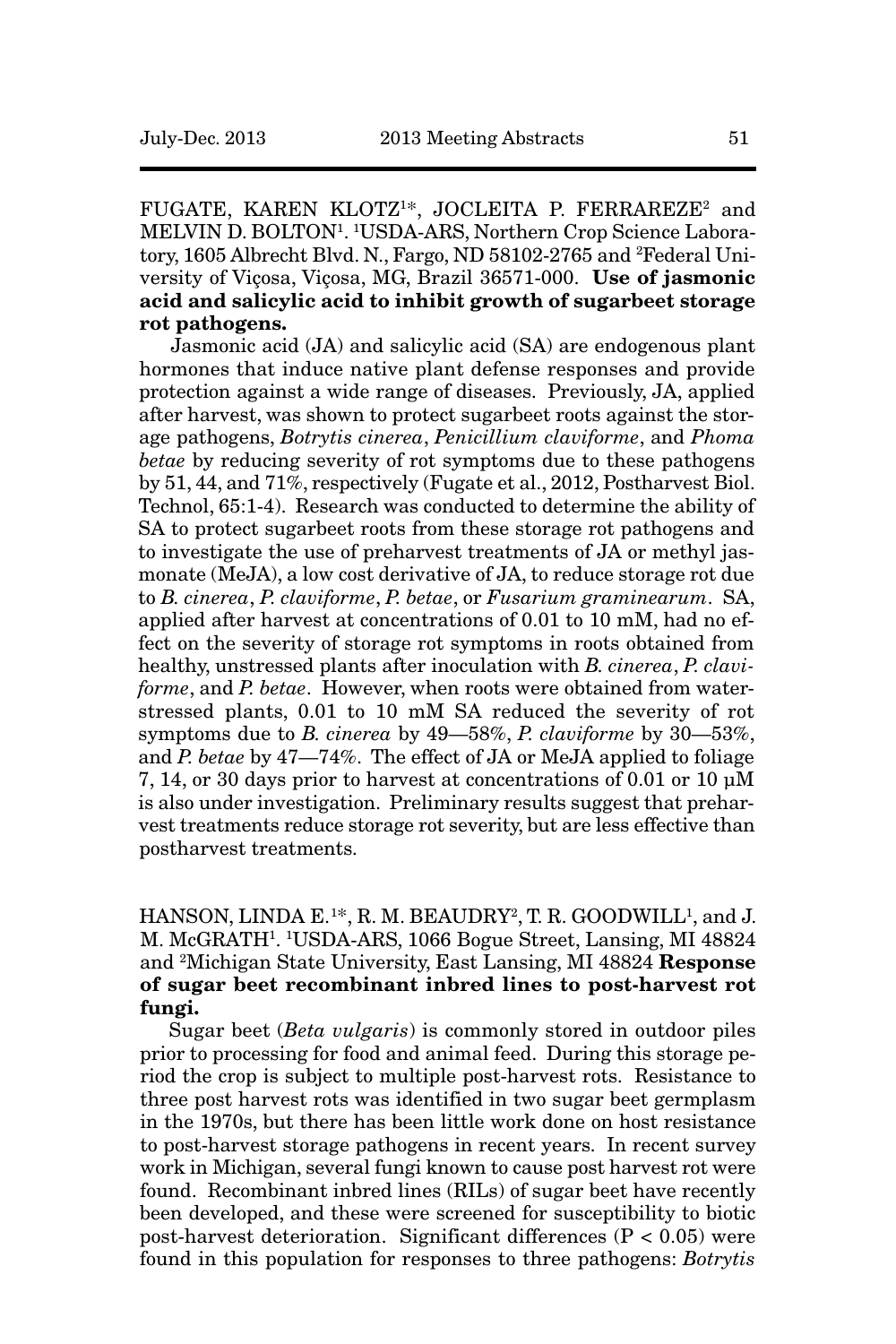*cinerea*, *Penicillium claviforme*, and *Rhizopus stolonifer*. The response in several RILs varied depending upon the length of time in storage. A poor correlation between reduced damage by these pathogens suggests independent genetic control of susceptibility. There is the potential to develop materials that may be less damaged by post harvest rot pathogens for the North Central US growing region, as well as gaining a better understanding of the interaction between fungal storage rot pathogens and host genotype.

HUYGHE, CHRISTIAN1, MARC RICHARD-MOLARD2, BRUNO F. DESPREZ3\*. 1Institut National de la Recherche Agronomique, 147, Rue de l'Université, F-75338 Paris, France , 2ITB, 45, rue de Naples , F-75008 Paris, France, and 3Florimond Desprez Veuve & Fils SAS, BP41, 3, Rue Florimond Desprez, F-59242 Cappelle-en-Pévèle, France. **French Research Initiative for a sustainable beet improvement: Innovative breeding strategies based on allelic variation mining, and novel genomic and phenomic tools.**

In 2010, the sugar world production was rising up to 153 million t, 22% of which coming from sugar beet. Since Napoleon, the French sugar beet industry has grown to become the first one in the world, producing on 400,000 ha, 4 million t of white sugar, 3 million hectoliters of potable alcohol and 6 million hl of ethanol. Yielding actually 13.1 t/ha of white sugar, sugar beet improvement is keeping a constant 2% year rate of sugar yield increase. Within the next decade, due to bio-ethanol and world population increase, sugar demand will most probably grow. Major exporters will not be able to fulfill this demand, and EU and France especially should contribute enhancing competitiveness. Genetic improvement then appears to the French sector to be the key lever to meet future global challenges for a high-quality, safety and sustainable agriculture. Thus, the aim of the AKER project (8 years, 11 partners from public and private sectors) is to double the rate of sugar yield gain per ha, from 2 to 4%/year and to create new varieties higher yielding varieties and with a better fitness (to biotic and abiotic stresses). The AKER project gathers all the French sugar industry partners including growers and factories, represented by ITB (French Technical Institute for Beet), the French breeder Florimond Desprez which is the first world sugar beet breeding company, and public research laboratories and training institute worldwide recognized for their competences and expertise in genetics, genomics, bioinformatics, seed and beet phenotyping or imagery analysis.

McGRATH, J. MITCHELL<sup>1\*</sup>, VINAY HIREMATH<sup>2</sup>, PAUL GALEWSKI<sup>3</sup>, and SAFA ELZOHARY<sup>3</sup>. <sup>1</sup>USDA-ARS, 1066 Bogue St., East Lansing, MI 48824-1325, 2 High School Honors Science Program, Michigan State University, and 3Plant Breeding, Genetics, and Biotechnology Program, Dept. of Plant, Soil, and Microbial Sciences,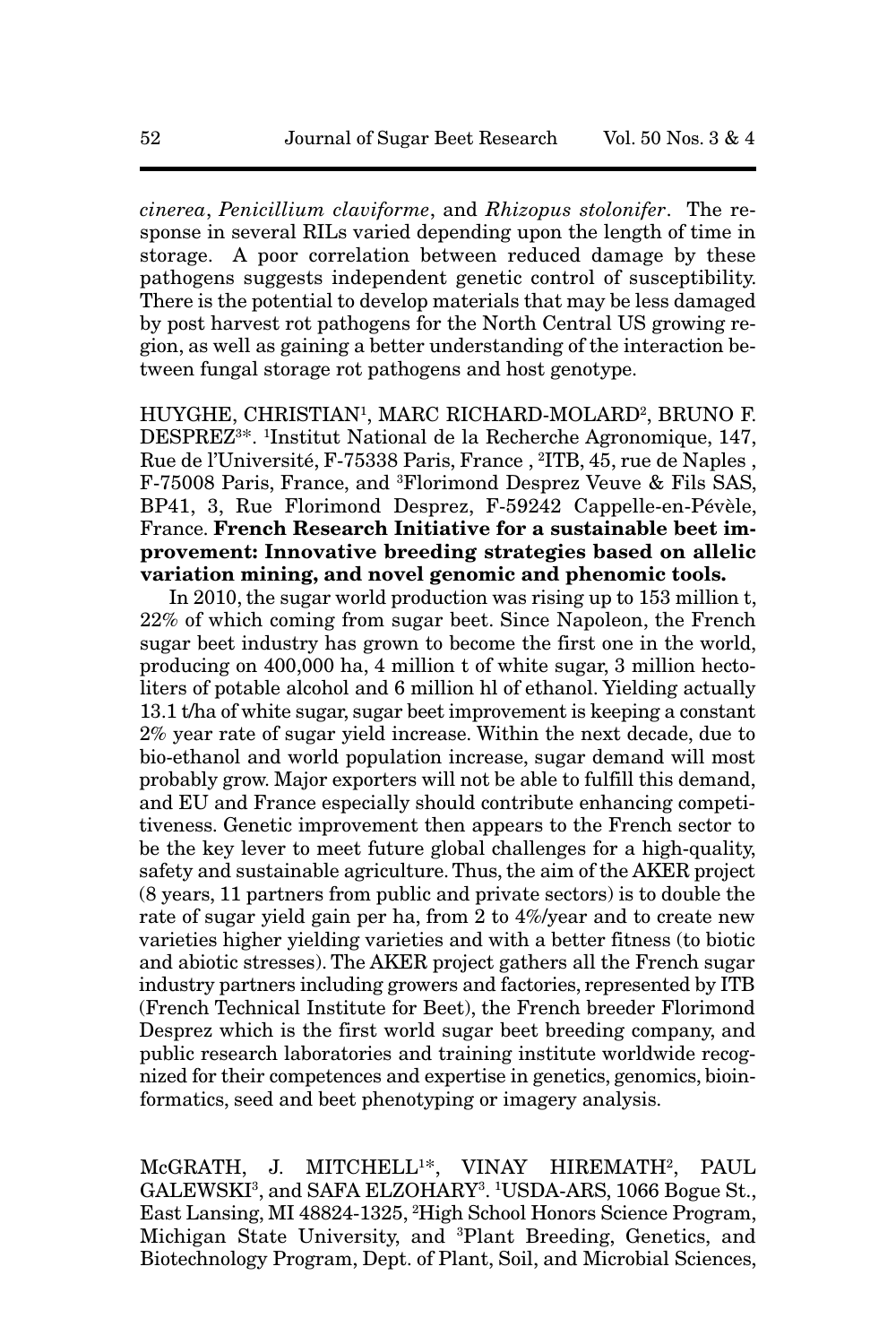# Michigan State University, East Lansing, MI. **Transcriptions of seedlings germinating in water, hydrogen peroxide, and salt for discovery of seedling vigor genes and biochemical pathways.**

Germination is crucial to developing healthy, vigorous, and productive field populations of sugar beets. Despite planting high-quality, technically-augmented seed for growers with very high germination (>92%), field emergence and persistence continues to hover at ~60% in Michigan. Previous research suggests this difference is the result of stress during germination in the field environment. For many years, the East Lansing USDA-ARS sugar beet program, located at MSU, has focused on stress responses during germination. To date, we have identified some biochemical pathways that appear to influence seed germination and seedling vigor in ways that can improve emergence potential. However, we still do not understand the panoply of responses in a way that might allow us to increase genetic gains for traits related to emergence, seedling vigor and stand establishment, a goal for the 'one seed – one beet' concept. One way to identify additional genes involved is to examine expression of all genes during germination in different environments. In this case, we generated transcriptome datasets of a high vigor variety germinated in a variety of stressful laboratory environments. Currently we have six sets of 48 hour germinating seedling transcriptomes and are in the process of identifying the major differentially expressed genes between water or salt (low germination conditions) and hydrogen peroxide (high germination condition). To date we have identified 75 differentially expressed candidate genes that appear to have roles in signal transduction pathways, as transcription factors, and as enzymatic proteins.

McGRATH, J. MITCHELL<sup>1\*</sup>, NIZAR DROU<sup>2</sup>, DARREN WAITE<sup>2</sup>, DAVID SWARBRECK<sup>2</sup>, EFFIE MUTASA-GOTTGENS<sup>3</sup>, and BE-LINDA TOWNSEND4. 1USDA-ARS, 1066 Bogue St., East Lansing, MI 48824-1325, 2The Genome Analysis Centre, Norwich, UK, 3University of Hertfordshire, Herts, UK, and 4Rothamsted Research, Harpenden, Hertfordshire, AL5 2JQ, UK. **The 'C869' sugar beet genome: a draft assembly.**

Sugar beet 'C869' is a diploid, self-fertile, public germplasm release used extensively as the seed parent of recombinant inbred lines designed to genetically dissect agronomic, disease, domestication, and other traits. From the original release, three additional generations of inbreeding were done, and 68 progeny from seven  $F_3$  families were screened with a panel of 61 SNP markers to determine heterozygosity (which ranged from 0 to 15.5%). Accession EL-A025943-17 was chosen for genomic sequencing due to no detected heterozygosity as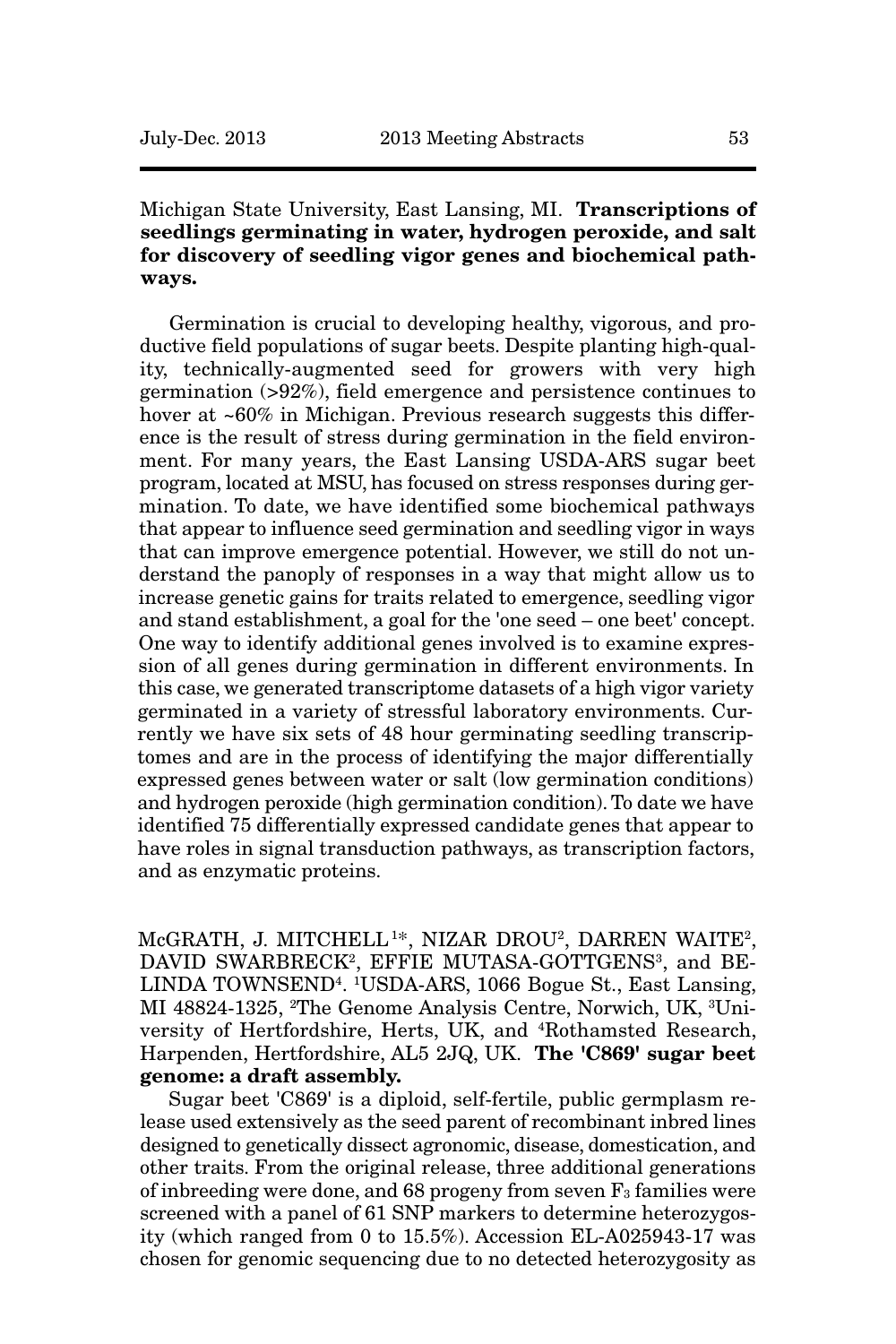well as its overall vigor and trueness-to-type sugar beet appearance. Sequencing was performed on the Illumina HiSeq 2000 platform with 100 bp paired-end sequences, for which five lanes of genome sequence data were collected, representing 820,126,310 pairs of reads. Reads were cleaned and quality trimmed, and the resulting ~150X coverage of the 750 Mb sugar beet genome was assembled *de novo* using ABySS 1.2.4 with a Kmer value of 61. More than 3.1 million contigs were output (N50 = 2,845 bp; max = 75,288, min = 61), with  $91,343$ contigs  $>1$  kb in size (N50 = 7,778; max = 75,288, min = 1000). The latter contigs summed to >446 Mb, or ~60%, coverage of the beet genome. Since the sugar beet genome is predicted to have ~60% highly repetitive DNA elements (~450 Mb, which current algorithms do not assemble well). In addition, leaf and petiole transcriptome data from EL-A025943-17 (360,697,168 read pairs) were assembled *de novo* using Trinity to complement the genome assembly. We conclude the current genome assembly contains the majority of the genetic information encoded and organized in the 'C869' sugar beet genome.

MÜLLER, ANDREAS E.1, GRETEL SCHULZE-BUXLOH2, SEBAS-TIAN H. VOGT<sup>2</sup>, MARKUS WOLF<sup>3</sup>, AXEL SCHECHERT<sup>1\*</sup>, BEN-JAMIN STICH<sup>4</sup>, CHRISTIAN JUNG<sup>2</sup>, and ELENA ORSINI<sup>1</sup>. <sup>1</sup>Fr. Strube Research GmbH & Co. KG, 38387 Söllingen, Germany, 2Plant Breeding Institute, Christian-Albrechts-University of Kiel, 24098 Kiel, Germany, 3Saaten-Union GmbH, 30916 Isernhagen, Germany, and 4Max Planck Institute for Plant Breeding Research, 50829 Köln, Germany. **Genetic control of flowering time in biennial beets.**

Seed production in hybrid crops such as sugar beet (*Beta vulgaris* ssp. *vulgaris*) is greatly facilitated by synchronous flowering times of the hybrid parents. In the model species *Arabidopsis thaliana*, many of the genes that control flowering time have been identified, but knowledge of the genetic and molecular basis of flowering time control in sugar beet is just beginning to emerge. Here, we followed two complementary approaches to start deciphering the genetic landscape of flowering time control in cultivated biennial beets after vernalization over winter. First, we developed multi-parent QTL populations derived from breeding lines, and by use of a mixed-model approach identified several additive and dominant effect QTL for flowering time. Second, we identified candidate sequences for flowering time control genes in sugar beet and genetically mapped 14 genes, including floral integrators and homologs of key genes in the major regulatory pathways in Arabidopsis. Several genes mapped within the confidence intervals of QTL. The most prominent of these QTL was located in a chromosomal region also harboring the recently isolated *B* locus for annuality (Pin *et al.*, 2012, *Curr. Biol*. 22:1095- 1101). An additional QTL co-localized with markers closely linked to a second major locus for annuality on chromosome II (Abou-Elwafa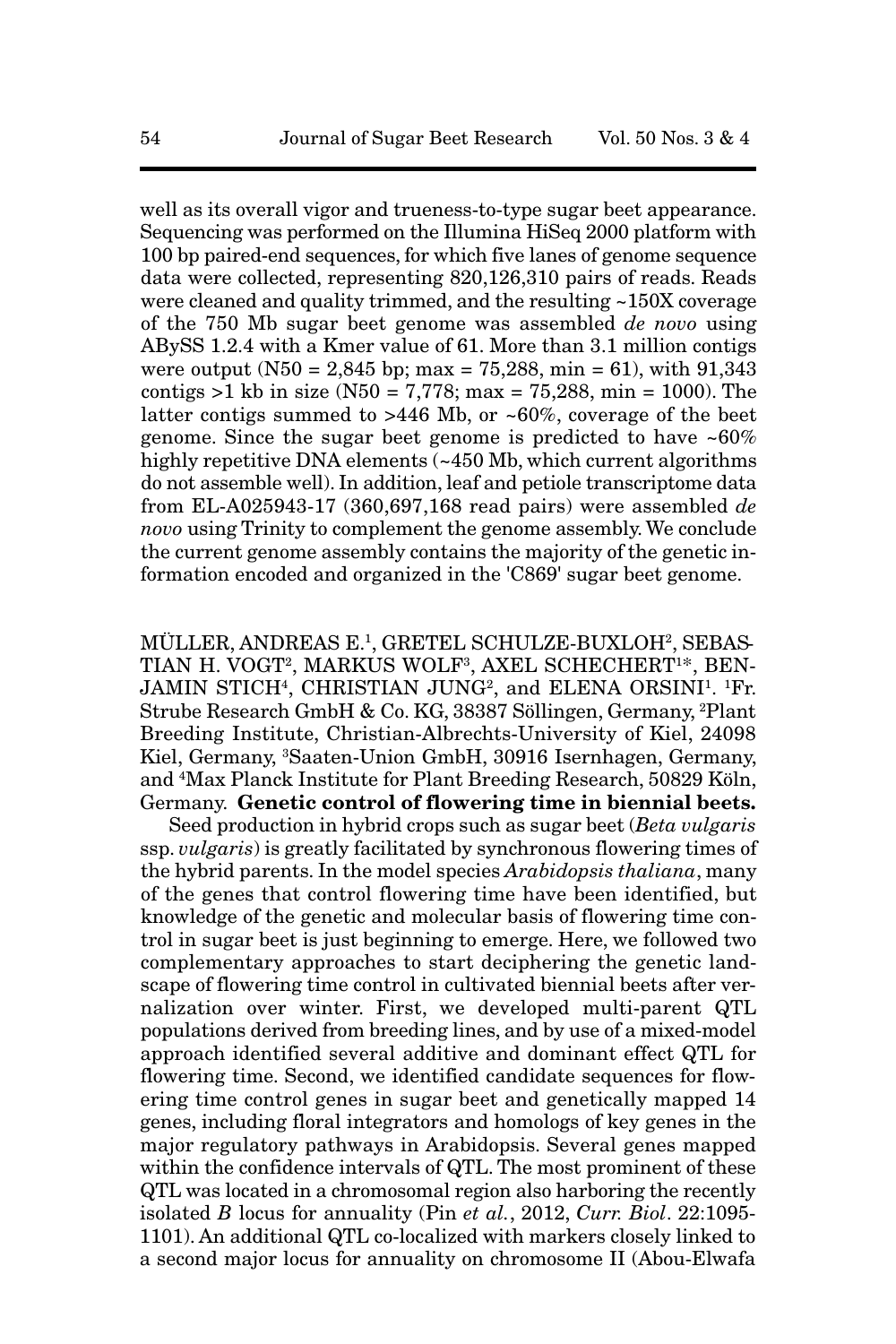*et al.*, 2012, *Mol. Breed.* 29:989-998). Genes and markers identified in this study can be used for marker-assisted selection of sugar beet genotypes with adequate flowering times for breeding programs and hybrid seed production.

PANELLA, LEE<sup>1\*</sup>, CHRISTOPHER M. RICHARDS<sup>2</sup>, ANN L. FEN-WICK<sup>3</sup>, and PATRICK A. REEVES<sup>2</sup>. <sup>1</sup>USDA, ARS, 1701 Center Avenue, Fort Collins, CO 80526, 2USDA, ARS, 1111 South Mason St., Fort Collins, CO 80521, and <sup>3</sup>Beet Sugar Development Foundation, 800 Grant Street, Denver, CO 80203. **Genetic structure and immigration in French sea beet.** 

In this study we examined accessions of sea beet (*Beta vulgaris* subsp. *maritima* (L.) Arcang.), collected along the Mediterranean Sea and the Atlantic coast of France. The aim was to identify the scale and magnitude of differentiation and diversity in these accessions using both molecular and quantitative traits. Data filtering (allowing only one missing locus per multilocus genotype) reduced the final sample size from 336 (12 individuals each for 28 accessions) to 277 individuals. With SSR data, the observed heterozygosity was high across the accessions (mean 0.48), the mean inbreeding coefficient was fairly high (0.13) and significantly greater than zero. Inbreeding increased northward and heterozygosity increased southward. The mode value for K (number of genetic clusters) was found to be 2. Phenotypic foliar traits were significantly different among accessions in a one way ANOVA. Leaf length/width ratio, petiole length/width ratio and leaf thickness were significant at the 0.001, 0.05 and 0.001 levels respectively. Combining all three traits into a multivariate discriminant analysis using group assignments based on the genetic clusters resulted in a statistically significant discriminant function that could correctly predict group membership 75% of the time. Migration rate was estimated among three classes of genotypes (Mediterranean, Atlantic and Atlantic immigrant) using a Bayesian approach. The rates of migration were quite low between the Mediterranean and Atlantic groups in both directions. The rate of migration from the Mediterranean group to the putative Atlantic immigrant group was 20 times higher than from the Mediterranean group to the Atlantic group. Migration was four times higher from the Atlantic immigrant group to the Atlantic group than the reverse.

RICHARDSON, KELLEY L.<sup>1\*</sup> and BARBARA HELLIER<sup>2</sup>. <sup>1</sup>USDA-ARS, 1636 East Alisal Street, Salinas, CA 93905 and 2USDA-ARS, 59 Johnson Hall, Washington State University, Pullman, WA 99164. **Wild/weed Beta populations in the Imperial Valley, California.**

California's Imperial Valley is the major sugar beet producing region for the state. In 1928 wild beet populations were reported in this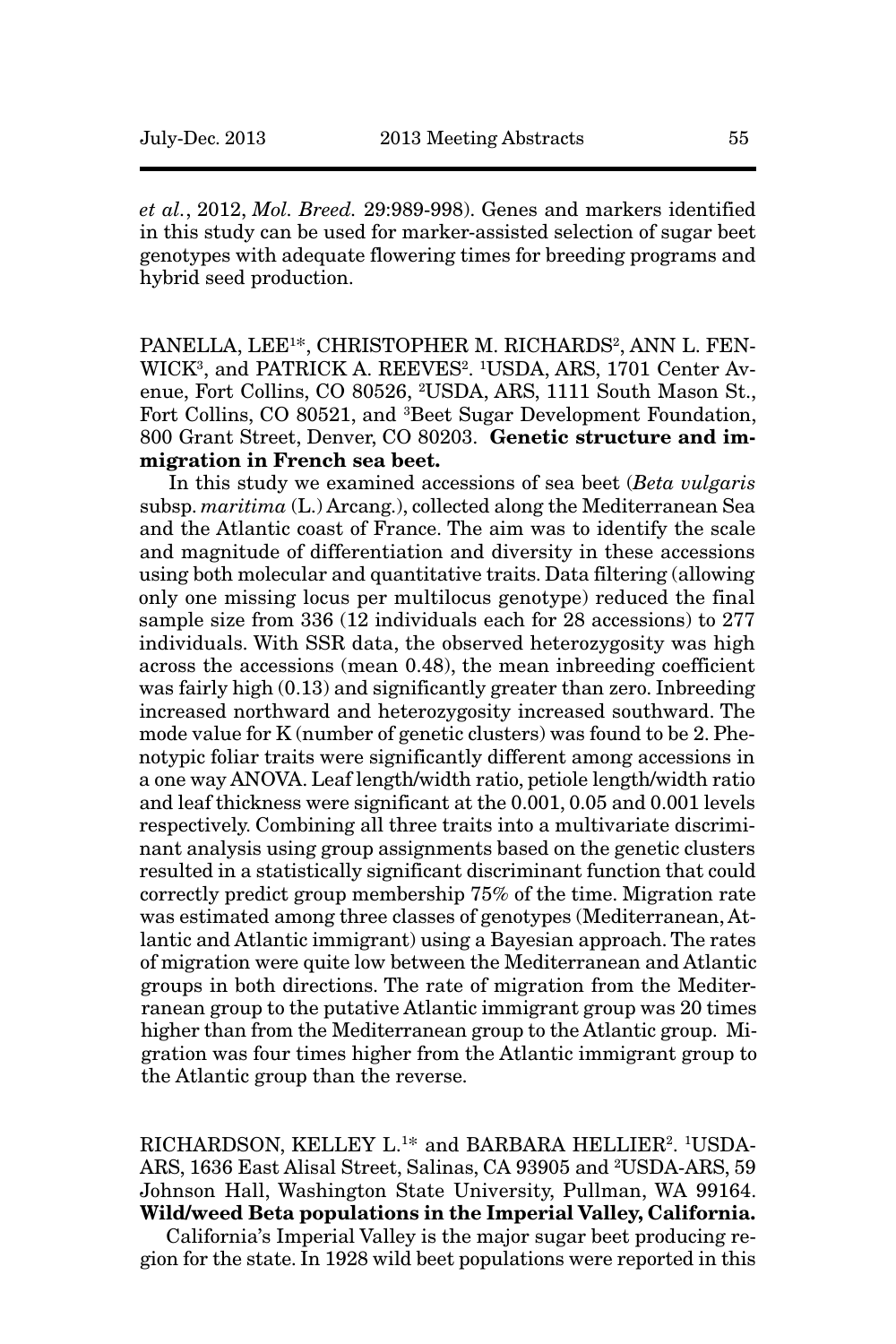area and have infested sugar beet fields since. It is important to characterize these wild and weedy populations to understand their origin, determine the species, and explore potential gene flow between wild beets and cultivated beet. Seed, tissue samples, herbarium specimens and locality data were collected from 27 commercial sugarbeet fields infested with wild beet populations throughout the Imperial Valley, CA. Morphological characteristics of collected plants were evaluated and while many samples were identified as *Beta macrocarpa*, others had questionable taxonomic identity with confounding features similar to *Beta vulgaris* subsp. *maritima*. DNA was extracted from collected tissue and check samples of sugar beet, *Beta macrocarpa*, and *Beta vulgaris* subsp. *maritima* and screened with a preliminary panel of 20 SSR molecular markers. SSR markers were identified able to differentiate cultivated sugarbeet from wild/weed *Beta* samples. Little polymorphism was detected in wild/weed *Beta* samples suggesting low genetic diversity or high similarity.

# WINTERMANTEL, WILLIAM M.\* USDA-ARS, 1636 East Alisal Street, Salinas, CA 93905. **Effect of curtovirus species competitiveness in host plants on transmission and incidence of** *Beet severe curly top virus* **and** *Beet mild curly top virus***.**

Curly top disease, caused by viruses in the genus Curtovirus, causes significant economic losses for sugarbeet and other crops throughout the western United States. Recent studies demonstrated the two most abundant curtovirus species in the US are *Beet severe curly top virus* (BSCTV) and *Beet mild curly top virus* (BMCTV), but other less prevalent curtoviruses have been found affecting sugarbeet, pepper, tomato and pumpkin with several new species characterized within the past decade. Studies were undertaken to examine virus accumulation, competition and transmission among common weed and crop curtovirus hosts. Examination of virus titers in plants clearly demonstrated BMCTV accumulates preferentially to BSCTV in bean, shepherds purse, and to a lesser degree, tomato. In contrast, BSCTV accumulates preferentially to BMCTV in sugarbeet. Each virus has at least one host plant from our study in which it accumulates more efficiently than the competing curtovirus. Accumulation patterns can shift during mixed infection due to the impact of a competing virus; however, the efficiency of transmission for an individual curtovirus is directly related to its relative titer compared to the competing virus. A corresponding study examined the prevalence of individual curtovirus species in weed and crop host plants in the San Joaquin Valley of California. DNA was isolated from a wide array of curtovirus host plants, including sugarbeet, and analyzed by PCR. A select region of the genome exhibiting DNA sequence divergence among species within the genus Curtovirus was amplified by PCR. DNA sequence analysis of amplified viral genomic segments demon-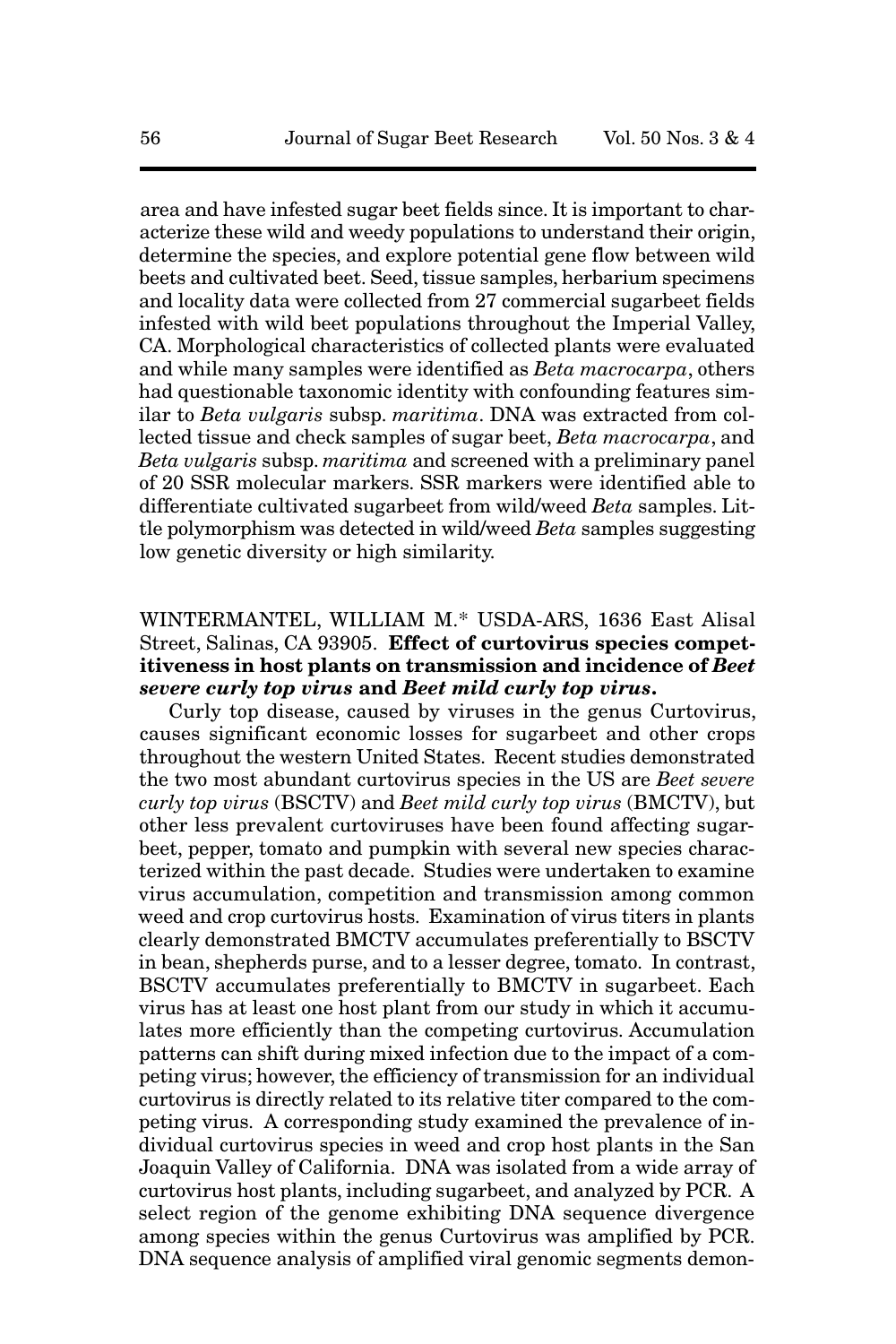strated both viruses were prevalent in the valley, and confirmed lab results that particular host species support BMCTV accumulation preferentially to BSCTV and *vice versa*. Some rare and recombinant curtovirus isolates were also recovered, indicating the virus population in California remains dynamic.

# **Sections B & E Physiology, Biotechnology, Genetics and Germplasm Poster Presentations**

HARPER, STEPHEN. Germains Seed Technology, Hansa Road, King's Lynn, Norfolk, PE30 4LG, UK. **Performance of primed seed under drought stress.** 

Priming of sugar beet seed increases speed and uniformity of germination, which in turns supports both faster and more uniform emergence. Additionally, laboratory tests have indicated increased tolerance of both wet and dry conditions. Relative to a standard of 40 ml water in pleated paper tests, an increase to 50 ml and/or 60 ml typically will reduce germination percentage of unprimed check seed. In contrast, germination of primed seed is not affected. With reducing moisture below 40 ml, germination progresses at an increasingly slower rate. However, the margin of the difference in speed between primed and check seed is not affected.

Recent adverse weather conditions have provided an opportunity to test predictions from laboratory tests on the impact of drought within field trials. In some trials, there has been little or no rainfall during the period of March through May during which seedlings would normally emerge. As in laboratory tests with restricted water availability, the period of emergence was more protracted than normal. Additionally, in the field, dry conditions may cause some degree of reduction in plant populations relative to historical norms. Priming alleviates this reduction in plants numbers only on occasion, but the margin of difference in speed of emergence relative to check is always maintained.

LI, HAIYAN and ANN C. SMIGOCKI\*. USDA-ARS Molecular Plant Pathology Laboratory, 10300 Baltimore Ave., Beltsville, MD 20705. **Molecular technology for developing durable resistance to the sugar beet root maggot (***Tetanops myopaeformis***).** 

Sugar beet root maggot (SBRM), *Tetanops myopaeformis* von Röder, is a major economic insect pest of sugar beet in North America. While several moderately resistant breeding lines have recently been registered, they do not offer complete control. Recent advances in bioinformatics and functional genomics are providing a significant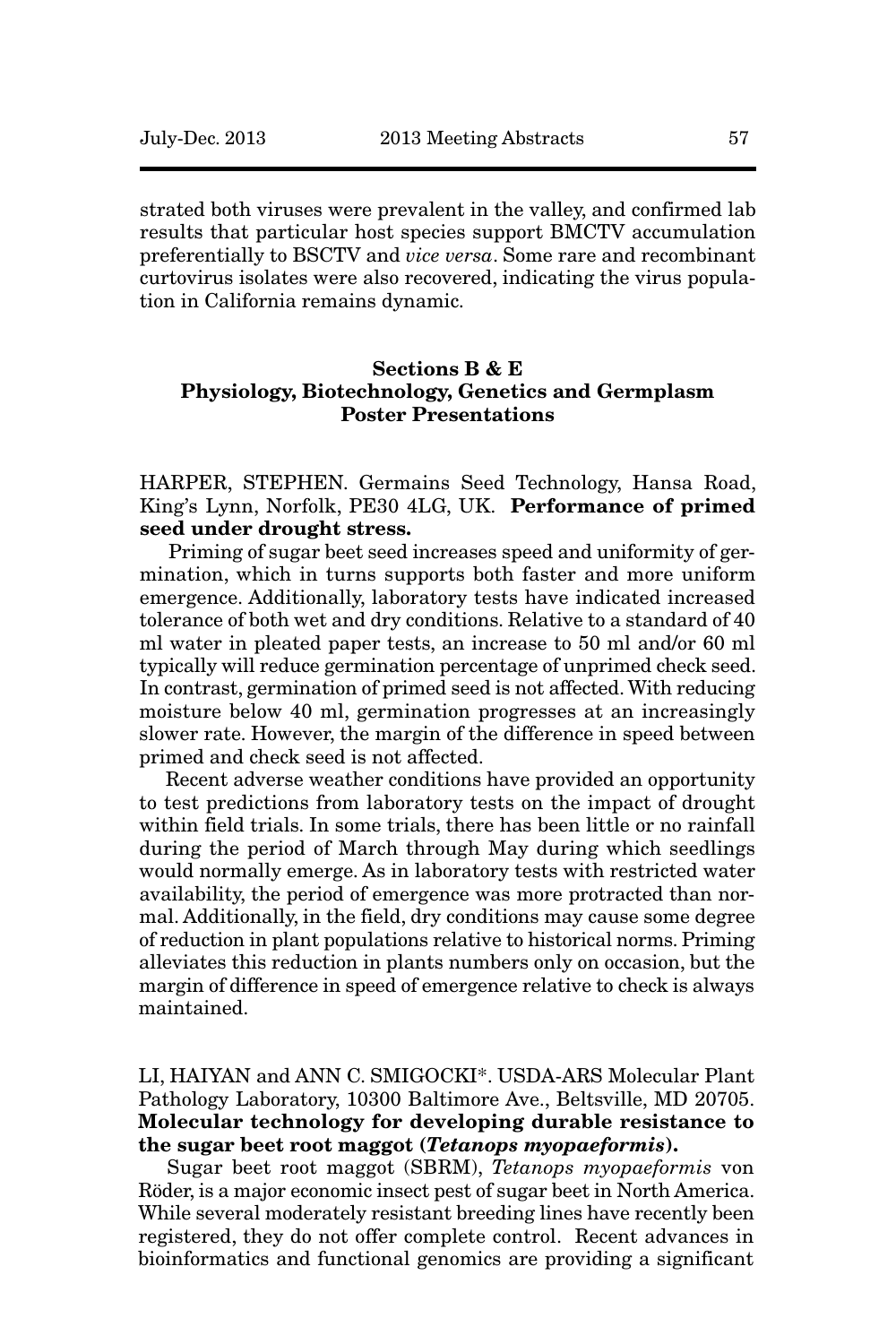amount of knowledge about how plants protect themselves against insect invasions. Lacking are complementary molecular studies on insect adaptive mechanisms used to overcome host resistance and develop tolerance to many insecticides. This study was initiated to establish a transcriptomic profile of SBRM genes and to identify physiologically valuable genes that can serve as targets for bio-insecticides and RNA interference mediated pest control. PCR-select suppressive subtractive hybridization (SSH) was used to produce a substantial and annotated SBRM EST dataset as a reference point for genes whose expression is modulated by interactions with the resistant or susceptible sugar beet roots. The SSH libraries generated more than 760 SBRM ESTs that were differentially expressed in the initial interaction of the pest with a moderately resistant (F1016) and/or susceptible (F1010) sugar beet line. Expression patterns of 20 randomly selected EST clones were supported by RT-PCR analysis. Comparison of the EST sequences to the GenBank non-redundant database and FlyBase using BLASTX/BLASTN homology searches identified 342 (45%) matches to at least one known protein with an e-value threshold of  $1 \times 10^{-5}$ . The remaining SBRM EST clones showed no significant similarity to any known genes. Of the 342 genes, 136 were unique and included 53 clones in the subtraction obtained following feeding on the F1016 (34 forward subtraction; 19 reverse subtraction) and 46 clones from the subtraction obtained on F1010 (40 forward subtraction; 6 reverse subtraction). Blast2GO v.2.4.2 which incorporates GO, KEGG maps, InterPro and Enzyme Codes software revealed a dominance of metabolic and catalytic genes that are involved in the initial interactions of the SBRM larvae with the sugar beet root. This data will provide new insights into the molecular response elicited by SBRM in interactions with sugar beet roots will advance the development of novel approaches for more effective SBRM control.

# MARCINEK, RAFAL and STEPHEN HARPER\*. Germains Seed Technology, Hansa Road, King's Lynn, Norfolk, PE30 4LG, UK. **Speed and uniformity of sugar beet seed germination and plant development determined by image capture and analysis.**

Seed priming increases yield potential primarily by causing faster and more uniform germination, which in turn supports faster and more uniform emergence and crop development. Automated germination time course analysis has allowed more precise characterisation of the impact of priming and other seed treatments. The technology finds application both in priming and coating protocol development and in commercial product quality assurance. The detailed germination time course profiles generated have been exploited to provide indices of both speed (time to 50% germination and mean germination time) and uniformity (time from 25% to 75%, and 10%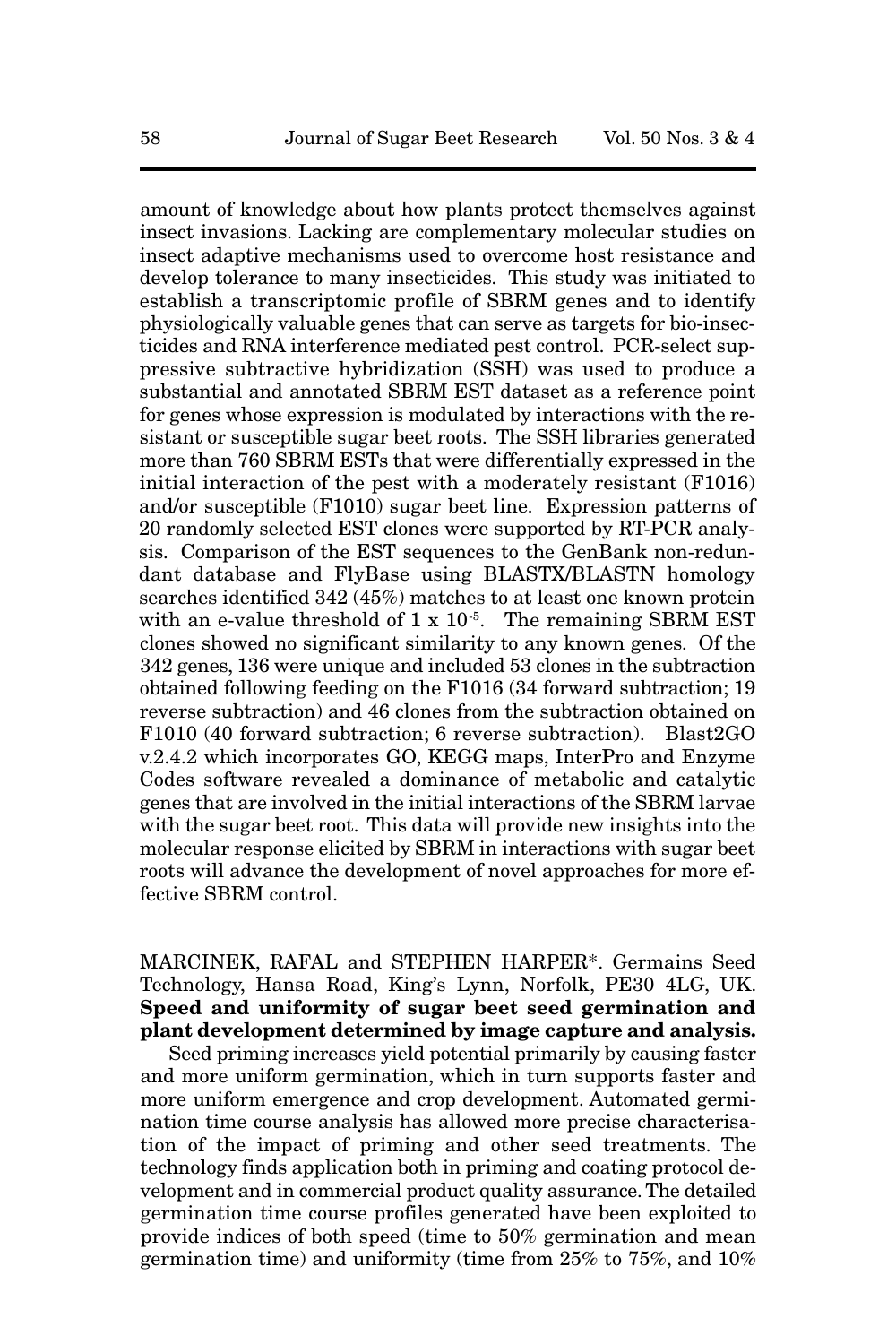to 90%, germination). Generally, primed seed is within the range of 20-30% faster and 15-40% more uniform than checks, depending in part on the method by which treatments are compared. While a close relationship between speed of laboratory germination and field emergence has been established, the relationship between uniformity in laboratory and field remains to be fully characterised. Methods are described to fill this gap in knowledge, whereby individual plant sizes for the period between emergence and canopy closure are determined from field plot images.

McGRATH, J. MITCHELL\* and LINDA E. HANSON. USDA-ARS, 1066 Bogue St., East Lansing, MI 48824-1325. **RILS: What are they, what are they good for, and do we have any?**

RILs, or recombinant inbred lines, are a set of genetically related individuals that can simplify the gene discovery process. They are constructed using regular breeding processes rather than using tissue culture or other advanced biotechnology. Operationally, a hybrid is made, and this hybrid is self-fertilized to produce a population that is segregating in a Mendelian fashion for whatever differences were present in the original parent's gametes. Each of these differences is then fixed in individual lines through continued inbreeding in successive generations, resulting in a population of plants that captures the genetic variability of the initial hybrid distributed among a relatively large number of genetically-fixed, true breeding, inbred lines, also known as RILs. Genetic analyses of these stable populations can be accomplished across years and locations, thus facilitating analyses of major and subtle effects of genes and environments on the expression of heritable characters. These are precisely the characters for which the traditional breeding process is effective at concentrating into varieties, and knowledge of the inheritance of these characters (such as sugar yield) will allow more effective breeding strategies to be developed. Additionally, RIL populations can be marked with molecular markers. Because RILs are genetically stable, a stable genetic map can be created such that any new variation discovered can be partitioned against the map and thus discover genes at any time in the future with no additional investment in mapping, at least to a first approximation. Currently there are four RIL populations created at East Lansing being evaluated for agronomic and disease resistance traits, and molecular mapping is in progress.

SHAABAN, MONA<sup>1\*</sup>, GREG CLARK<sup>2</sup>, and RANDOLPH BEAUDRY1 . 1 Department of Horticulture, Michigan State University, East Lansing, MI, 48824 and 2Michigan Sugar Company, 2600 S. Euclid Ave., Bay City, MI 48706. **Modeling heat exchange in sugarbeet piles in Michigan.**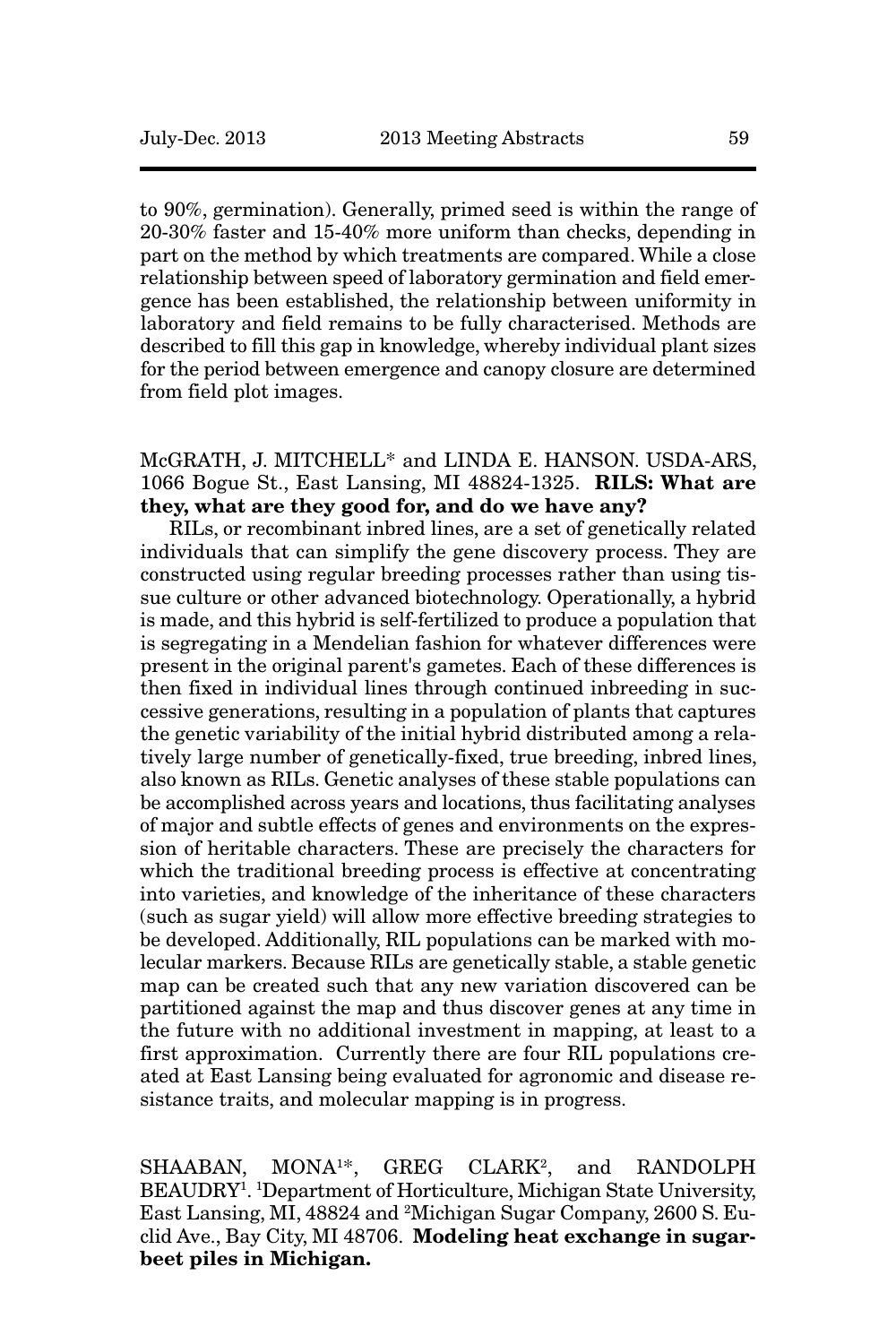Harvested sugarbeet (*Beta Vulgaris* L.) roots are stored out-of-doors in Michigan in large piles and exposed to weather during the winter storage period, which generally lasts three to four months. During this time, the air temperature may range from as low as -10 °F to as high as 60 °F. The temperature of the pile will affect the storability of the roots. Given the variability in air temperature and the long-term trends of increasing global temperatures, it is important to gain a good understanding of the factors that affect pile temperatures. We wanted to be able to predict pile temperatures based on the history of air temperature, pile age, and pile architecture. We therefore embedded thermocouple sensors in transects across the beet pile through winter storage of 2011-2012 and monitored air, beet and soil temperatures. From these data, we developed a contour map of the cross-section of the beet pile and used these profiles to depict changes in the specific heat of the pile and thereby heat transmission. We found that the temperature of the pile generates a temperature gradient that commonly reaches 20 °F throughout the holding period, with the warmest point in the center of the pile near the earth. We found the pile temperature to vary rapidly on a daily basis with changing air temperature. These data, in conjunction with data previously collected describing respiratory heat production, will be used to develop a model for predicting pile temperature and root storability.

TAGUCHI, KAZUNORI<sup>1</sup>, MARI MORITANI<sup>2</sup>, TETSUO MIKAMI<sup>2</sup> and TOMOHIKO KUBO<sup>2</sup>. <sup>1</sup>Hokkaido Agricultural Research Center (HARC), Memuro, Hokkaido, Japan 082-0052 and 2 Hokkaido University, N-9, W-9, Kita-ku Sapporo, Japan 082-8589. **Molecular cloning of X locus and marker-assisted selection of non-restoring allele for Owen cytoplasmic male sterility.**

Hybrid seed production in sugar beet relies on cytoplasmic male sterility (CMS). As time-consuming and laborious test crosses with a CMS tester are necessary to identify maintainer lines, development of a reliable marker-assisted selection (MAS) method for the *rf* gene (the non-restoring allele of restorer-of-fertility locus) is highly desirable for sugar-beet breeding. Owen proposed that the sterility depends on the interaction between at least two recessive chromosomal genes and a 'sterile cytoplasm' (S). According to Owen(1945), fully male sterile plants have the genotype (S)xxzz, while the remaining eight genotypes usually show varying degree of pollen fertility. To obtain offspring from male-sterile plants, which are themselves male sterile, CMS plants must be pollinated by so-called maitainer plants (O-type), which carry the same sterility genes as the male sterilities but in normal cytoplasm (N)xxzz. To develop MAS method, we investigated genetic variation at the *Rf1* locus (Matsuhira et al. 2012), one of the two *Rf* loci known in sugar beet. After digestion with HindIII, DNAs from beet plants known to have a restoring *Rf1* allele yielded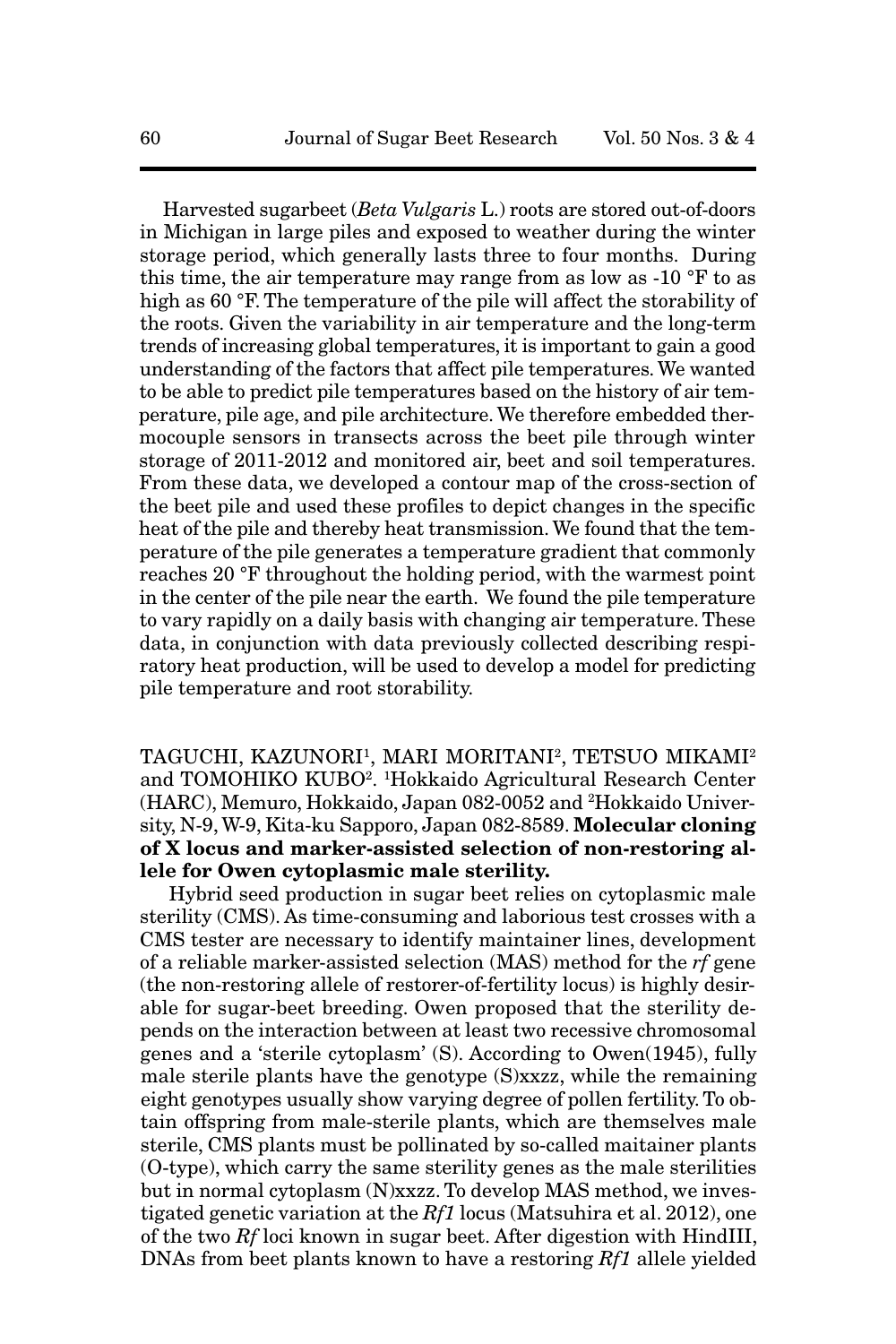a range of hybridization patterns on agarose gels, indicating that *Rf1* is a multiallelic locus. However, 22 of 23 maintainer lines showed the same hybridization pattern. The sequences of the *rf1* coding regions of these 22 maintainer lines were found to be identical, confirming that they shared the same *rf1* allele (Moritani et al, submitted). Two PCR markers targeting a downstream intergenic sequence and the first intron of *Rf1*, respectively, were developed. The electrophoretic patterns of both markers showed multiple *Rf1* alleles. One of these alleles, named the dd(L) type, was associated with the maintainer genotype.

TARKALSON, DAVID D.\*, IMAD EUJAYL, and BRADLEY A. KING. Northwest Soils and Irrigation Research Laboratory, USDA, Agricultural Research Service, 3793 N. 3600 E., Twin Falls, ID 83301. **Drought tolerance selection in sugar beet.**

Increased water demands and drought have resulted in a need to determine if drought tolerance exists in sugar beet lines. This study was conducted to determine if drought tolerance existed among a group of genetically diverse sugarbeet lines by evaluating sucrose yields over a range of water inputs levels. The study was conducted over three consecutive growing seasons (2008-2010) at the NWISRL in Kimberly, ID on a Portneuf silt loam (coarse-silty mixed mesic Durinodic Xeric Haplocalcid) to assess the production of six KWS breeding lines and one commercial cultivar line under a range of water inputs [125% (W1), 100% (W2), 75% (W3), 50% (W4), and 25% of estimated crop evapotranspiration (ETc) and rain-fed (W6)] with water applied 3 times a week. There were differences in sugarbeet sucrose yield responses to water for the sugarbeet lines used in this study. The differences were demonstrated by comparing sugarbeet lines sucrose yields over the range of deficit water inputs using linear regression slope and intercept comparisons, drought stress index, and near maximum yield at the W2 water input level. Greater drought tolerance or greatest difference in sucrose yield between lines was seen at the lowest water input treatment (intercept difference). Linear regression analysis and drought stress index collaborated to show greater drought tolerance for KWS-05 compared to the commercial cultivar. There were also differences in overall yield potential among lines.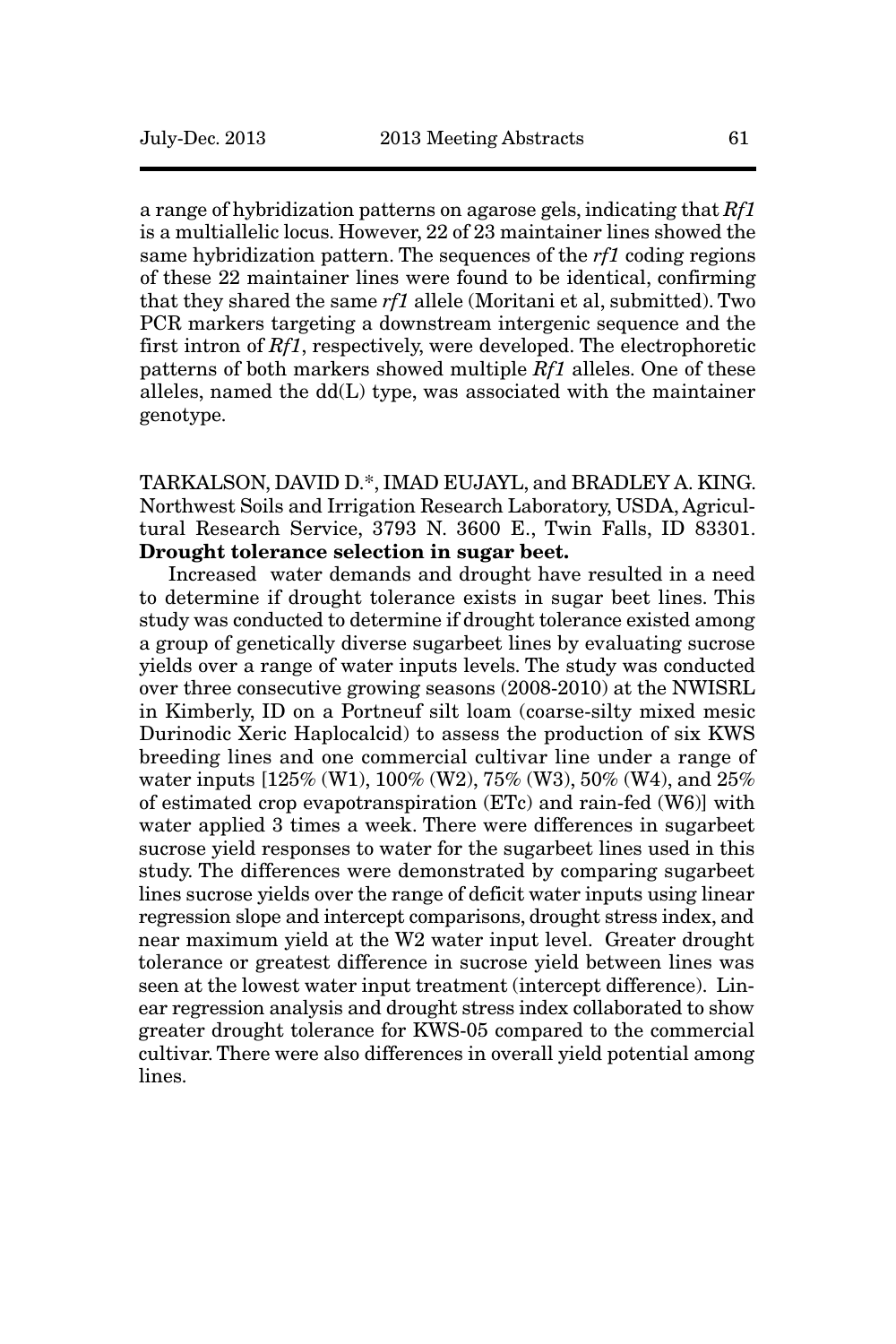# **Section C Entomology and Plant Pathology Oral Presentations**

BOETEL, MARK A.1\*, ROBERT J. DREGSETH1, ALLEN J. SCHROEDER<sup>1</sup>, and F. ADNAN AKYÜZ<sup>2</sup>. <sup>1</sup>Department of Entomology, North Dakota State University, Dept. 7650, P.O. Box 6050, Fargo, ND 58108, and 2Department of Soil Science, North Dakota State University, Dept. 7680, P.O. Box 6050, Fargo, ND 58108. **Degree-day modeling to forecast peak activity of sugarbeet root maggot flies.**

The sugarbeet root maggot (SBRM), *Tetanops myopaeformis* Röder is the most damaging insect pest of sugarbeet in the Red River Valley growing area. It is also a significant threat to the crop in western beet-producing states and the Canadian province of Alberta. Infestations of this pest are occasionally so severe that postemergence rescue insecticides are required to avoid major economic loss. Postemergence control of the SBRM mostly involves a spray application of a liquid insecticide formulation to kill adult flies and also provide additional management of neonate larvae as they begin to establish on young sugarbeet plants. The performance of these applications is optimized by applying the spray(s) as close to peak fly activity as possible. This project involved compiling 15 years of root maggot fly activity data and correlating it with temperature accumulation data obtained from the North Dakota Agricultural Weather Network (NDAWN) Center. The data set involved 119 sampling sites, each of which was comprised of four months (April through July) of temperature accumulations. The result was a simple degree-day (DD) developmental model, which helps growers, Extension personnel, sugar company agriculturists, and other crop advisors to anticipate the timing of root maggot colonization of sugarbeet fields in their respective areas. The model is now available online as an interactive application on the NDAWN website for site-specific DD monitoring by growers, crop advisors, and extension personnel. The site also includes links to results of the North Dakota State University root maggot fly monitoring program and to a "help sheet" that includes latitudebased recommendations to optimize control intervention timing based on sugarbeet root maggot development stage. Additionally, the model's output is now linked to a voluntary text-messaging system that alerts growers as degree-day accumulations approach levels at which insecticide applications should be made.

BOLTON, MELVIN D.<sup>1\*</sup>, GARY A. SECOR,<sup>2</sup> VIVIANA RIVERA-VARAS,<sup>2</sup> and MOHAMED F. R. KHAN<sup>2</sup>. <sup>1</sup>USDA, Agricultural Research Service, 1605 Albrecht Blvd N, Fargo, ND 58102 and 2Department of Plant Pathology, North Dakota State University,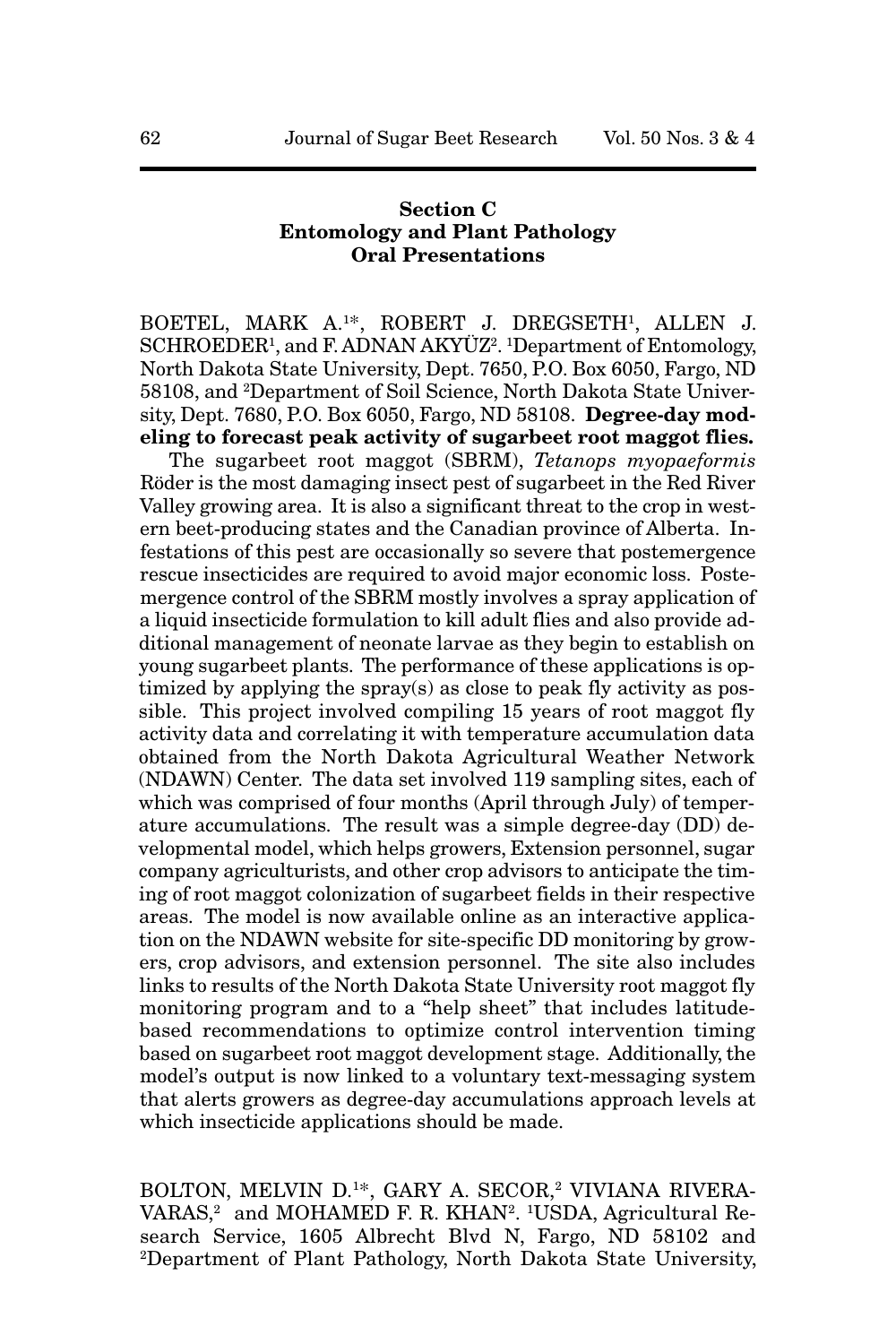# Fargo, ND 58108. **Molecular basis of fungicide resistance in** *Cercospora beticola***.**

Cercospora leaf spot (CLS), caused by the fungus *Cercospora beticola*, is the most important foliar disease of sugarbeet. Control measures include the application of sterol demethylation inhibitor (DMI) and quinone outside inhibitor (QoI) fungicides. Understanding the molecular mechanism of fungicide resistance is critical for fungicide resistance management. To gain and understanding of the molecular basis of DMI resistance, we cloned the *C. beticola Cyp51* gene, which encodes the DMI target Cyp51. Resistance to DMIs was shown to be related to over-expression of *Cyp51*. The gene encoding the mitochondrial QoI-target enzyme cytochrome *b* was cloned. All resistant isolates harbored a G143A mutation in cytochrome *b*. A probe was designed to specifically amplify and differentiate both alleles of the gene. The use of this probe was shown to vastly increase throughput of fungicide sensitivity testing. Isolates harboring the G143A mutation have now been found in many sugarbeet growing regions around the world. Sensitivity testing and concomitant fungicide resistance management programs will be necessary ensure efficacy of fungicides for CLS control.

# BRANTNER, JASON R.\* and CAROL E. WINDELS. University of Minnesota, Northwest Research and Outreach Center, Crookston, MN 56716. **Control of Rhizoctonia crown and root rot by seed treatment, in-furrow, and postemergence fungicides is affected by disease onset and severity.**

Rhizoctonia crown and root rot (RCRR), caused by *Rhizoctonia solani* AG 2-2, is a common root disease on sugarbeet. Azoxystrobin typically is applied postemergence (PE), but optimal timing for application is uncertain and disease control is inconsistent because of variability in disease onset. We evaluated efficacy of seed and in-furrow (I-F) fungicides, with and without PE application of azoxystrobin, for disease control and effect on sugarbeet yields in four field trials over two years. Treatments included penthiopyrad and pyraclostrobin on seed and I-F, azoxystrobin I-F, and an untreated control. Application of PE azoxystrobin occurred 4 wk after planting. Three sites were inoculated with 35 kg ha-1 *R. solani*-infested barley before planting, and one site was in a naturally infested grower's field. At the four sites, there was no interaction between at-planting and PE treatments. Under severe, early-season disease conditions (one site in 2011), I-F fungicides and penthiopyrad seed treatment reduced RCRR and increased sugar yield compared to the untreated control, but PE azoxystrobin did not affect RCRR or sugar yield. When disease onset did not occur until later in the season (the other 2011 site), seed treatments had no effect, while I-F fungicides and PE azoxystrobin reduced RCRR and increased sugar yield compared to the un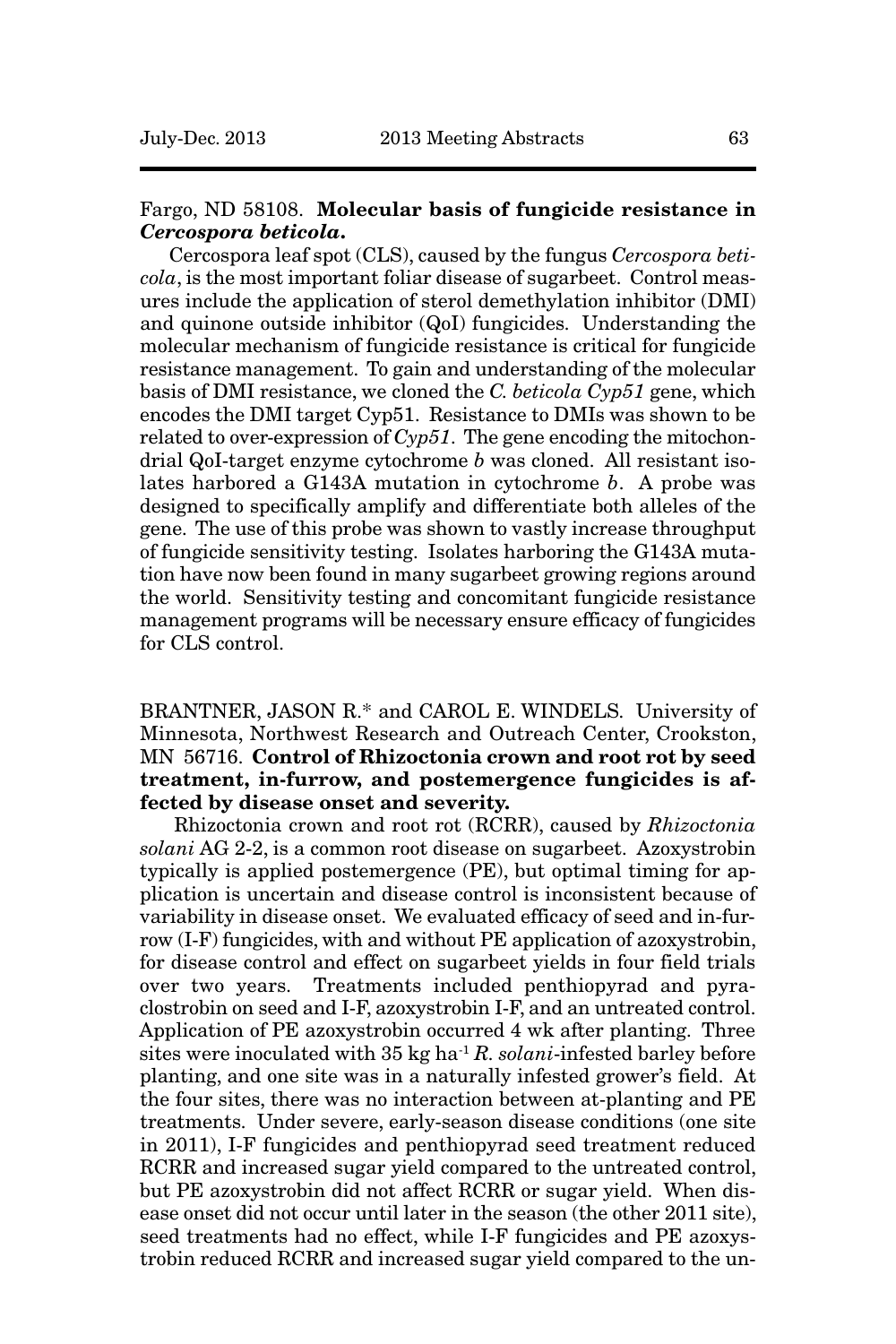treated control. In 2012, soil moisture was low and unfavorable for RCRR. In one site, seed and I-F fungicides protected stands, increased the number of harvested roots, and reduced RCRR, but yields were not significantly different. In another site, there were no significant differences in sugarbeet stand, number of harvested roots, RCRR or yield among seed, I-F, and PE fungicides. Overall, efficacy of seed, I-F, and PE fungicides depended on disease onset and severity, but I-F applications were most consistent.

BRANTNER, JASON R., JEFFREY D. NEILSEN\* and CAROL E. WINDELS. University of Minnesota, Northwest Research and Outreach Center, Crookston, MN 56716. **In-furrow fungicide and starter fertilizer application effects on sugarbeet stand establishment.**

Rhizoctonia crown and root rot (RCRR), caused by *Rhizoctonia solani* AG 2-2 is a common root disease on sugarbeet. Postemergence applications of azoxystrobin typically are used for disease control, but in-furrow (I-F) fungicides provide excellent control without application timing concerns. Stand establishment problems, however, have been reported when applied in combination with starter fertilizer. We evaluated the effect of three (I-F) fungicides (azoxystrobin, pyraclostrobin, penthiopyrad) applied alone and in combination with 3 GPA 10-34-0 starter fertilizer on sugarbeet stand and sucrose yield at two planting dates in both 2011 and 2012. Fungicides were applied (6 GPA total volume) either mixed with starter fertilizer and applied I-F at 18 psi, or applied in a t-band (Teejet 400067E nozzle at 30 psi) positioned directly behind the disc openers. There were significant effects of starter fertilizer application in all four trials. Stands in each trial with no starter and starter, respectively, averaged 201 and 189, 160 and 148, 191 and 162, and 102 and 84 per 100 ft of row. In three trials, there were significant interactions for I-F fungicide by application method. Azoxystrobin applied by t-band and pyraclostrobin applied I-F reduced stands compared to no fungicide for both planting dates in 2011 and penthiopyrad applied I-F reduced stands compared to no fungicide in the second planting date of 2011. In the first planting date of 2012, azoxystrobin and pyraclostrobin applied by t-band reduced stands compared to the no fungicide. In the second planting date in 2012, conditions were very dry, and there was a significant three-way interaction (starter fertilizer x fungicide x application method). There were no significant interactions or main effects on sucrose yield in the four trials. Overall, impact of starter fertilizer was more consistent in reducing stands than application of in-furrow fungicides, which varied by application method.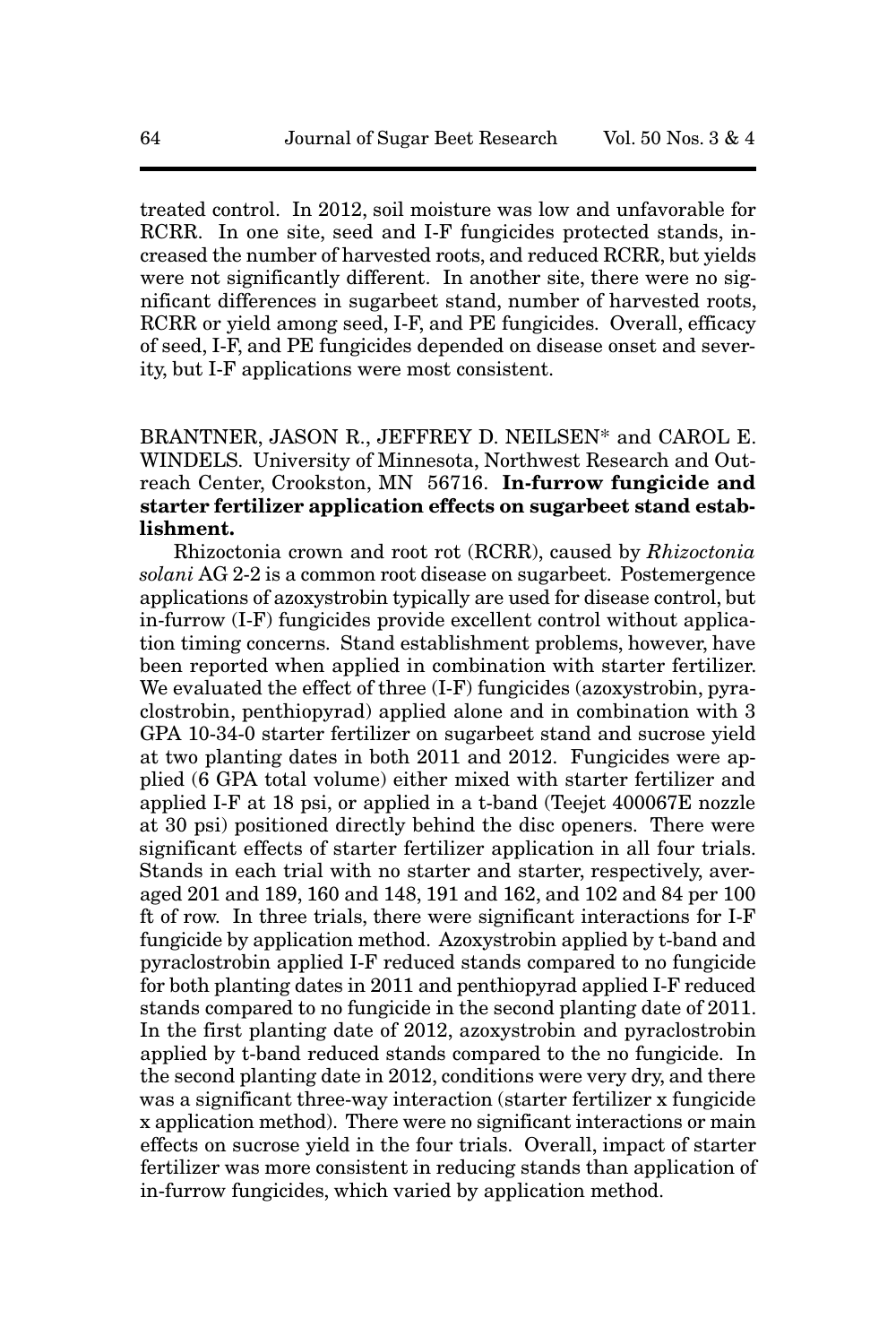# BREDEHOEFT, MARK W.\* and CHRIS DUNSMORE. Southern Minnesota Beet Sugar Cooperative, 83550 County Road 21, Renville, MN 56284. **Evaluation of fungicide seed treatments for control of** *Rhizoctonia solani* **in sugarbeet in southern Minnesota.**

*Rhizoctonia solani* is one of the most detrimental root diseases across all sugarbeet growing areas in the U.S. The objective of these trials was to evaluate fungicides applied as seed treatments for control of *Rhizoctonia solani* with a susceptible and resistant variety and to evaluate the seed treatments with and without an application of azoxystrobin at the 8-10 leaf sugarbeet growth stage. The test was conducted at three locations over two years. Sugarbeets plots were inoculated with the *Rhizoctonia solani* fungus grown on barley and applied to the soil prior to planting. The Rhizoctonia strain used for inoculation was AG 2-2 IIIB. The sugarbeet stand tended to not change over time at either location in 2011. Sugarbeet stand decreased over time at the location in 2012 and the decrease was related to the treatment. Rhizoctonia root ratings indicated the level of disease pressure at 2 of the three locations was medium and one location had a high disease level. However, regardless of the disease level the data showed a statistically significant difference among treatments for Rhizoctonia root ratings. Tons per acre, sugar percent and extractable sugar per acre were significantly influenced by treatments, regardless of disease pressure. Resistant varieties tended to enhance sugarbeet production more than susceptible varieties. Seed treatments tested were penthiopryriad, pyraclostrobin, ipconazole, metconazole. The revenue from the tolerant varieties tended to be higher for like treatments compared to the susceptible variety. Revenue was related to seed treatment. Azoxystrobin applied at 8-10 leaf stage was beneficial to both susceptible and tolerant varieties. Azoxystrobin applied to sugarbeets with seed treatments was beneficial for Rhizoctonia control and sugarbeet performance.

CLARK, GREGORY M.\*1, JAMES F. STEWART2, WILLIAM W. KIRK<sup>3</sup>, and LINDA E. HANSON<sup>3</sup>,<sup>4</sup>. <sup>1</sup>Michigan Sugar Company, 2600 S. Euclid Ave., Bay City, MI 48706, <sup>2</sup>Michigan Sugar Company, Agricultural Research Center, 1459 S. Valley Center Dr., Bay City, MI 48706, 3Michigan State University, Department of Plant Pathology, East Lansing, MI 48824, and 4USDA-ARS, East Lansing, MI 48824. *Cercospora beticola* **insensitivity in Michigan and Michigan Sugar Company's resistance management strategies.** 

Cercospora leafspot, caused by the fungus *Cercospora beticola*, is the most serious foliar disease of sugarbeets in Michigan. Research trials conducted in Michigan show that poorly controlled Cercospora (25 to 50% canopy desiccation) resulted in losses of 2 to 4 tons per acre and from 0.25 to 1 point of sucrose. Cercospora leafspot is con-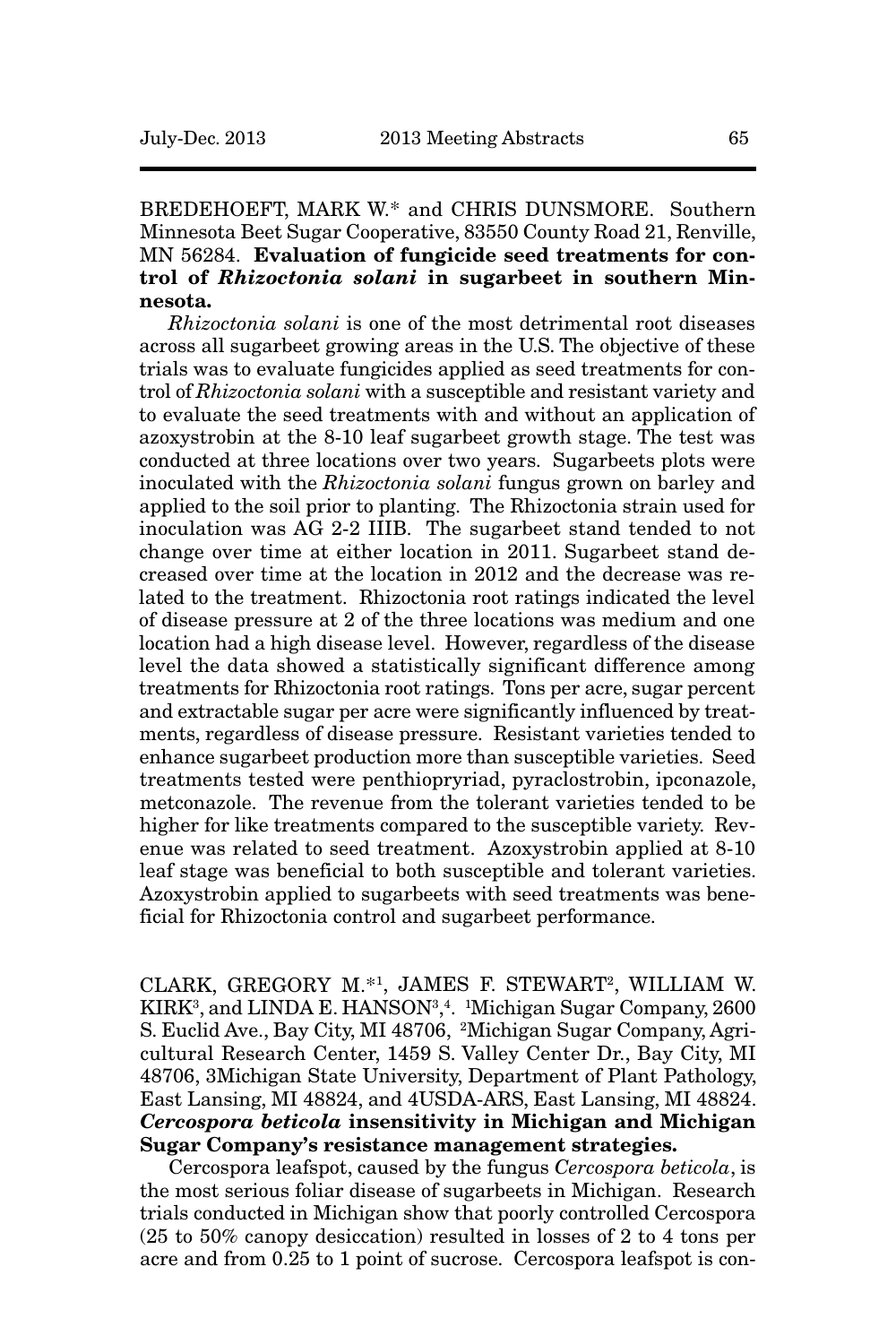trolled by a combination of cultural methods, variety selection and fungicides.

Triazole and strobilurin fungicides have been the predominant fungicides used in recent years. In 2011, fields sprayed with strobilurin fungicides (FRAC group 11, Quinone outside Inhibitors [QoI]) failed to control Cercospora leafspot. Small, replicated efficacy trials conducted by Michigan Sugar Company and Michigan State University also showed that strobilurin fungicides were performing poorly in 2011. As a result of poor field performance, leaf samples were sent to Michigan State University for laboratory analysis and insensitivity to strobilurin fungicides were confirmed, thus indicating that a mutation in the cyt b that would encode for a change in the amino acid at codon 143 from glycine to alanine (G143A) was identified.

To effectively manage Cercospora in Michigan, tank-mixed fungicides should be applied just prior to the first sign of the disease. The BEETcast prediction model has worked well in Michigan for timing our fungicide applications. Our region is divided into Cercospora risk zones and 50 weather stations provide growers with spray recommendations which are appropriate for the grower's location. Application timings are also modified by the Cercospora tolerance level of the variety being grown. Fungicides insensitivity in sugarbeets can be managed; however, growers will need to follow a resistance management program that includes the following practices:

 Plant susceptible varieties only if you are willing to follow an aggressive spray recommendation; use of more tolerant varieties is especially important when planting next to a field that had fungicide failure in controlling Cercospora leafspot the previous year; fungicides must be tank mixed with another mode of action; never spray with the same mode of- action back-to-back; follow BEETcast for first spray; and use 20-25 gallons of water with a minimum of 90 PSI with 100 PSI for better performance.

DREGSETH, ROBERT J.1\*, BOETEL, MARK A.1, ALLEN J. SCHROEDER<sup>1</sup>, and AYANAVA MAJUMDAR<sup>2</sup>. <sup>1</sup>Department of Entomology, North Dakota State University, Dept. 7650, P.O. Box 6050, Fargo, ND 58108, and <sup>2</sup>Alabama Extension Service, Auburn University, Auburn, AL 36830. **Insecticidal seed treatments to manage wireworms and springtails in sugarbeet: a multi-year assessment.**

North American sugarbeet producers often face the threat of economically damaging infestations of soil-inhabiting insect pests. Conventional at-plant granular and liquid insecticide formulations have been used to manage these pests for decades; however, recently labeled insecticidal seed treatments have been widely adopted by producers in the past few years. This research involved multiple field trials between 2004 and 2012 to compare insecticidal seed treatments with conventional insecticides for efficacy against natural infesta-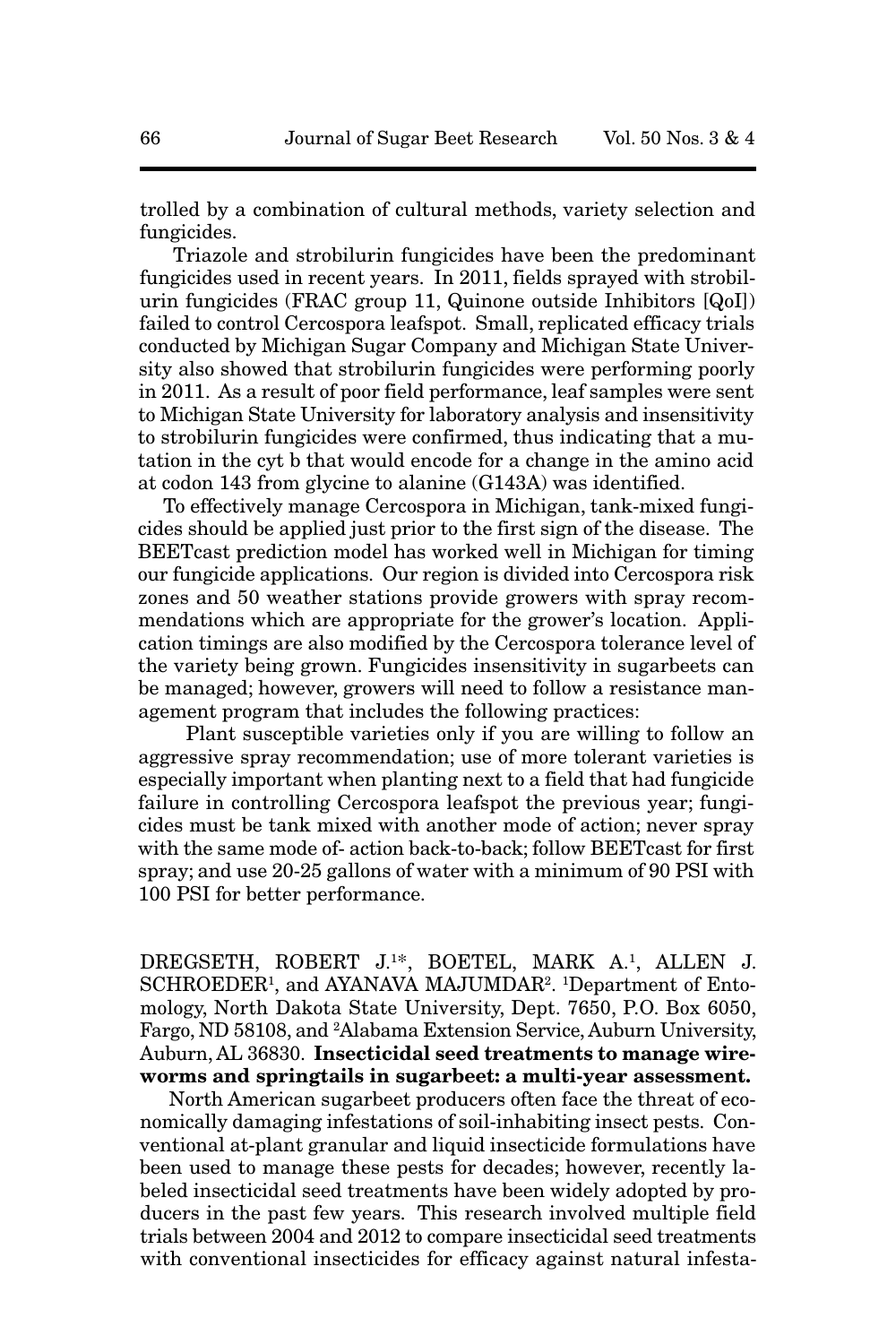tions of wireworms (*Limonius* spp.) and subterranean springtails (*Onychiurus* spp.). Good control of wireworms was achieved by using the combination seed treatment Poncho Beta (clothianidin+betacyfluthrin, respectively applied at 60+8 g a.i./unit [100,000 seeds]), Cruiser 5FS seed treatment (thiamethoxam; 60 g a.i./unit), and a conventional granular soil insecticide, Counter (terbufos; applied at 1.5 lb a.i./ac). Insecticidal seed treatments (i.e., Nipsit Inside [clothianidin; 60 g a.i./unit], Cruiser, and Poncho Beta) also provided comparable levels of springtail control to those of Counter at low and moderate rates (0.9 to 1.5 lb a.i./ac). The seed treatments we evaluated are likely to provide similar levels of wireworm and subterranean springtail control to that of currently labeled conventional soil insecticides. In addition to increased applicator safety, an additional benefit of seed treatment technology is that adequate control of these pests can be achieved while allowing for major (up to 95%) reductions in the amount of insecticide active ingredient released into the environment at planting time.

# GOLLNOW, MAREEN, DANIELA CHRIST, CHRISTA HOFFMANN and MARK VARRELMANN\*. Institute of Sugar Beet Research, Departments of Phytopathology and Physiology, Holtenser Landstr. 77, 37079 Göttingen, Germany. **Mycotoxin production and colonization patterns of different** *Fusarium* **spp. in sugar beet.**

During long-term storage in outdoor piles, sugar beets are affected by various degrading and mycotoxin producing fungi. In a two year study, the occurrence of *Fusarium* mycotoxins in freshly harvested and stored sugar beets was analyzed. Sugar beet roots were stored at three different temperature regimes for zero, five and twelve weeks. A significant reduction of root yield and sucrose concentration was observed after long-term storage at high temperature. Under these conditions also high amounts of deoxynivalenol (DON) and zearalenone (ZEA) were detected, while in freshly harvested sugar beets only beauvericin and enniatins were found. These results were confirmed by a survey of commercially grown sugar beets which were stored for five weeks in outdoor piles: neither DON or ZEA were detected. Additionally, colonization patterns and species specific mycotoxin production of five *Fusarium* spp. were studied. Roots of five months old greenhouse cultivated plants were mechanically injured, inoculated and kept for 30 days. At harvest, roots were divided into three parts: necrotic tissue, surrounding discolored tissue and sound tissue. Hand sections of each part were stained and fungal colonization was visualized by confocal laser scanning microscopy. The most severe root rotting symptoms were caused by *F. graminearum* followed by *F. cerealis*, *F. culmorum* and *F. tricinctum* while *F. equiseti* inoculated plants did not differ from the control. Fungal growth of all isolates was detected in the necrotic tissue, while inter- and in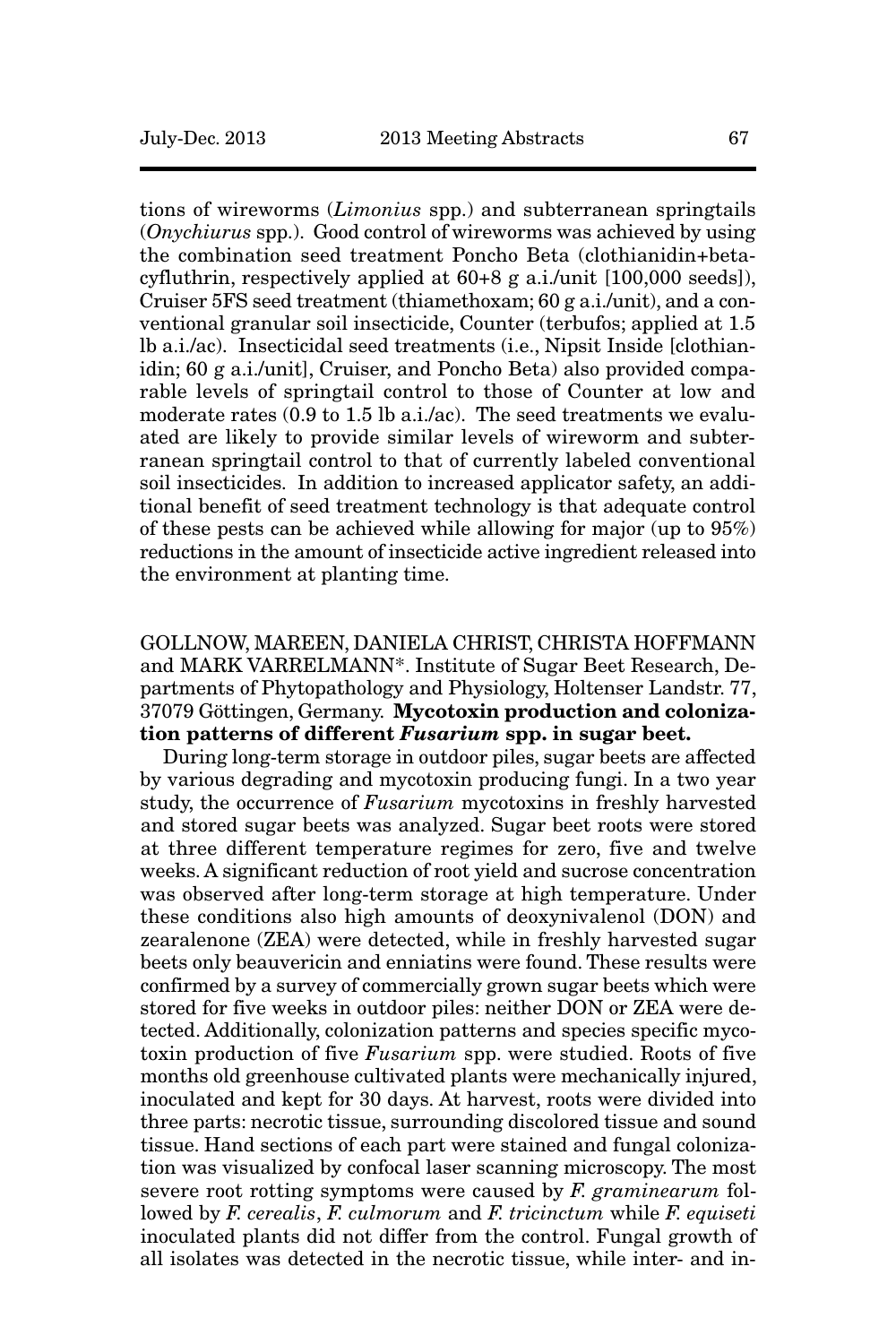tracellular growth in the surrounding discolored tissue was only observed for *F. graminearum*, *F. culmorum* and *F. cerealis*. Higher amounts of mycotoxins were only detected in the necrotic tissue independent of the inoculated species.

JACOBSEN, BARRY J.1 and KEN KEPHART2 . 1 Department of Plant Sciences and Plant Pathology, Montana State University, P.O. Box 173150, Bozeman, MT 59717-3150 and 2Southern Agricultural Research Center, 748 Railroad Highway, Huntley, MT 59037. **Integrating fungicide seed treatments, in-furrow fungicides and fungicide band applications for improved control of Rhizoctonia crown and root rot.**

Fungicide band applications have proven to be very effective in controlling Rhizoctonia crown and root rot when properly timed. Their use poses two problems for growers; 1.the proper timing relative to growth stage can differ year to year and 2. the proper application window can be only 1-3 days, too short a time for optimally treating large acreages. In 2011 and 2012, we compared penthiopyrad seed treatment (7, 14 and 28 grams a.i./kg seed) with azoxystrobin (Quadris, Syngenta) or penthiopyrad (Vertisan, DuPont) applied infurrow at 17 and 35.4-54 grams a.i./305 meters of row respectively with application of azoxystrobin applied at 0 or 4.25 g a.i./305 meters of row at the 4-6, 8-10 and 10-12 leaf stages. Azoxystrobin band applications at the 4-6 leaf stage provided optimal yield and disease control, with applications at the 8-10 and 10-12 leaf stages being less effective. The use of penthiopyrad seed treatments alone were not effective in reducing disease severity or increasing yields but when combined with azoxystrobin band application, all seed treatment rates provided optimal disease control and yield increase. In-furrow treatments alone provided optimal disease control and high yields but disease control and yield were optimal when combined with azoxystrobin band timing treatments. The use of penthiopyrad seed treatment or infurrow treatments combined with azoxystrobin band applications provided optimal control and yield increases while allowing growers nearly 3 weeks to apply band applications compared to the 3-5 day period where azoxystrobin band application had to be done to achieve optimal disease control. In-furrow applications required 50-100 times more penthiopyrad or azoxystrobin compared to penthiopyrad seed treatment alone.

KHAN, MOHAMED F. R. Plant Pathology Department, North Dakota State University and University of Minnesota, Fargo, ND 58108-6050. **What are the options for managing** *Rhizoctonia solani* **on sugarbeet?**

*Rhizoctonia solani* is the causal agent of damping off, crown rot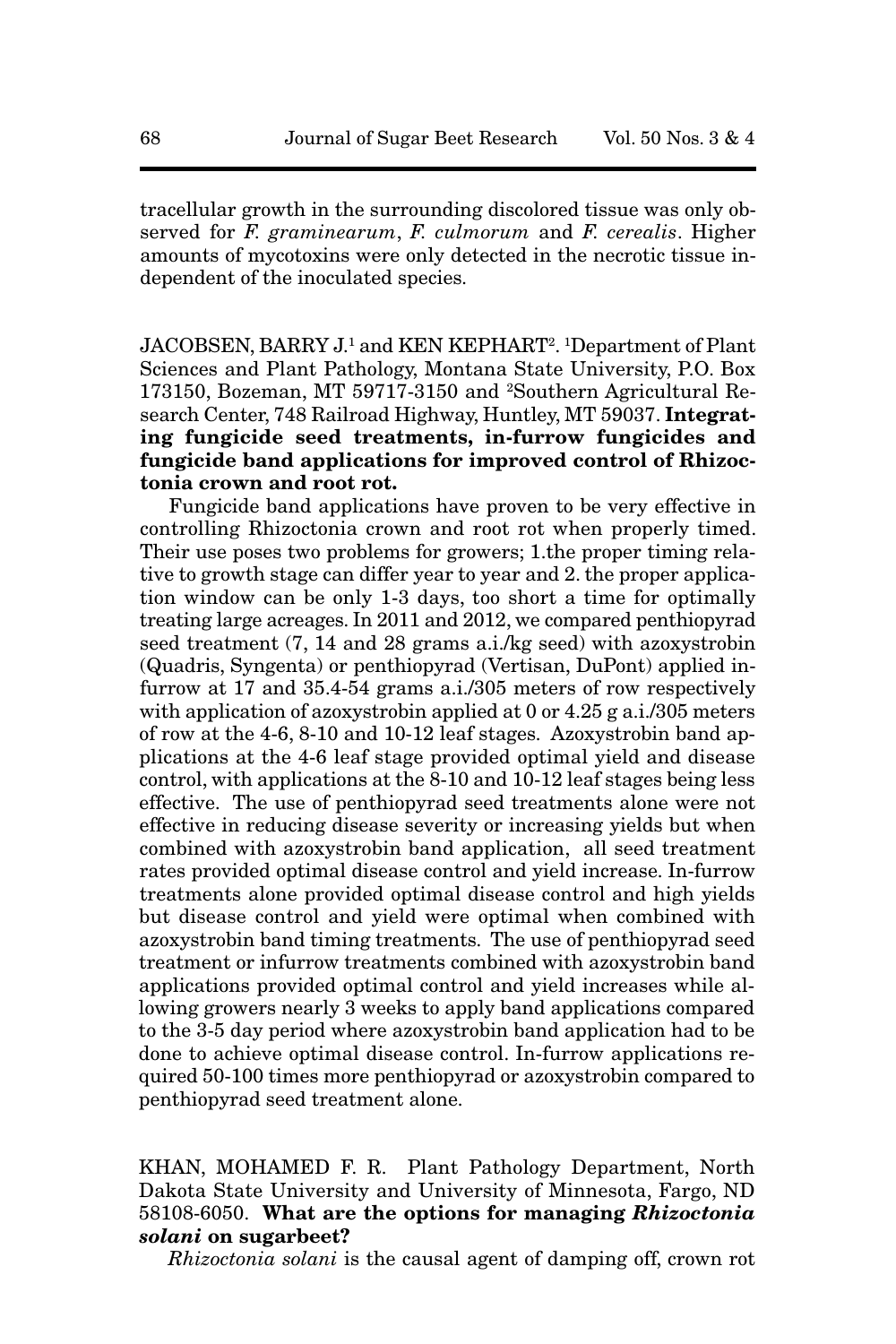and root rot of sugar beet (*Beta vulgaris* L.). Growers have reported during 2009 through 2011 that Rhizoctonia root rot is the most important disease of sugarbeet in Minnesota and North Dakota. It is difficult to incorporate multiple genes required for resistance to *R. solani* and agronomic characters that will result in varieties with *R. solani* resistance that are also high yielding. Most commercial sugar beet varieties are susceptible to or have only partial resistance to *R. solani*. In fields with a history of moderate to severe Rhizoctonia root rot, fungicides are needed to provide protection for acceptable yields. Research was to evaluate fungicide treatments in controlling *R. solani* on sugarbeet. Penthiopyrad, a succinate dehydrogenase inhibitor, was evaluated as a seed treatment at different rates alone, and with a post application of azoxystrobin, a quinone outside inhibitor. Azoxystrobin was applied in-furrow at planting followed by a post application; and azoxystrobin was used only as a post application. *R. solani* resistant and susceptible cultivars were used in the experiment. Plant populations were recorded during the season. Roots were harvested, weighed and analyzed to determine recoverable sucrose. Azoxstrobin applied in-furrow followed by a post application consistently resulted in significantly high plant populations and recoverable sucrose compared to the non-treated control. Penthiopyrad provided early season control by protecting plant populations compared to the nontreated check, but was not effective during the latter part of the season as populations were reduced. Penthiopyrad followed by azoxystrobin resulted in higher populations and recoverable sucrose compared to the control. The use of penthiopyrad as a seed treatment followed by azoxystrobin will serve as a fungicide resistance management strategy while providing effective disease control.

KIRK, WILLIAM. W.1\*, L.E. HANSON1, 2, N. ROSENZWEIG1, G.D. FRANC<sup>3</sup>, W.L. STUMP<sup>3</sup>, Q.W. JIANG<sup>1</sup>, E. GACHANGO<sup>1</sup>, G. CLARK<sup>4</sup> and J. STEWART4. 1Department of Plant, Soil and Microbial Science, Michigan State University, 612, Wilson Road, 35 Plant Biology Building, East Lansing, MI 48824, 2USDA-ARS, 1066 Bogue Street, Room 494, East Lansing, MI,48824, 3 Department of Plant Sciences, University of Wyoming, Laramie, WY 82071 and 4Michigan Sugar Company, Euclid Road, Bay City, MI 48706. **Assessment of strobilurin resistance in** *Cercospora beticola* **on sugar beet in Michigan and Nebraska, USA.**

Cercospora leaf spot (CLS) caused by *Cercospora beticola* Sacc. is the most important foliar disease of sugar beet (*Beta vulgaris*) worldwide (Jacobsen & Franc, 2009). CLS is controlled mainly with fungicides, including strobilurins (FRAC group 11). Resistance to strobilurins in C. beticola was first identified in 2011 from several fields in Michigan and in one field in Nebraska, USA (Kirk *et al*.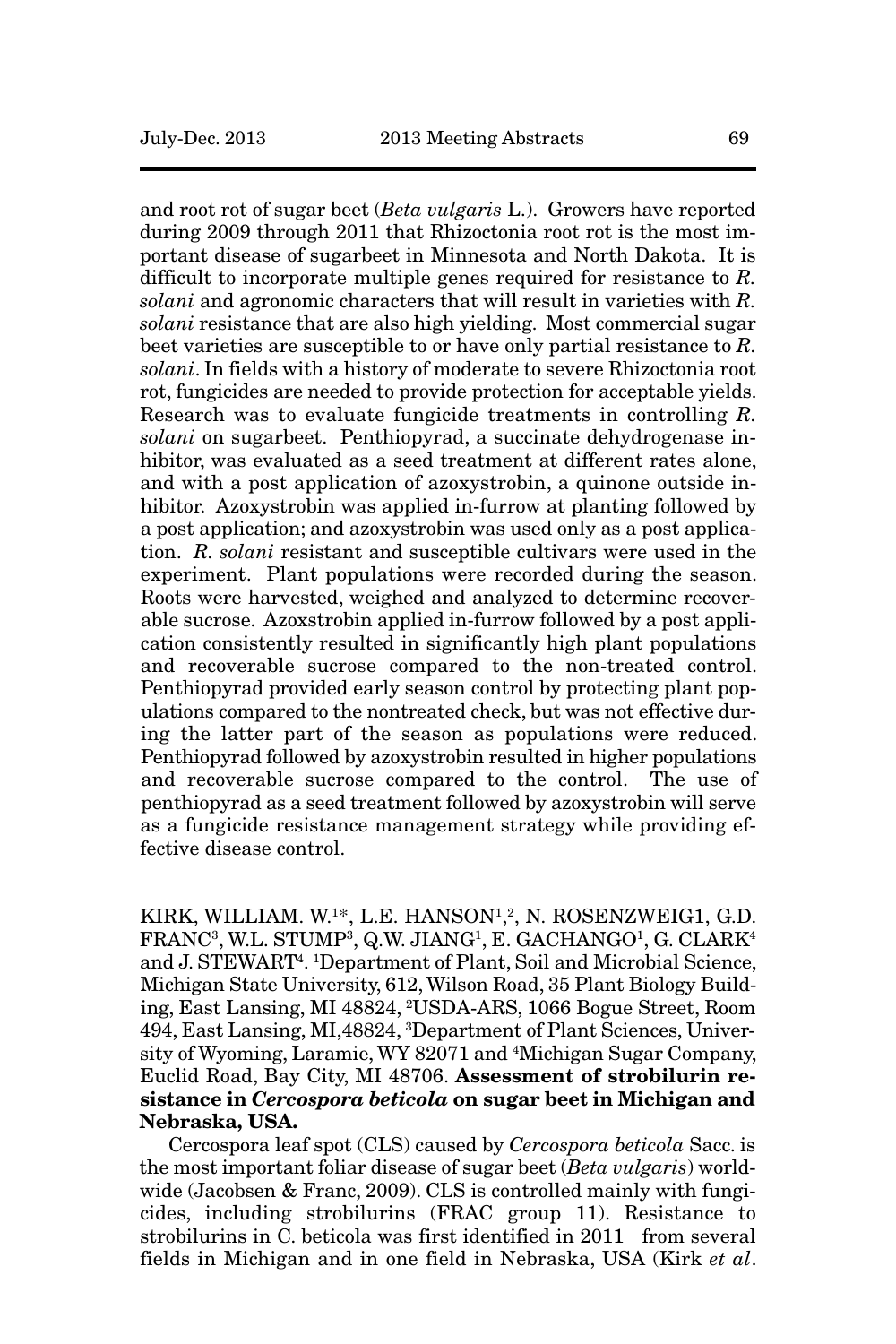2012). In these fields, sugar beet treated with strobilurins had severe CLS and diminished control was also noted in small plot trials in Michigan. Individual leaf spot lesions were sampled from leaves and grown on sugar beet leaf extract agar (SBLEA). A conidium germination bioassay was done on SBLEA covered with water agar amended with pyraclostrobin, azoxystrobin or trifloxystrobin at 0,  $0.001, 0.01, 0.1, 1, 10$ , or 100  $\mu$ g/ml supplemented with salicylhydroxamic acid (SHAM) to block the alternate oxidation pathway (Olaya *et al.*, 1998). After 24 h incubation at 22°C, under ambient light, percentage germinated conidia  $(n = 50)$  was calculated from three replicates per treatment. Germination was recorded as positive when the germ tube was at least half the length of the conidium. A representative wild type isolate was unable to germinate over the 0.01 μg/ml concentration. Effective concentration for 50% reduction in germination  $(EC_{50})$  values for each isolate were calculated by regression analysis of percentage spore germination vs. the log fungicide concentration using Sigmaplot Version 9.01 (Systat Software, Chic ago). The  $EC_{50}$  for the sensitive isolate was <0.01  $\mu$ g/ml. Isolates from several counties in Michigan had uninhibited germination and  $EC_{50}$  values exceeded the highest concentration tested. Isolates also grew on spiral gradient dilution plates (Förster *et al.*, 2004) amended with the three strobilurins. Two isolates were obtained from Nebraska and each showed similar response to strobilurin fungicides in amended plate assays. In 2012, widespread strobilurin resistance was recorded in isolates of *C. beticola* collected in Michigan although a few isolates submitted to the program were sensitive.

Pure cultures of a subset of resistant isolates were grown in potato dextrose broth at 125 rpm, and DNA extracted. A fragment of the cytochrome b (*CYTB*) gene was amplified by PCR using the *C. beticola* primers of Malandrakis *et al.* (2011) to amplify the region of the *CYTB* gene likely to contain resistance mutations (Malandrakis *et al.*, 2011). This fragment was sequenced at the Genomics Technology Support Facility (MSU, East Lansing, MI) and showed 99% identity with both the *C. beticola* cytochrome b mRNA, partial sequence (Gen-Bank Accession No. EF176921.1) and the *C. kikuchii* mitochondrial gene for cytochrome b partial sequence (AB231863.1). Sequence results revealed that each resistant isolate contained a change in codon 143 that is predicted to lead to a substitution of G143A, which was demonstrated to confer QoI resistance in several other fungi (Ma & Michailides, 2005). All four Michigan isolates with the G143A mutation germinated at 100 μg/ml pyraclostrobin (50% of conidia), while sensitive isolates that lacked the mutation failed to grow. Additional isolates that contained the G143A mutation included representatives from Michigan and Nebraska, USA. A high proportion of isolates (~90%) from the commercial growing region that were screened in 2012 have been found to contain the G143A mutation by PCR-RFLP screening using digestion of the above PCR products. These findings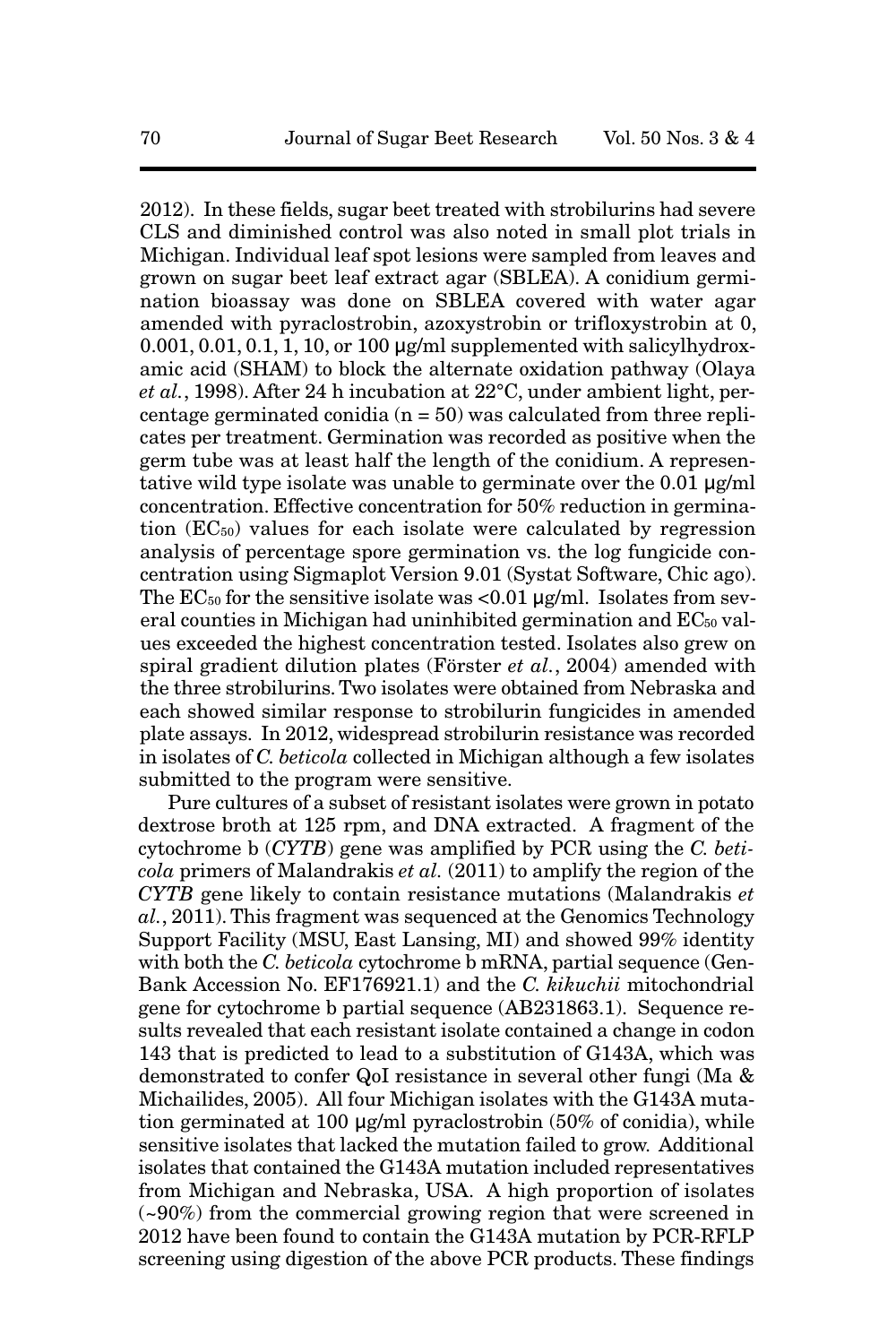reveal that reduced Cercospora leaf spot control in some commercial sugar beet fields may be due to the development of resistance to strobilurins. In 2012, three consecutive applications of pyraclostrobin treatments failed to adequately control *C. beticola* at MSU Bean and Beet Research Farm.

LARSON, REBECCA<sup>1\*</sup>, BRITT-LOUISE LENNEFORS<sup>2</sup>, DAVID BELLES<sup>3</sup>, BILL GILBERT<sup>1</sup>, DOUG RUPPAL4, THOMAS KRAFT<sup>2</sup>, ELISABETH WREMERTH-WEICH2, ANNA PRANGER1, and NEIL GLYNN1. 1Syngenta, 1020 Sugar Mill Road, Longmont, CO 80501, 2Syngenta, Sabyholmsvagen 24 Box 302, Landskrona, Sweden 261- 23, 3Syngenta, 4037 E. Karsten Drive, Chandler, AZ 85249, and 4Syngenta, 5146 Rogers Road, Akron, MI 48701. **One Syngenta: seed, seed care, chemistry and technology for total sugar beet health.**

Over the last 18 months, Syngenta has gone through a strategic realignment in order to optimally leverage the depth and breadth of our seed treatment and crop protection chemistries against our genetic and seed technology portfolio. Hilleshög has long been recognized as the disease tolerance provider, offering strong native tolerance and resistance to a wide array of pests and pathogens, including industry leading *Cercospora*, *Rhizoctonia*, and Curly Top tolerance. Additionally, Syngenta has offered the industry leading chemistries and seed treatments necessary for season long disease and weed control. Developing a "One Syngenta" approach to solving grower issues has allowed the sugar beet seed business access to all new seed technologies, molecular tools and GM platforms formerly limited to our corn and soybean business, launching our breeding efforts forward into the new millennium. Additionally by building working groups across business functions key weaknesses in one portfolio are quickly recognized and the gaps are filled with strengths from another. One Syngenta strategies and success stories will be addressed.

LIEBE, SEBASTIAN and MARK VARRELMANN\*, Institute of Sugar Beet Research, Department of Phytopathology, Holtenser Landstr. 77, 37079 Göttingen, Germany. **Development of microarray based detection of sugar beet colonizing microorganisms.**

Sugar beets are subjected to various degrading microorganisms in the field and in outdoor piles. The resulting root rot is not only liable for direct sugar losses due to microbial respiration but also negatively interferes with factory processing. Juice impurities and the accumulation of invert sugars reduce the technical quality of the beets, thus resulting in an economically important reduction of the potential white sugar yield.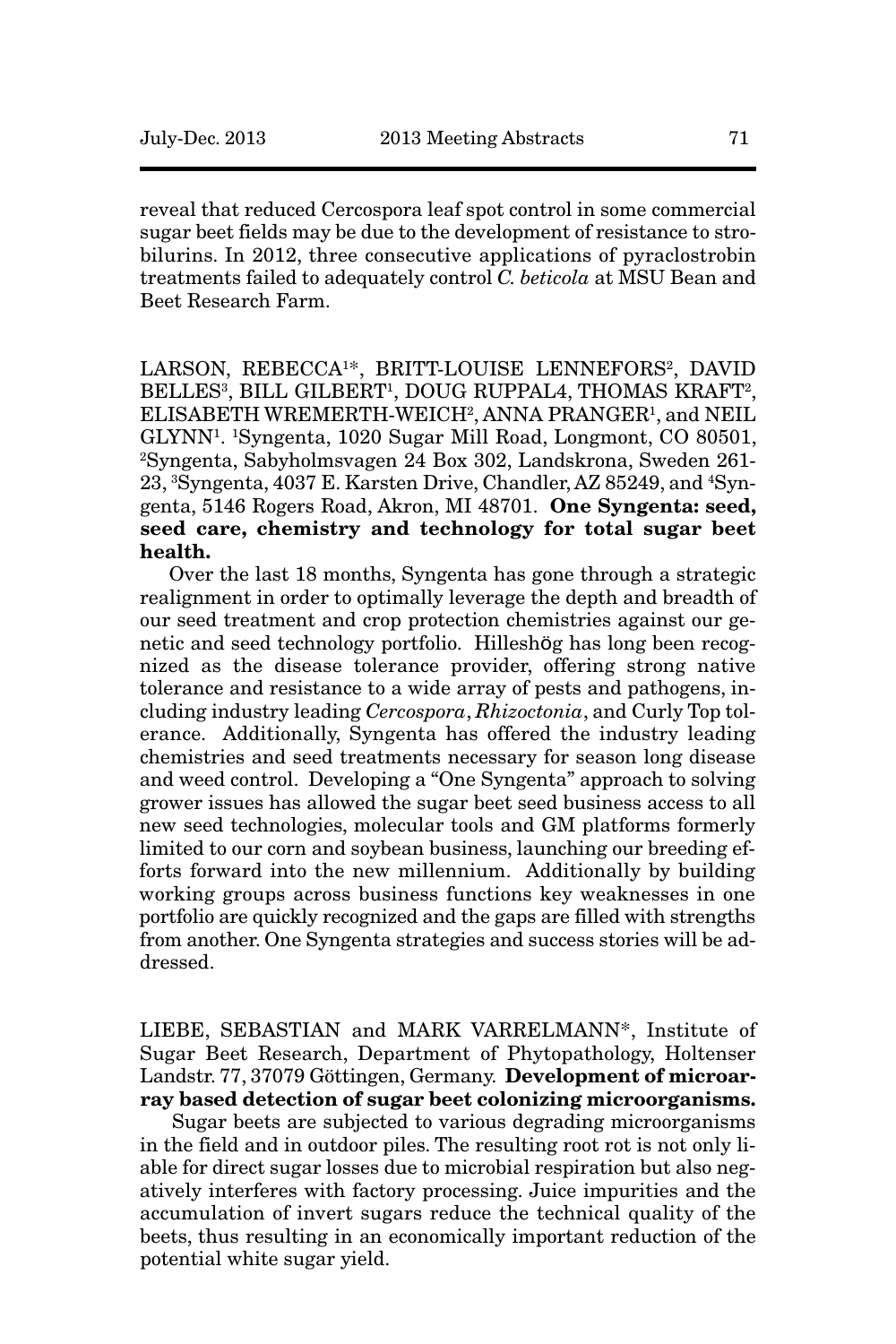The exact diagnosis of the causing microorganisms is crucial for the development of management strategies like selection assays for sugar beet breeding. However, species identification by classical *in vitro* isolation is time-consuming and error-prone. Moreover, primary pathogens or wound parasites often cannot be isolated because of the vast number of decomposers additionally colonizing the damaged beets as secondary invaders. DNA-based detection by means of multiplex PCR technique is as well limited by the high number of potential candidates and target sequences. A microarray in a 2 ml reaction tube (ALERE Technologies) with 225 probes was supplied with oligonucleotides specific to 33 microorganism species known to cause sugar beet root rot. Candidate species belong to the group of pathogens (i.a. *Rhizoctonia solani*, *Helicobasidium purpureum*, *Phoma betae*), wound pathogens (i.a. *Fusarium* spp.), decomposers (i.a. *Aspergillus* spp., *Penicillium* spp.) and bacteria (i.a. *Pectobacterium betavasculorum*, *Rhanella aquatilis*). Experimental parameters were optimized allowing specific detection of all targets. Reliability was tested with purified DNA as well as with inoculated sugar beet slides *in vitro*. All 33 species were reproducibly detected. The microarray was successfully used in the examination of diseased sugar beets from the field.

MOTTEBERG, CHRIS<sup>1\*</sup>, Peter Carson<sup>2</sup> and Allan W. Cattanach<sup>1</sup>. 1American Crystal Sugar Company, 101 North Third Street, Moorhead, MN 56560 and 7953 Highway 81, St. Thomas, ND 58276. **Con-**2**trol of Rhizoctonia crown and root rot with seed treatments and post applied fungicides in commercial grower fields.**

Rhizoctonia Crown and Root Rot (RCRR) have dramatically increased in the last decade in the Red River Valley to the point where it is now the most severe root disease impacting yield and quality. Yield losses when environmental conditions favor the disease can exceed 30%. Occasionally disease severity in a field is so great that the field will not be accepted for long term storage and has to be abandoned. Several new seed treatments, at plant fungicide applications and post emergence applied fungicides were evaluated for control of RCRR in commercial grower fields in 2011 and 2012 for control of RCRR. Significant differences in RCRR control were observed between treatments. Treatments were replicated four times, crop harvested, and yield and quality determinations made. Eight treatments were evaluated in 2011 and 25 treatments in 2012. Treatments with Quadris gave exceptional disease control significantly increasing revenue per acre, recoverable sugar per acre, recoverable sugar per ton and tons per acre. Dynasty as a seed treatment gave poor control. The 2012 treatments included Quadris, Metlock , Headline, Proline and Vertisan. Fungicides were used alone and in combinations. Yield and quality data from 2012 have not yet been determined. Soil tem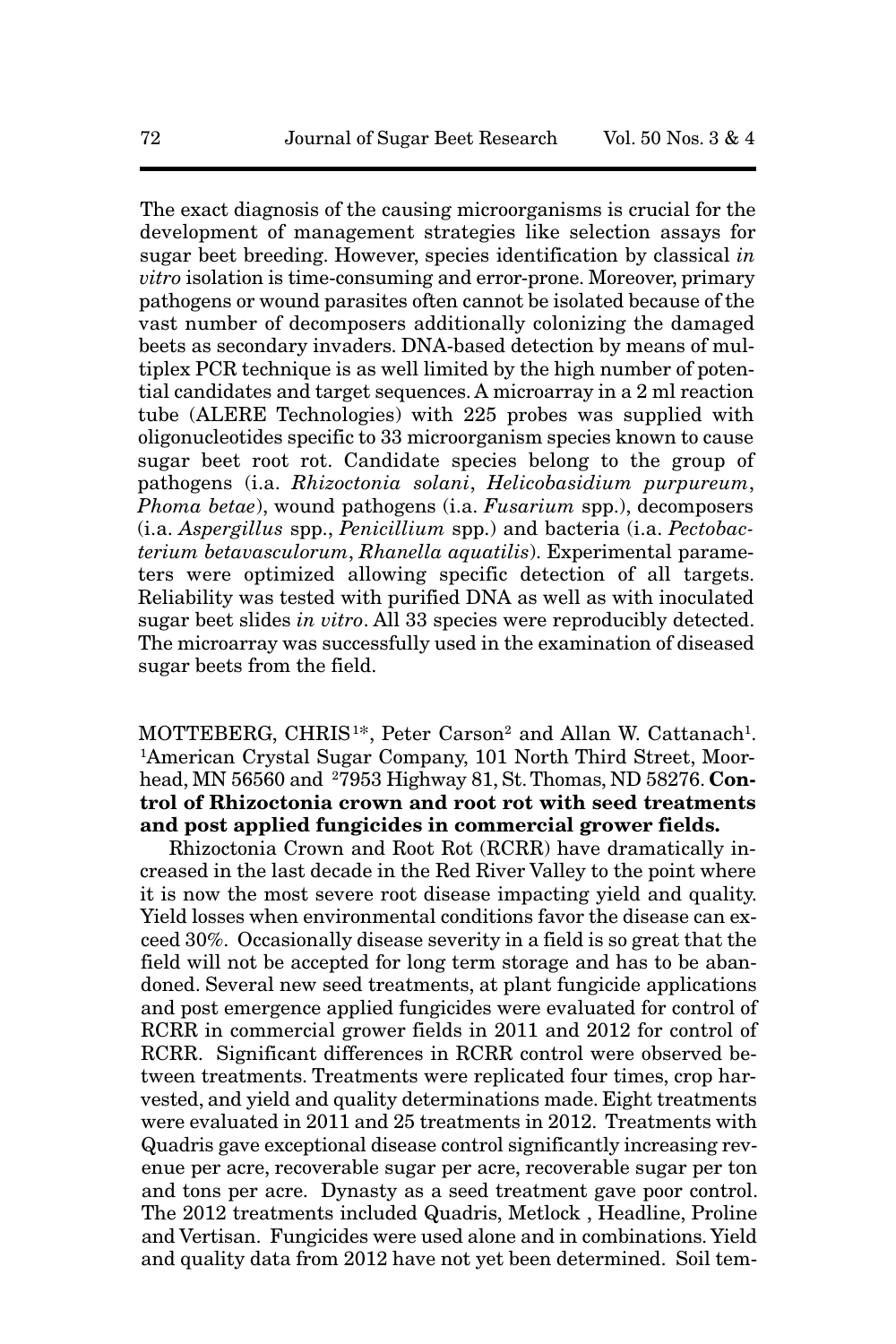peratures were correlated to treatment application timing and control efficacy.

POINDEXTER, STEVEN S.\* and THOMAS J. WENZEL. Michigan State University Extension, One Tuscola St., #100, Saginaw, MI 48607. **Quadris (azoxystrobin) and Vertisan (penthiopyrad) fungicide efficacy on natural Rhizoctonia infections in sugarbeets.**

Rhizoctonia solani of sugarbeets has become a significant problem in many sugarbeet producing areas of the United States and Europe. In the past, control of this disease has been mostly limited to resistant varieties and utilization of Quadris (azoxystrobin) fungicide from Syngenta Crop Protection. Recently, approval was given to Vertisan (penthiopyrad) fungicide from DuPont for control of Rhizoctonia on sugarbeets. The objective of this study is to compare the effectiveness of both fungicides on Rhizoctonia solani root rot. The research was conducted in fields with a history and potential for high levels of natural (uninoculated) disease infection. Most current research is or has been utilizing artificial inoculation techniques.

In 2012 susceptible Rhizoctonia beet varieties were planted in three field locations. All three trials were conducted as replicated strip trials utilizing grower equipment for planting, in-furrow fungicide applications, and harvest. Foliar fungicide applications in a 7 inch band at the 6-8 leaf stage were done with a research trial sprayer. Two locations had high levels of Rhizoctonia and the third location had a moderate level. Significant differences did occur between check, Quadris and Vertisan treatments. Rhizoctonia dead or dying beet counts taken in June and July generally indicated significantly less beet die off with Quadris than the check or Vertisan treatments. Under high Rhizoctonia pressure, season long control was not achieved with either fungicide. Yield data from 2012 trials is forth coming.

PRETORIUS, JOHAN<sup>1\*</sup>, JEFF BRADSHAW<sup>1</sup> and GARY HEIN<sup>2</sup>. 1 University of Nebraska-Lincoln, Panhandle Research and Extension Center, 4502 Avenue I, Scottsbluff, NE 69361-4939 and 2University of Nebraska-Lincoln, 279D Plant Sciences Hall, Lincoln, NE 68583. **Seasonal fluctuations in the beneficial arthropod complex associated with conventional tilled and zone tilled sugar beets.**

From planting, sugar beet is subjected to attack by several arthropod pests. Chemical control of these pests is not always feasible. This has led to increased attention to the ecosystem services provided by beneficial arthropods in agroecosystems. However, we have a poor understanding of how the species composition and relative abundance of key predatory groups vary throughout the growing season,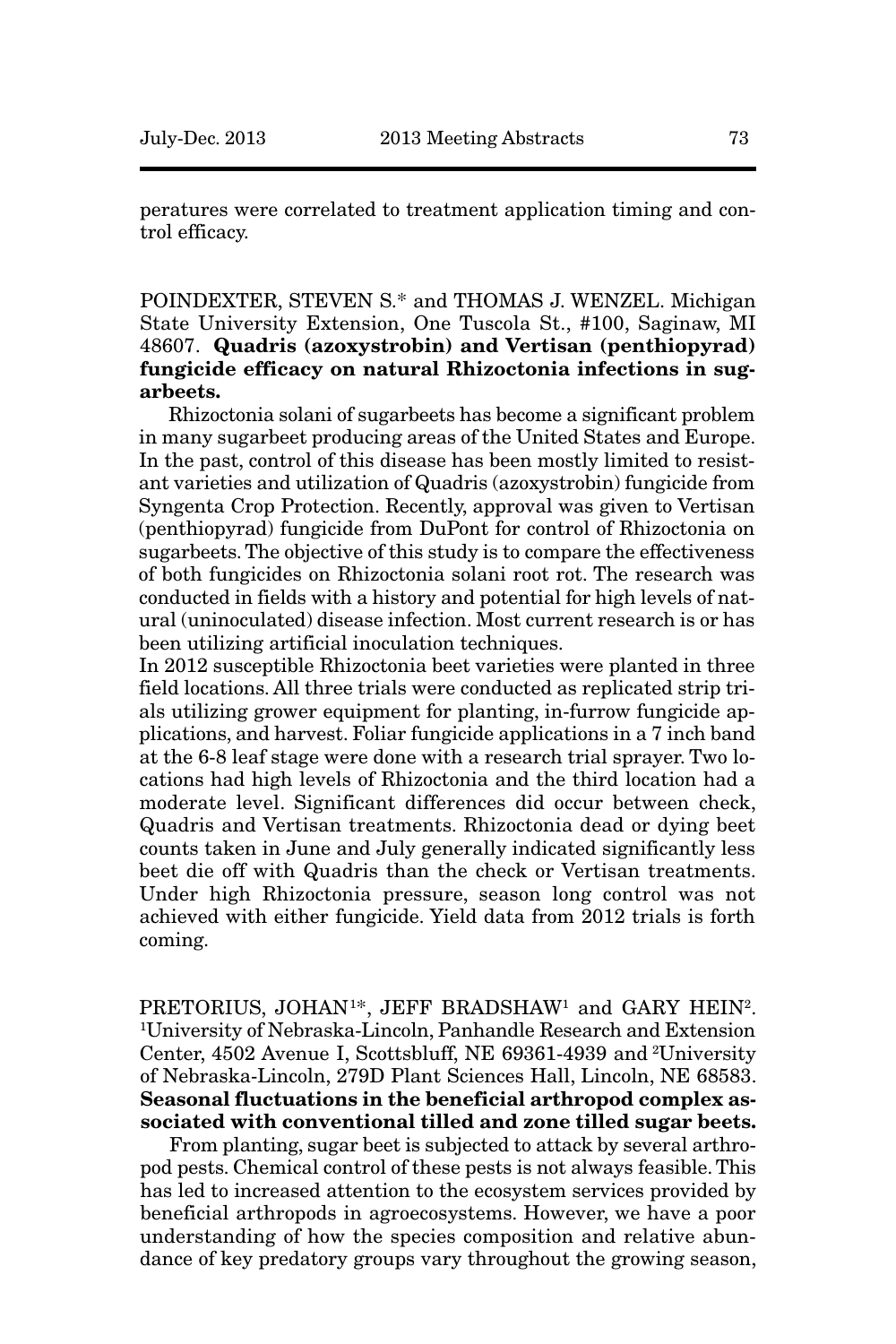especially in sugar beet fields. This ongoing study aims at addressing this problem. Pitfall traps are used to monitor the activity density of soil-dwelling predatory arthropods in conventional till and zone till sugar beets. The traps are activated for a total of six times during the season and for five days at a time. Data collected during the 2012 field season indicate that ground beetles (Coleoptera: Carabidae) are the most abundant soil-dwelling predators in the sugar beet plots. Other important predatory taxa included spiders (Araneae) and rove beetles (Coleoptera: Staphylinidae). For most of the collecting dates, the zone till sugar beet plots had on average higher numbers of the various predatory taxa, with the exception of ground beetles that were more abundant in the conventional tilled plots. The relative abundance of individual ground beetle species also showed clear shifts throughout the season in both tillage types. In addition to monitoring predatory abundance, direct measurements of the ecosystem services provided by the arthropods present in these plots were also made by means of a weed seed removal study and a predation study. Preliminary results for these studies are discussed.

RUSH, CHARLES M.1 , BEAU BEALMER\*1 , MARK BREDEHOEFT2 and CHRIS DUNSMORE2. 1Texas A&M AgriLife Research, P. O. Drawer 10, Bushland, TX 79012 and <sup>2</sup>Southern Minnesota Beet Sugar Cooperative, Renville, MN. **Relationship between** *Beet necrotic yellow vein virus* **and incidence and severity of Rhizoctonia root rot.**

In all sugar beet production areas throughout the USA, most approved cultivars possess genetic resistance to *Beet necrotic yellow vein virus* (BNYVV), conferred by *Rz1*, *Rz2* or some combination of the two. It has been reported that cultivars with *Rz1* resistance are more susceptible than those with *Rz2* and that a combination of *Rz1* & *Rz2* provides the strongest resistance. However, the minor genes associated with these major dominant genes frequently play an important part in the final degree of resistance exhibited by a particular cultivar, and cultivars with the same dominant gene/s can vary significantly in their susceptibility to BNYVV and rhizomania. When susceptible sugar beet roots are infected by BNYVV, their physiological functions become disrupted and normal plant/soil water relations become impaired. It was hypothesized that chronic infection by BNYVV might be affecting susceptibility to *Rhizoctonia solani* and cultivars with less tolerance to infection by BNYVV possibly would be more susceptible to Rhizoctonia root rot. A field study was conducted near Hector, MN in which nine cultivars that varied in susceptibility to BNYVV and *R. solani* were evaluated to see if incidence and severity of Rhizoctonia root rot were correlated to BNYVV titer. The field was naturally infested with BNYVV. Plants were inoculated with *R. solani* AG2-2 IIIB barley inoculum July 10 and harvested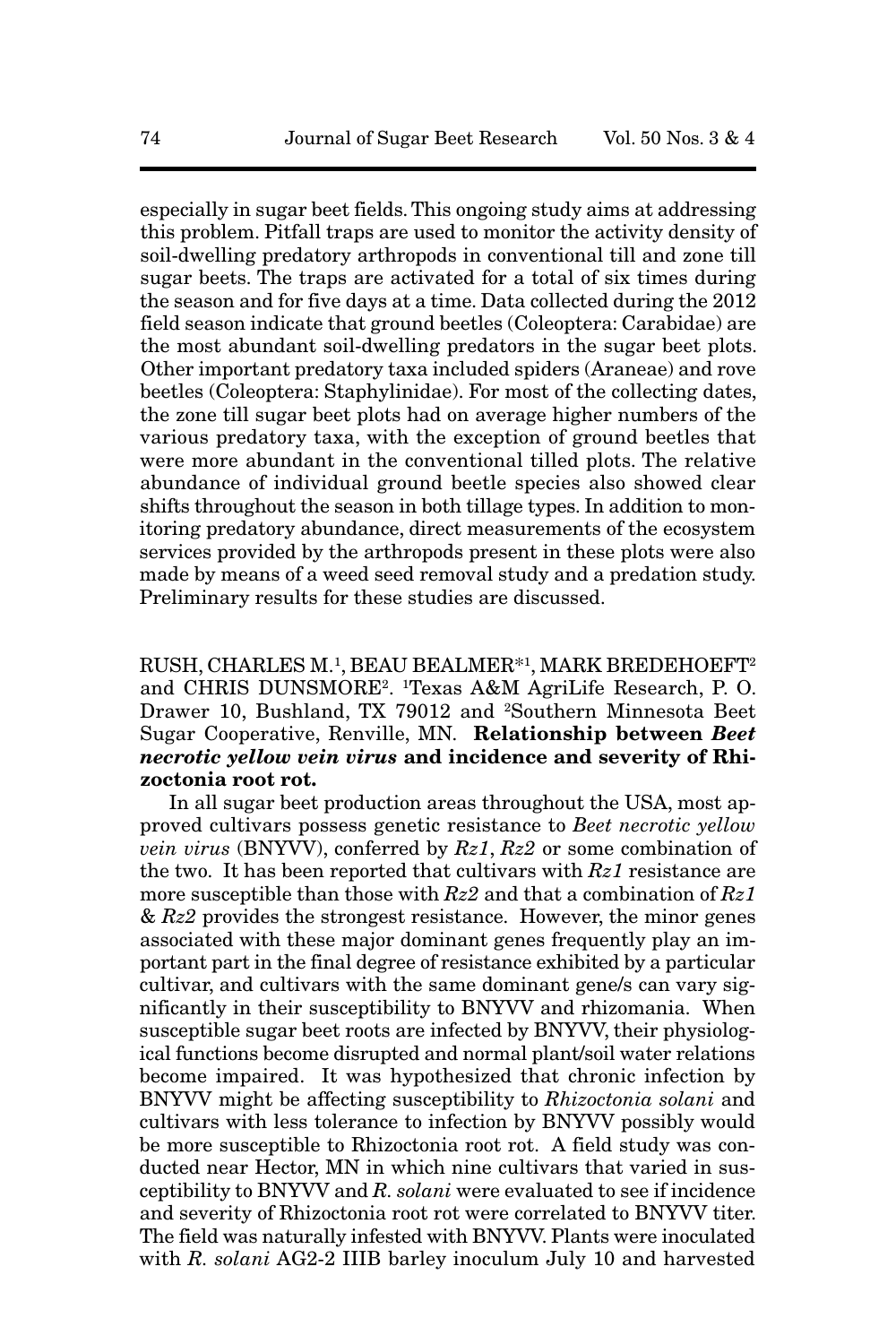September12. The incidence and severity of Rhizoctonia root rot in each plot was evaluated and root subsamples were collected to determine titer of BNYVV. Significant differences existed in incidence and severity of Rhizoctonia root rot among cultivars, but differences were not strongly correlated to original Rhizoctonia root rot ratings and were not affected by *Rz* gene or gene combinations.

SECOR, GARY A.1\*, VIVIANA V. RIVERA-VARAS1, MELVIN D. BOLTON<sup>2</sup> and MOHAMED F. R. KHAN<sup>1</sup>. <sup>1</sup>Department of Plant Pathology, North Dakota State University, North Dakota State University, Department 7660, Box 6050, Fargo, ND 58108 and 2USDA-ARS, Northern Crops Science Lab, 1605 Albrecht Avenue, Fargo, ND 58102. **Frequency, changes and distribution of fungicide sensitivity in** *Cercospora beticola* **populations from 1998 to 2012.**

Cercospora leaf spot, a potentially serious disease of sugar beet throughout the world, is caused by the fungus *Cercospora beticola*. The disease is managed by crop rotation, resistant varieties and timely fungicide applications. Fungicide resistance in *C. beticola* is a concern where ever sugar beet is grown. Populations of *C. beticola* from the US have been monitored for changes in sensitivity to fungicides to four classes of fungicides using bulk spore germination, growth reduction and spore germination compared to baseline sensitivities. The number of isolates with resistance to tin at 2 ppm has decreased from 65% to < 10% during this period, ostensibly due to registration of new fungicides. Percentage of isolates with resistance to thiophanate methyl initially decreased but returned quickly in local populations. Sensitivity of isolates to the triazole fungicides as measured by EC50 values gradually increased over time, but increase dramatically in 2011. Reduced sensitivity correlates with increased disease losses. Triazole resistance is associated with overexpression of the Cyp51enzyme in *C. beticola*. There has been a 40 fold increase in EC50 values since the introduction of pyraclostrobin compared to baseline values of isolates recovered from ND and MN. In 2011, isolates of *C. beticola* were collected in MI from fields with high incidence of Cercospora leaf spot. These isolates had high  $EC_{50}$  values to pyraclostrobin and had the G143A mutation. Bulk spore samples collected from 1412 fields in 2012 showed that 24 of the samples (1.7%) contained the G143A mutation. Limited testing in several European populations has shown high levels of resistance to triazole and QoI fungicides, and the presence of the G143A mutation.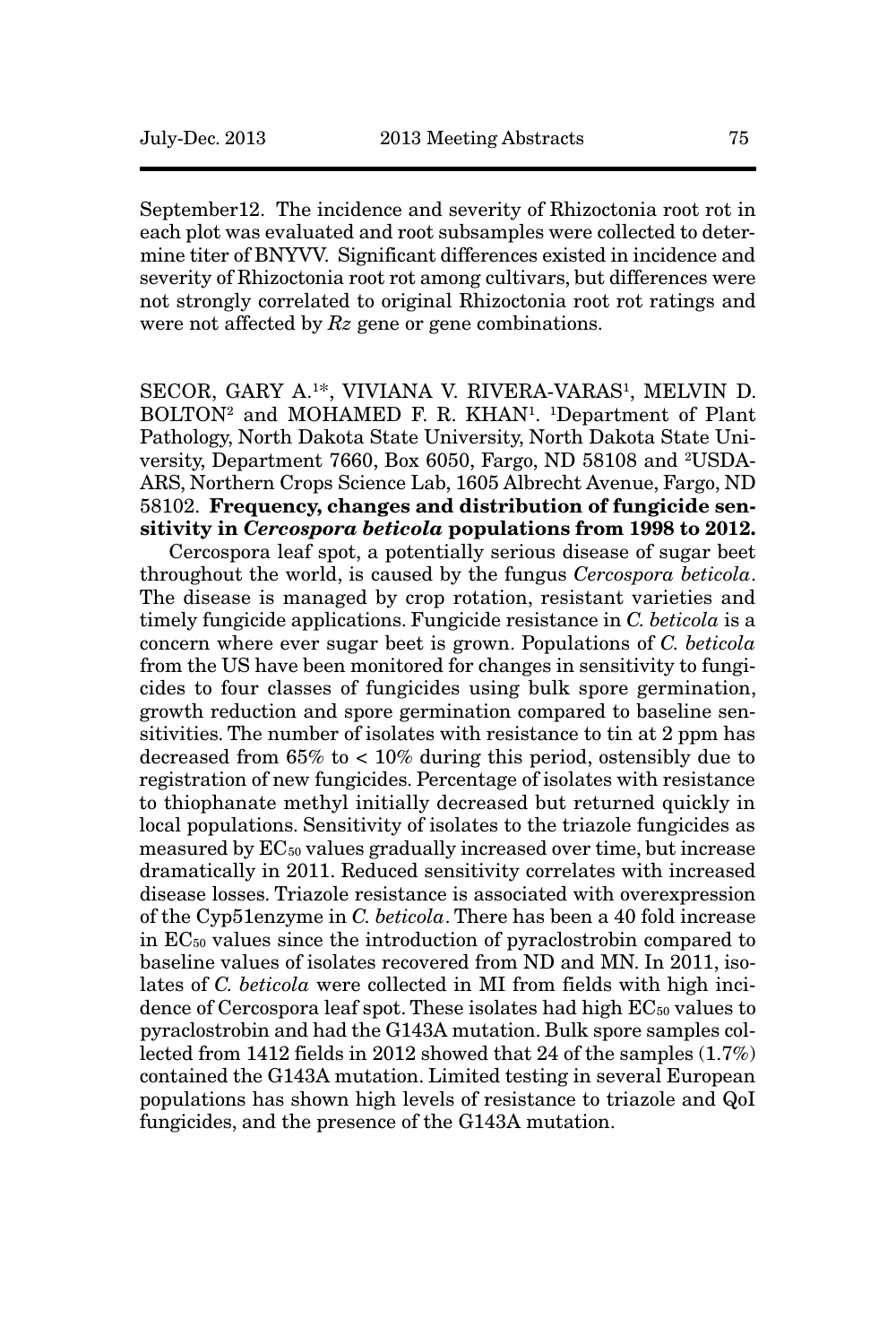# WEBB, KIMBERLY M.\*, PAUL COVEY, BRETT KUWITZKY, and MIA HANSON. USDA-ARS, Sugar Beet Research Unit, 1701 Centre Ave., Fort Collins, CO 80526. **Characterization of a population of** *Fusarium oxysporum***, from sugar beet, using the population structure of putative pathogenicity genes.**

*Fusarium oxysporum* f. sp. *betae* is an important pathogen in sugar beet (*Beta vulgaris* L.) which can lead to reductions in root yield, sucrose percentage, and juice purity. *F. oxysporum* f. sp. *betae* can be highly variable in growth, pigmentation, conidial production, and in virulence. Additionally, high rates of *F. oxysporum* isolated from symptomatic sugar beet are actually non-pathogenic. Many methods have been used to characterize the genetic diversity of *F. oxysporum* f. sp. *betae* from sugar beet however many of these technologies do little to describe regional populations of *F. oxysporum* f. sp. *betae* and are unable to differentiate between pathogenic *F. oxysporum* f. sp. *betae* and non-pathogenic isolates of *F. oxysporum*. *F. oxysporum* utilizes a wide array of secreted molecules, called effectors, and pathogenicity genes, which encode host determining factors that are used by the pathogen to cause disease in sugar beet. Utilizing these target effectors, it is possible to utilize patterns of nucleotide diversity (both within and among populations) to infer the molecular basis of pathogen relatedness. In this work, we obtained the nucleotide sequence for thirteen putative effectors, and characterized their diversity in the population from thirty isolates of *F. oxysporum* originally collected from symptomatic sugar beet. Using this information, we characterized the pathogen population by "clade" and "pathogenicity" to 1) determine the genetic diversity of the *F. oxysporum* population from symptomatic sugar beet and 2) determine if this diversity could be correlated to "pathogenicity" or "clade" designations of *F. oxysporum* f. sp. *betae*. We determined that eight genes were able to significantly describe the *F. oxysporum* population to "clade" and that five genes were significantly able to describe the population to "pathogenicity".

# **Section C Entomology and Plant Pathology Poster Presentations**

BLOOMQUIST, MARK W.1\*, GARY LINDAHL<sup>1</sup>, STEVE ROEHL<sup>2</sup> and OSTEN TVEDT1 . 1 Southern Minnesota Beet Sugar Cooperative, P.O. Box 500, Renville, MN 56284 and 2West Central Inc., 2508 Trott Avenue SW, Willmar, MN 56201. **Development of an aphanomyces nursery for variety approval at Southern Minnesota Beet Sugar Cooperative.** 

Aphanomyces root rot is a serious disease problem in the Southern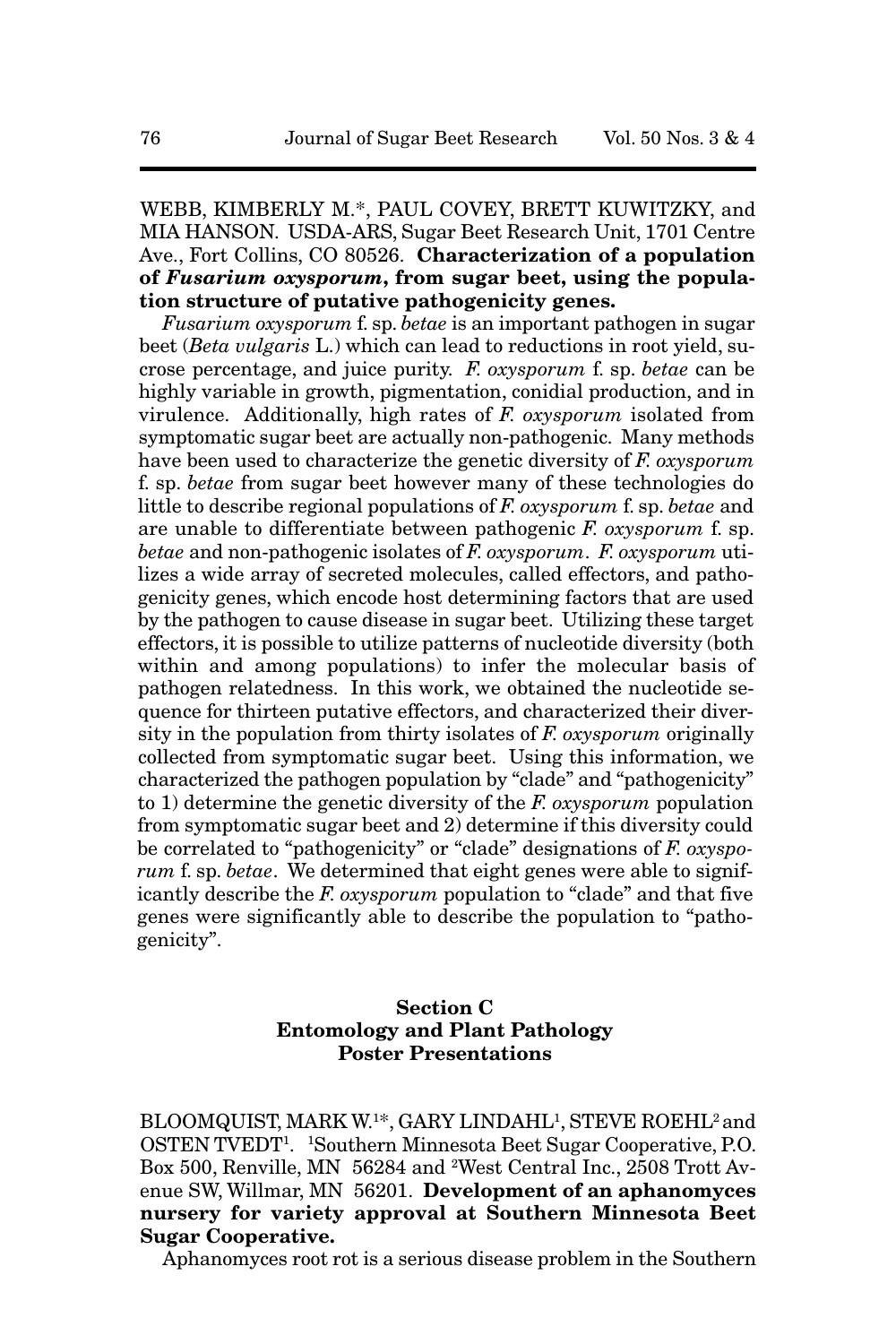Minnesota Beet Sugar Cooperative growing area. Entire sugarbeet fields and portions of sugarbeet fields have been lost or severely damaged due to aphanomyces root rot. Because of the devastating effects of aphanomyces root rot, SMBSC created an aphanomyces tolerance criteria for variety approval. SMBSC is currently the only sugar cooperative in the United States to have an aphanomyces rating criteria in place for a variety to make full approval for planting. SMBSC has submitted entries to the Betaseed Aphanomyces Nursery in Shakopee, MN for many years. In 2006, SMBSC decided to have an aphanomyces nursery within our growing area to provide additional data on variety tolerance to aphanomyces. In 2007, Steve Roehl and Osten Tvedt broke ground on SMBSC's aphanomyces nursery. The land used for the nursery was owned by SMBSC and had previously been used for wastewater irrigation from the factory, but had never been planted to sugarbeets in the past. Aphanomyces susceptible sugarbeets were planted on the parcel each year to build up the disease pressure within the nursery area, and an irrigation system was installed. The planting of aphanomyces susceptible sugarbeets each year allowed a natural infestation of aphanomyces to develop. In the fall of 2011, soil samples were sent to Jason Brantner at the Northwest Research and Outreach Center in Crookston, MN for aphanomyces indexing. The south portion of the nursery had an aphanomyces index value of 99 on a 1-100 scale. In the spring of 2012, all entries in the SMBSC Official Variety Trials were planted in the SMBSC nursery as well as submitted to Betaseed's nursery in Shakopee. Root ratings were taken in September of 2012 and the data was used in variety approval for the 2013 sugarbeet crop.

# $\rm BORNEMANN, KATHRIN^{1,2}, VARRELMANN, MARK^{1}$  and  $MELVIN$ BOLTON2, 1Institute of Sugar Beet Research, Holtenser Landstrasse 77, 37079 Goettingen, Germany and 2USDA, Agricultural Research Service, Northern Crops Science Laboratory, 1605 Albrecht Blvd. N, Fargo, North Dakota 58102. **Characterization of the influence of** *Beet soil-borne mosaic virus* **on the aggressiveness of** *Beet necrotic yellow vein virus* **in sugarbeet.**

*Beet necrotic yellow vein virus* (BNYVV) strains with different levels of aggressiveness have spread to sugarbeet growing areas worldwide. In the US and Europe, resistance breaking properties of some strains causing high yield losses have been observed. The objective of the study was to identify the influence of (i) the sugar beet genotype, and (ii) *Beet soil-borne mosaic virus* (BSBMV) on the aggressiveness of BNYVV strains. Both viruses are vectored by the plasmodiophoromycete *Polymyxa betae*. Competition experiments with different BNYVV strains from Europe (Germany, France and Italy), and the US were performed under standardized greenhouse conditions. Infected roots of different sugarbeet genotypes (suscepti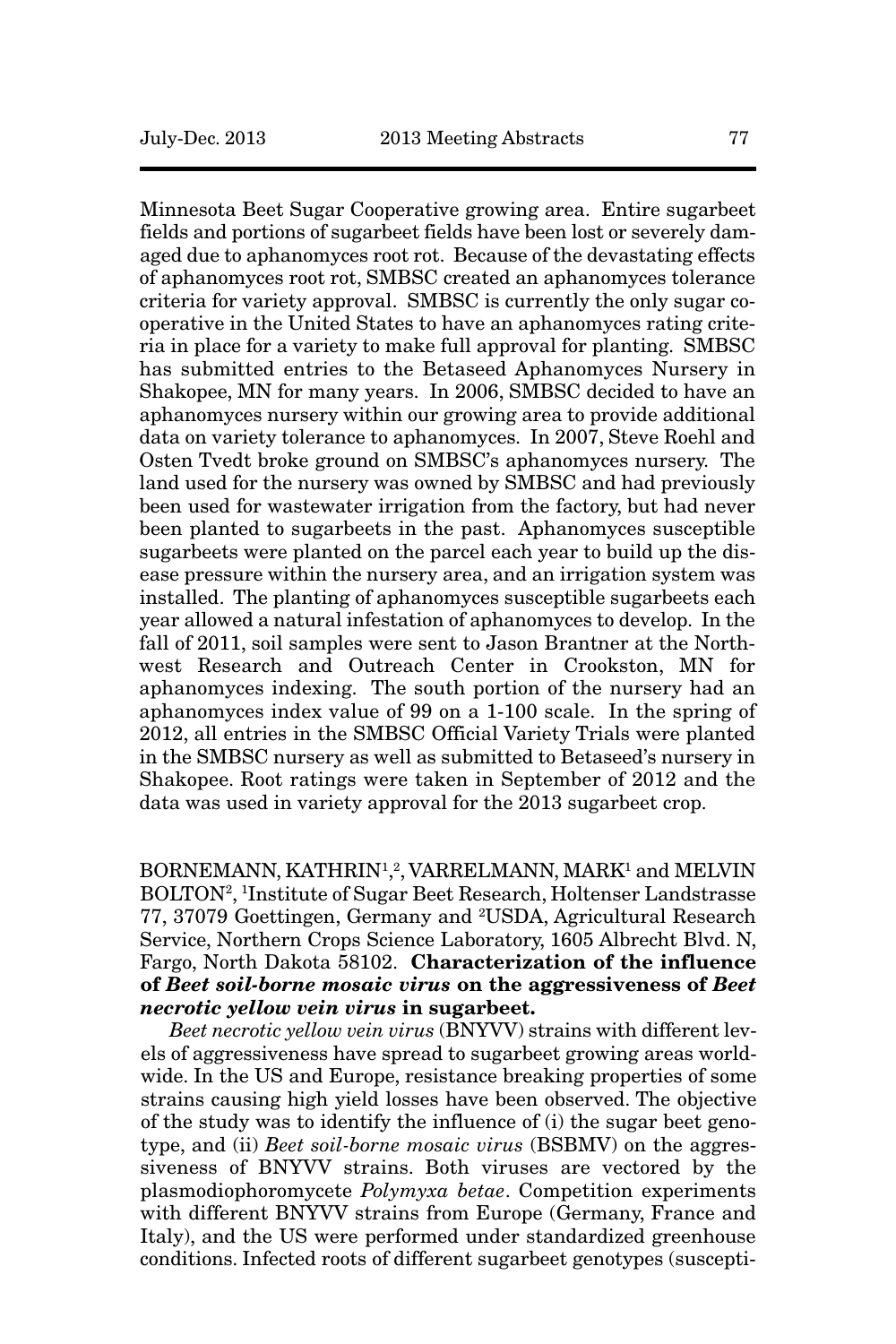ble and resistant) were analyzed after five weeks of cultivation to determine virus titer (ELISA), and amino acid composition by means of "deep sequencing" of the viral pathogenicity factor. In a second experiment, the same BNYVV strains and the same sugarbeet genotypes were used in mixed infections with BSBMV. Additionally, another experimental approach was chosen to compare the aggressiveness of resistance breaking and wild type BNYVV strains in single and mixed infections with BSBMV. Therefore, the same vector population was loaded with both viruses, which also showed that the ability to overcome resistance was independent of the vector population. The results of the first experiment showed that, depending on the sugarbeet genotype, certain amino acids of the viral pathogenicity factor, which determine the resistance breaking properties of the virus strain, occur with a higher frequency. At harvest, typical virus symptoms were observed in mixed infections with BNYVV and BSBMV. Further analysis remains to be done.

# HANSON, LINDA<sup>1\*</sup>, TING MO<sup>2</sup>, and TOM GOODWILL<sup>1</sup>. <sup>1</sup>USDA-ARS, 1066 Bogue Street, East Lansing, MI 48824 and 2Michigan State University, East Lansing, MI 48824. *Phoma* **species on beet: more cause disease than just** *Phoma betae***.**

*Phoma* can cause damage to sugar beet (*Beta vulgaris*) at multiple growth stages. It has historically been an important seedling disease, but this is largely managed by ensuring clean seed for planting. The pathogen also can cause a root rot, a leaf spot, and rotting of beets during storage. In the United States, the only pathogenic *Phoma* associated with beets has been *Phoma betae*. In Europe, other species of *Phoma* have been reported to cause symptoms on sugar beet. *Phoma* isolates from sugar beet in the United States were examined to determine whether there might be more species causing symptoms on beet. *Phoma* isolates had been collected as part of ongoing surveys for seedling diseases and root rot, and additional samples were collected from leaf spots. Isolates were examined for morphological characters on malt extract agar and oatmeal agar and a portion of the ITS region was sequenced. Of 16 isolates identified as *Phoma* by both morphological and molecular testing, eight were identified as *P. betae* while the remaining isolates showed highest identity with *Phoma* species other than *P. betae*, particularly in *Phoma* section Peyronellaea. Symptoms, including storage rot and leaf spot, were produced on beets inoculated with different *Phoma* species.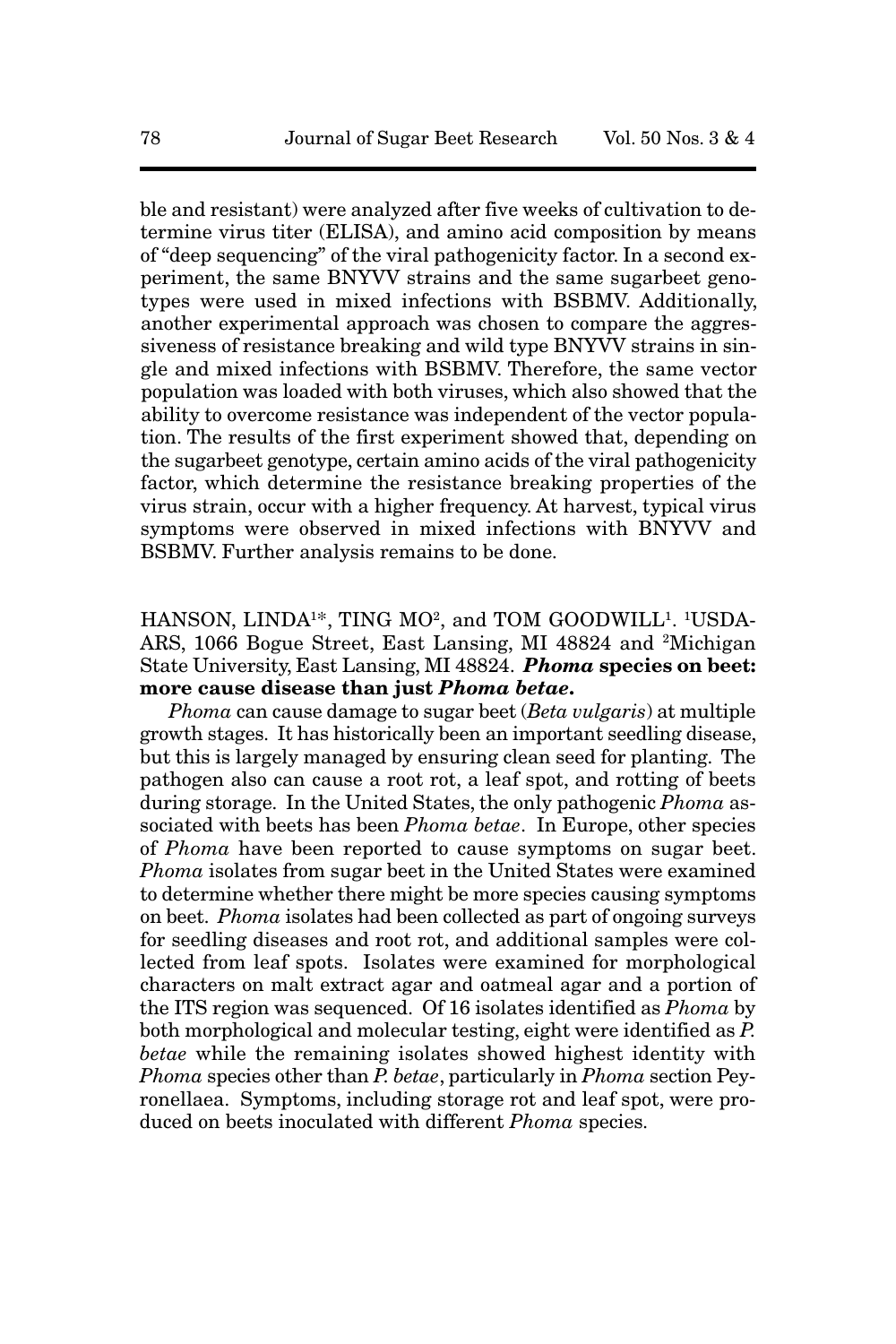HARVESON, ROBERT M.<sup>1\*</sup> and MELVIN D. BOLTON<sup>2</sup>. <sup>1</sup>University of Nebraska, Panhandle REC, 4502 Ave I, Scottsbluff, NE 69361, and 2USDA-ARS, Northern Crop Science Laboratory, 1307 18th St N Fargo, ND 58102. **A new occurrence of dry rot canker?**

In mid-September, 2011 a field in Morrill County near Bridgeport NE was noted with wilting and yellowing symptoms suggestive of Rhizoctonia root rot. Root symptoms consisted of localized, dry sunken lesions covering brown spongy material penetrating deeply into taproots sharply delimited from healthy beet tissue. The surface tissues of the cankers produced a series of concentric circles. These symptoms are inconsistent with Rhizoctonia root and crown rot disease, but are suggestive of the rarely occurring dry rot canker (DRC). DRC is a root disease first identified from Utah in 1921, and has since been reported from California, Colorado, Minnesota, Montana, Nebraska, North Dakota, and Wyoming. The disease is caused by an uncharacterized strain of *Rhizoctonia solani*, but little else is known about the pathogen or disease due to its rare appearances. To initiate characterization of the pathogen, the internal transcribed spacer (ITS) was sequenced from four strains isolated from separate DRC lesions. Sequence analysis suggests that these isolates are distinct from *R. solani* anastomosis groups (AGs) that typically cause disease in sugarbeet.

KIRK, WILLIAM. W.<sup>1\*</sup>, L.E. HANSON<sup>1</sup>, <sup>2</sup> and C.L. SPRAGUE<sup>1</sup>. <sup>1</sup>Department of Plant, Soil and Microbial Science, Michigan State University, 612, Wilson Road, 35 Plant Biology Building, East Lansing, MI 48824, 2USDA-ARS, 1066 Bogue Street, Room 494, East Lansing, MI,48824. **Glyphosate and fungicide effects on Cercospora leaf spot in four glyphosate-resistant sugar beet (***Beta vulgaris***) varieties.** 

The potential for improved management of Cercospora leaf spot [CLS (*Cercospora beticola*)] using the herbicide glyphosate in glyphosate-resistant sugar beet varieties was investigated. Controlled field experiments were conducted in 2008 and 2009 to determine if glyphosate and glyphosate-fungicide combinations improved the management of CLS in four commercial varieties of glyphosateresistant sugar beet. Variety and fungicide main effects were significant for CLS development. However, regardless of the herbicide program, glyphosate or a conventional herbicide program, CLS development was not affected. Therefore, results from of this research indicate that glyphosate and glyphosate-fungicide combinations do not significantly contribute to CLS management.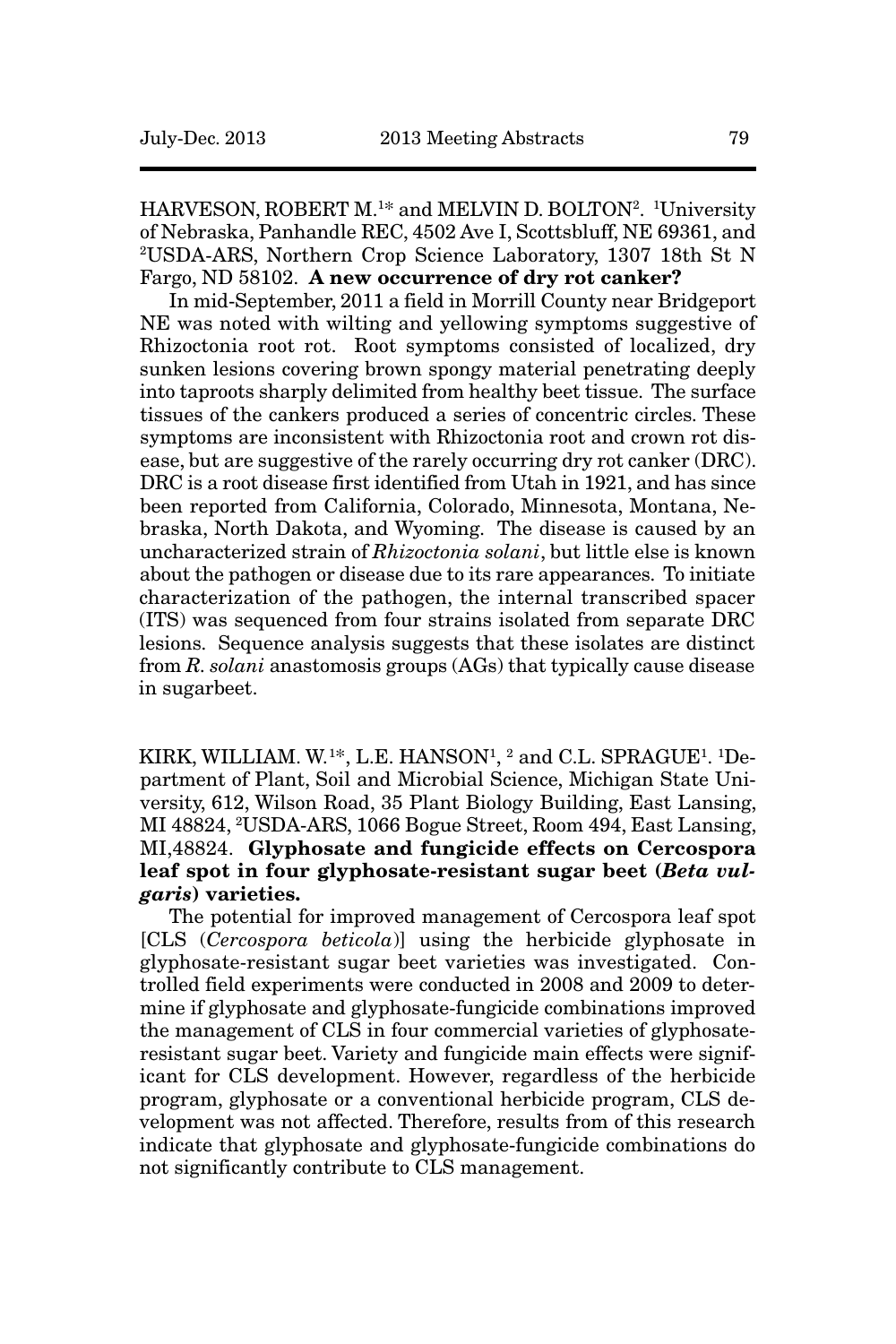MACRAE, IAN1\*, MARK BOETEL2, and SOIZIK LAGUETTE3. 1Dept. of Entomology, University of Minnesota, UMN-NWROC, 2900 Univ. Ave, Crookston, MN 56716, 2 Dept. of Entomology, North Dakota State University, PO Box 6050, Fargo, ND 58108 and 3Dept. of Earth System Science & Policy, University of North Dakota, 4149 University Ave, Stop 9011, Grand Forks, ND 58202. **Remote sensing of sugarbeet root maggot,** *Tetanops myopaeformis***.** 

Feeding damage by a variety of insect species has been associated with measureable changes in plant reflectance. This facilitates the potential use of remotely sensed data to estimate the within-field populations of these insects. In an effort to determine if this technique is applicable to sugarbeet root maggot (SBRM), in the summer of 2012 remotely sensed data were obtained from plots supporting different SBRM populations. Plots in St Thomas, ND were categorized as having high, medium or low SBRM populations by assessing the mean root maggot feeding injury ratings in each plot. Canopy reflectance data were obtained using a CropScan® MSR-16 multi-spectral radiometer and compared across estimated SBRM populations. In addition, visible and NIR imagery, obtained using a TetraCam® ADC camera, were used to construct and compare several vegetation indices (including Normalized Difference Vegetation Index and the Soil Adjusted Vegetation Index). Analyses of these data indicate that there is a significant difference in canopy reflectance of plots with high SBRM feeding injury ratings and those with low injury ratings. These results suggest further refinement of these relationships may aid in estimating populations of sugarbeet root maggot.

#### MCDUFFEE, DAIR A.\* and SCOTT HALLEY. Valent U.S.A. Corporation, 7906 Goodway Dr. Indianapolis, IN. **Using metconazole and tolclofos-methyl as a seed treatment to protect sugarbeets from early season Rhizoctonia crown and root rot.**

*Rhizoctonia solani* Kuhn is found in the soil of all sugarbeet growing regions. It is the casual pathogen of Rhizoctonia Crown and Root Rot, an economically important disease of sugarbeets. Recent reports have noted the increase in the distribution and severity of RRCR. In extreme situations, RRCR can destroy up to half of the crop. Currently metconazole is the only registered seed treatment that offers protection from *R. solani* for sugarbeets. Tolclofos-methyl is a contact, aromatic hydrocarbon fungicide that has shown activity against *R. solani* in other crops. It is applied at a rate of 0.5 grams of active ingredient per 100,000 seeds, on pelleted blank seed or incorporated into the pelleting. The combination of metconazole and tolclofosmethyl has been shown to provide a reduction in infection severity and early season survivability in the field. Metconazole and tolclofos-methyl, applied as a seed treatment, has been shown to provide protection from early season RRCR.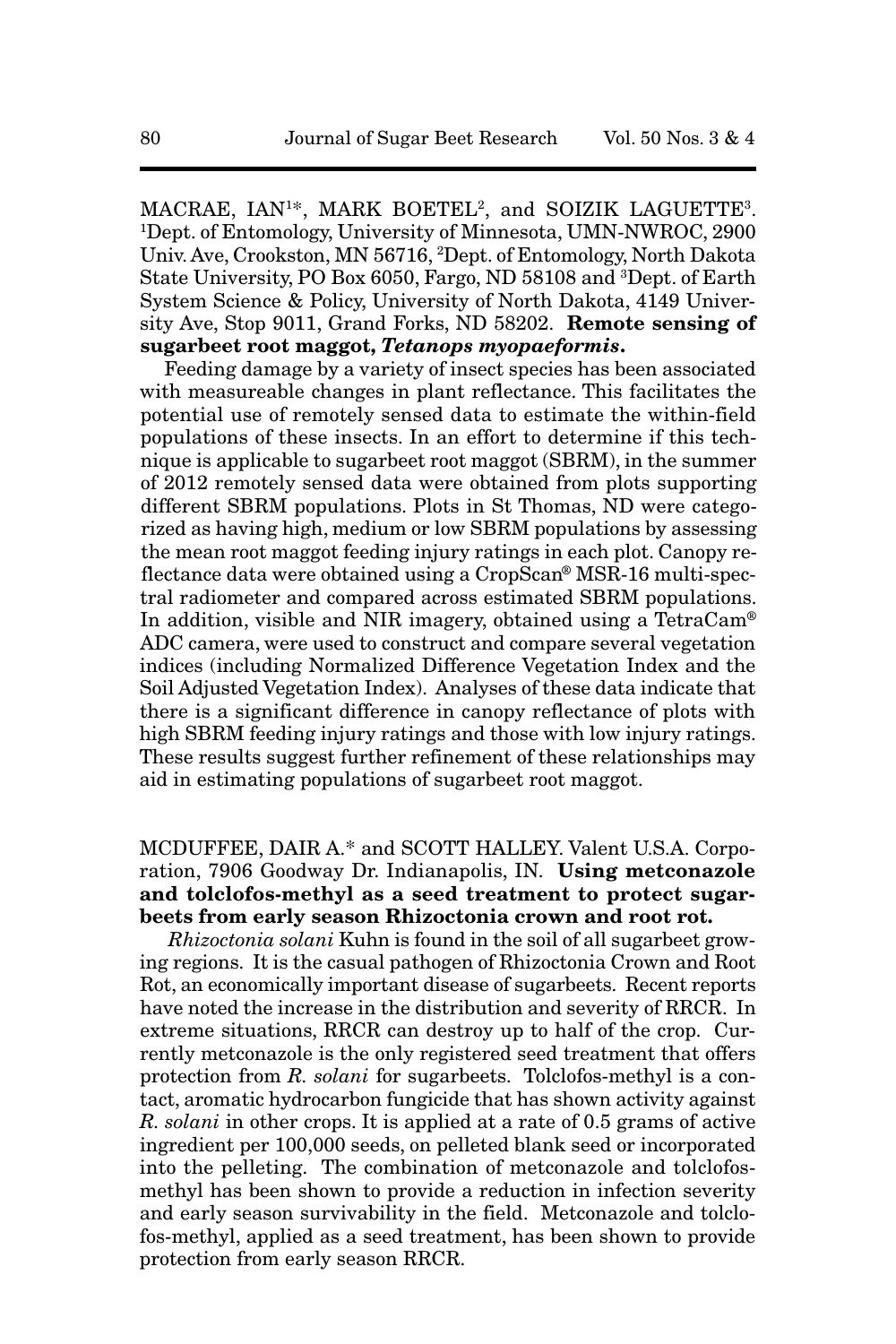MSANGOSOKO, KONDWANI R.1, MARK A. BOETEL2\*, ROBERT J. DREGSETH2, and ALLEN J. SCHROEDER2. 1Agricultural Research and Extension Trust, Mchinji Road, Private Bag 9, Lilongwe 265, Malawi, and 2 Department of Entomology, North Dakota State University, Dept. 7650, P.O. Box 6050, Fargo, ND 58108. **Oviposition preference and larval host range of the sugarbeet root maggot.**

Oviposition preference and larval survival of the sugarbeet root maggot (SBRM), *Tetanops myopaeformis* (Röder), was evaluated on three cultivated plant species and five native North American weed species during the 2010 and 2011growing seasons near St. Thomas, in northeastern North Dakota. Treatments included the following: sugarbeet, *Beta vulgaris* L.; spinach, *Spinacia oleroceae* L.; sunflower, *Helianthus annuus* L.; common lambsquarters, *Chenopodium album* L.; redroot pigweed, *Amaranthus retroflexus* L.; Palmer amaranth, *A. palmeri* S. Watts.; spear saltbush, *Atriplex patula* L.; and common ragweed, *Ambrosia artemisiifolia* L. The most preferred plant species for egg deposition by SBRM flies included Palmer amaranth, sugarbeet, spinach, common lambsquarters, spear saltbush, and redroot pigweed. Recovery of live third-instar larvae was highest on spinach, sugarbeet, and spear saltbush. Spear saltbush is considered to be native to central and northern latitudes of the continent, further indicating that this species could have served as a common or preferred SBRM host before the apparent host preference shift to sugarbeet. Lower levels of survival were observed on common lambsquarters, redroot pigweed, and Palmer amaranth. These findings suggest that the SBRM could have used some of these weed species as hosts because sugarbeet and spinach are not native to North America. Our observed SBRM survival on weed species in this study suggests that the pest made a significant preference shift to sugarbeet monocultures. Oviposition and larval survival on other plant species suggests that these plants can still serve as alternate hosts. These findings may have important SBRM management implications, especially if one of these weeds becomes resistant to herbicides commonly used sugarbeet.

# NEHER, OLIVER T.\*, HOWARD NEIBLING and ERIK J. WEN-NINGER. University of Idaho, Kimberly Research & Extension Center, 3806 N 3600E, Kimberly, ID 83341. **Beta vulgaris grown under different evapotranspiration levels and the effects on three** *Rhizoctonia solani* **AG 2-2 IIIB isolates and** *Pegomya* **betae.**

Excessive irrigation can lead to soil erosion and can increase the potential for soil-borne diseases. The widespread use of sprinkler or surface irrigation in Idaho in combination with irrigation mismanagement can potentially predispose local growers to disease and insect pest problems including Rhizoctonia root rot (RRR, *Rhizoctonia solani*) and Beet leaf miner (BLM, *Pegomya betae*). A study estab-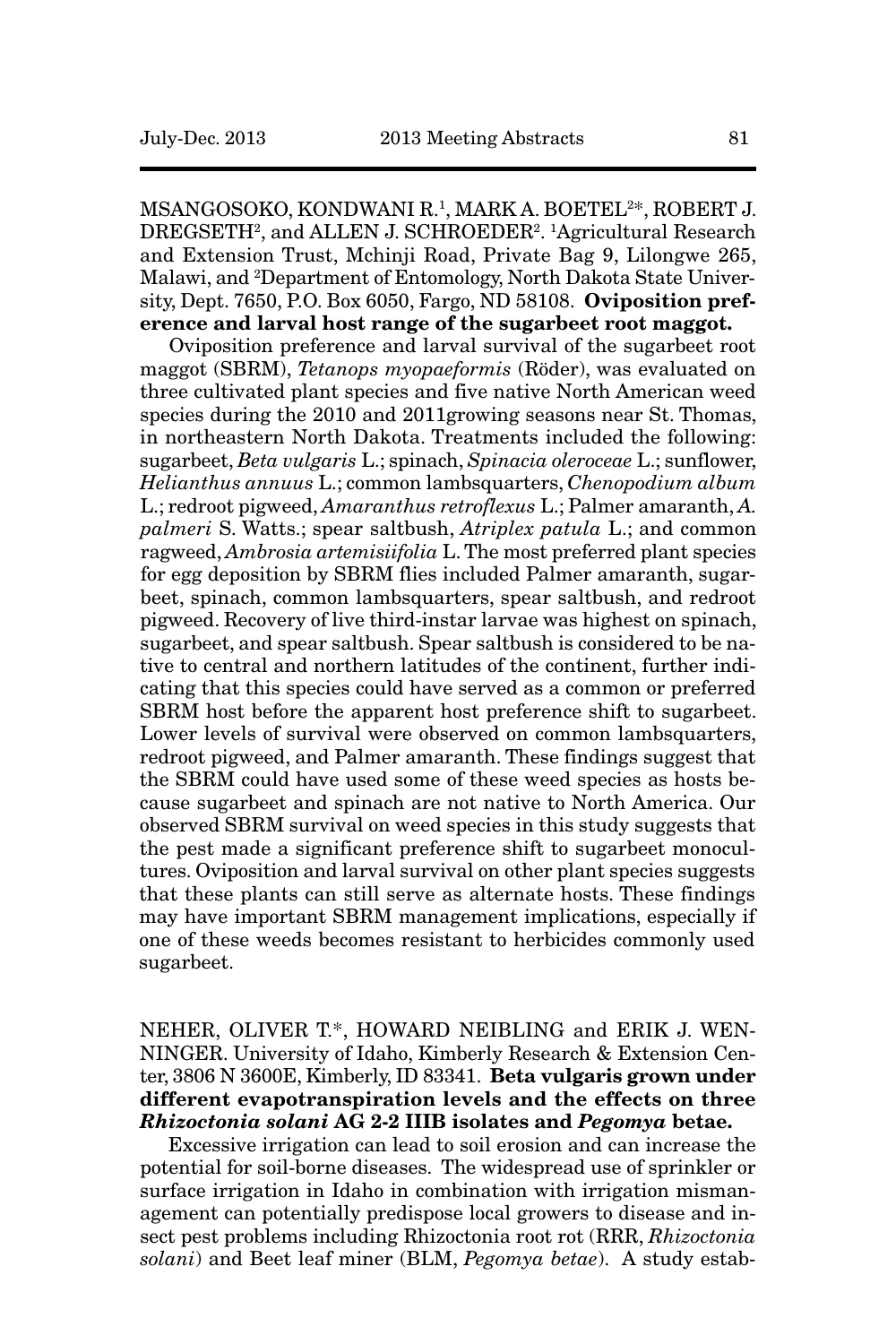lished as a 3 by 4 factorial experiment was conducted to investigate the interaction between irrigation (Irrigation levels: 40%, 70%, 100% and 130% evapotranspiration (ET)) and *R. solani* AG 2-2 IIIB isolates (isolates F521 – closely related to the widely used *R. solani* isolate R9, F551 – isolate found in the southern production area of Idaho and F517 – isolate from the western production area) was conducted at the University of Idaho Kimberly Research & Extension Center, Kimberly, Idaho. The study was conducted using drip irrigation to ensure consistent and precise water delivery. Statistical analysis for RRR disease index  $(DI, based on a 1-9 rating scale with 1 = no disease$ observed on beet root,  $9 = root$  completely dead) showed significant differences for different ET levels (Pr>F 0.0025), *R. solani* isolates (Pr>F <0.0001) and for the interaction between ET and *R. solani* isolates (Pr>F 0.0201). Comparing Rhizoctonia isolates across ET levels showed a 6.4-fold increase in DI for F521, a 3-fold and 2-fold for F551 and F517 respectively when compared to the non-inoculated control.

# PRETORIUS, HENDA\* and JEFF BRADSHAW. University of Nebraska-Lincoln, Panhandle Research and Extension Center, 4502 Avenue I, Scottsbluff, NE 69361-4939. **Effect of tillage and crop rotation on the sugar beet cyst nematode,** *Heterodera schachtii* **Schmidt, 1871.**

Sugar beet cyst nematode, *Heterodera schachtii* Schmidt, 1871 has long been known to be a serious pest of sugar beet (*Beta vulgaris* L.). Fields infested with this pathogen exhibit chlorosis and a reduction in tap root size which can lead to decreased yield. The objective of this study was to evaluate the impact of tillage and crop rotation on the sugar beet cyst nematode for potential use as control mechanisms in the North Platte Valley of western Nebraska. A trial was conducted during the 2011 growing season at the University of Nebraska's Panhandle Research and Extension Center with corn, beans and sugar beet in rotation under two tillage conditions (plowed and no till). Soil samples were collected at planting and before harvest. Cysts were extracted and then counted under a microscope. Plots with no sugar beet in rotation had the lowest number of eggs  $\langle \langle 25 \rangle$  eggs  $/ 100 \text{ cm}^3$ . In plots with sugar beet in the rotation, egg numbers varied between planting and harvest. At planting the highest egg numbers (205 eggs/  $100 \text{ cm}^3$  soil) were present in plots planted with sugar beet the previous growing season. At harvest the plots currently in sugar beet had the highest egg numbers (100 eggs/ 100 cm<sup>3</sup>). When comparing egg numbers between tillage types, the plowed plots contained lower egg numbers.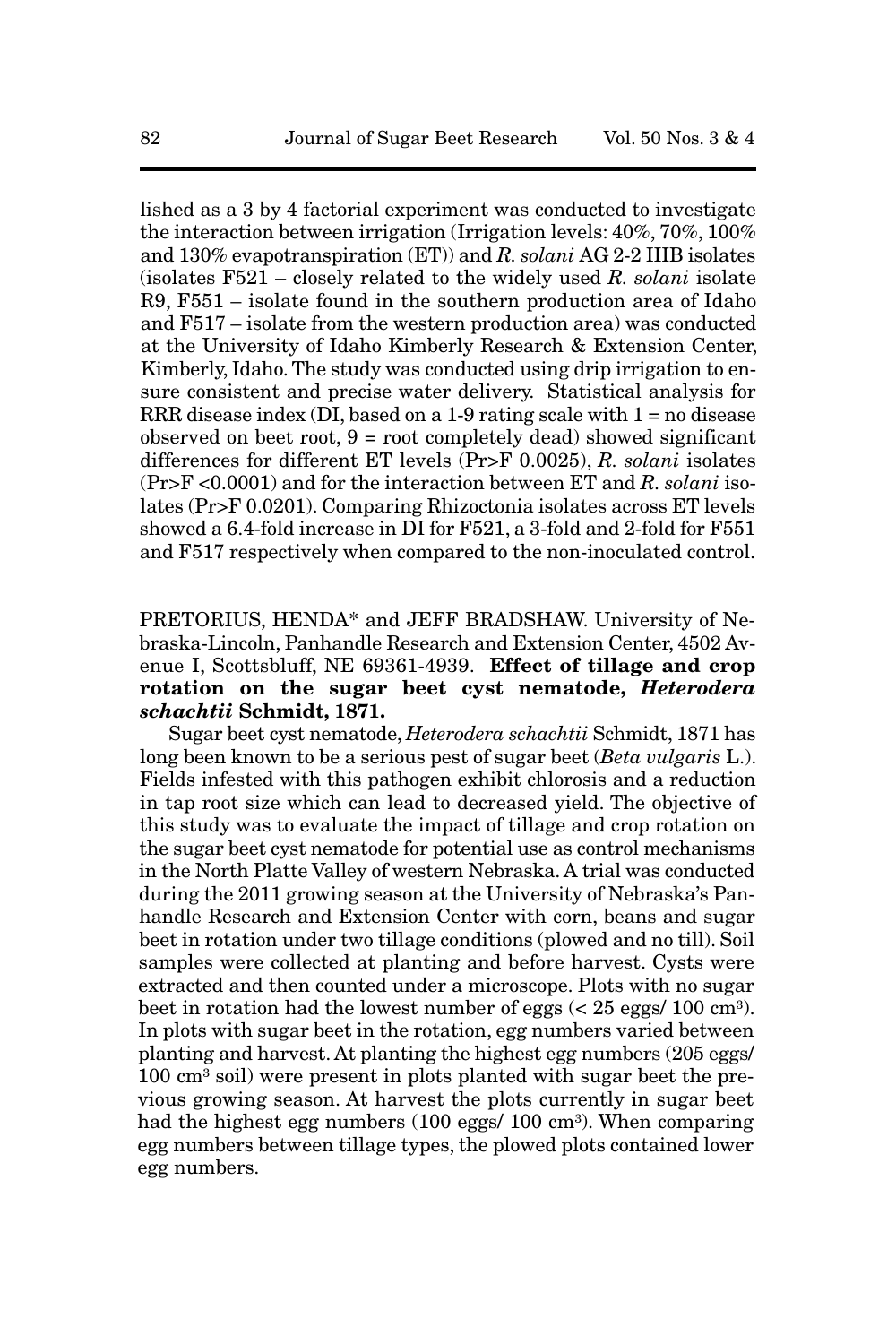STRAUSBAUGH, CARL A.<sup>1\*</sup>, IMAD A. EUJAYL<sup>1</sup>, and LEE PANELLA2. 1USDA-ARS NWISRL, 3793 North 3600 East, Kimberly, ID 83341, 2USDA-ARS, 1702 Center Ave., Ft. Collins, CO 80526. **Interaction of sugarbeet host resistance and** *Rhizoctonia solani* **AG-2-2 IIIB strains.**

Rhizoctonia root rot caused by *Rhizoctonia solani* can cause serious economic losses in sugarbeet fields. Preliminary evidence suggests there could be interactions between different strains and resistance sources. Thus, field studies were conducted to determine if nine *R. solani* AG-2-2 IIIB strains varied for virulence when compared with a non-inoculated check and interacted with five sugar beet lines (four resistant lines and a susceptible check). The studies were arranged in a randomized complete block design with six replications. Roots were evaluated for surface rot and internal fungal and bacterial rot in September. All strains were virulent on the susceptible check, FC901/C817, and had the same ranking  $(r = 1.0)$  regardless of disease variable. Line FC709-2 was resistant (strain responses were not different from non-inoculated check;  $P > 0.1042$ ) to all strains, while the strain responses resulted in weak interactions with less resistant lines in 14 of 19 variable-year combinations. The ranking of strains compared across lines within a disease variable was frequently correlated, but when compared across disease variables the strain ranking tended to differ. Since most commercial sugarbeet cultivars contain low to intermediate resistance to Rhizoctonia root rot, the strain used to screen should be given consideration in order to maintain consistent responses between nurseries and commercial fields.

WENNINGER, ERIK J.\*, OLIVER T. NEHER, KRISTIN E. DAKU, HOWARD NEIBLING and DON W. MORISHITA. University of Idaho, Kimberly Research & Extension Center, Kimberly, ID 83341. **Effects of tillage and irrigation practices in sugar beet on diseases, weeds, and insect pests and their natural enemies.** 

Strip tillage (ST) provides a number of agronomic and economic benefits to sugar beet production. However, little is known regarding how reduced tillage affects pests and their natural enemies. During 2010, a study at the University of Idaho Kimberly R  $& E$  Center (Kimberly, ID) was initiated to examine disease, weed, and insect responses to two tillage treatments (ST and conventional tillage [CT]) and four irrigation treatments based on evapotranspiration (ET) rates of CT sugar beet (50, 75, 100, and 125% ET). No uniform disease development was observed for *beet necrotic yellow vein virus* (BNYVV) or *Rhizoctonia solani* during 2010. During 2011, *Rhizoctonia solani*-inoculated rows showed stronger reduction in ERS relative to non-inoculated rows for CT plots than for ST plots. During 2010, densities of common lambsquarters, hairy nightshade, green foxtail, and barnyardgrass were higher in CT than ST treatments; irrigation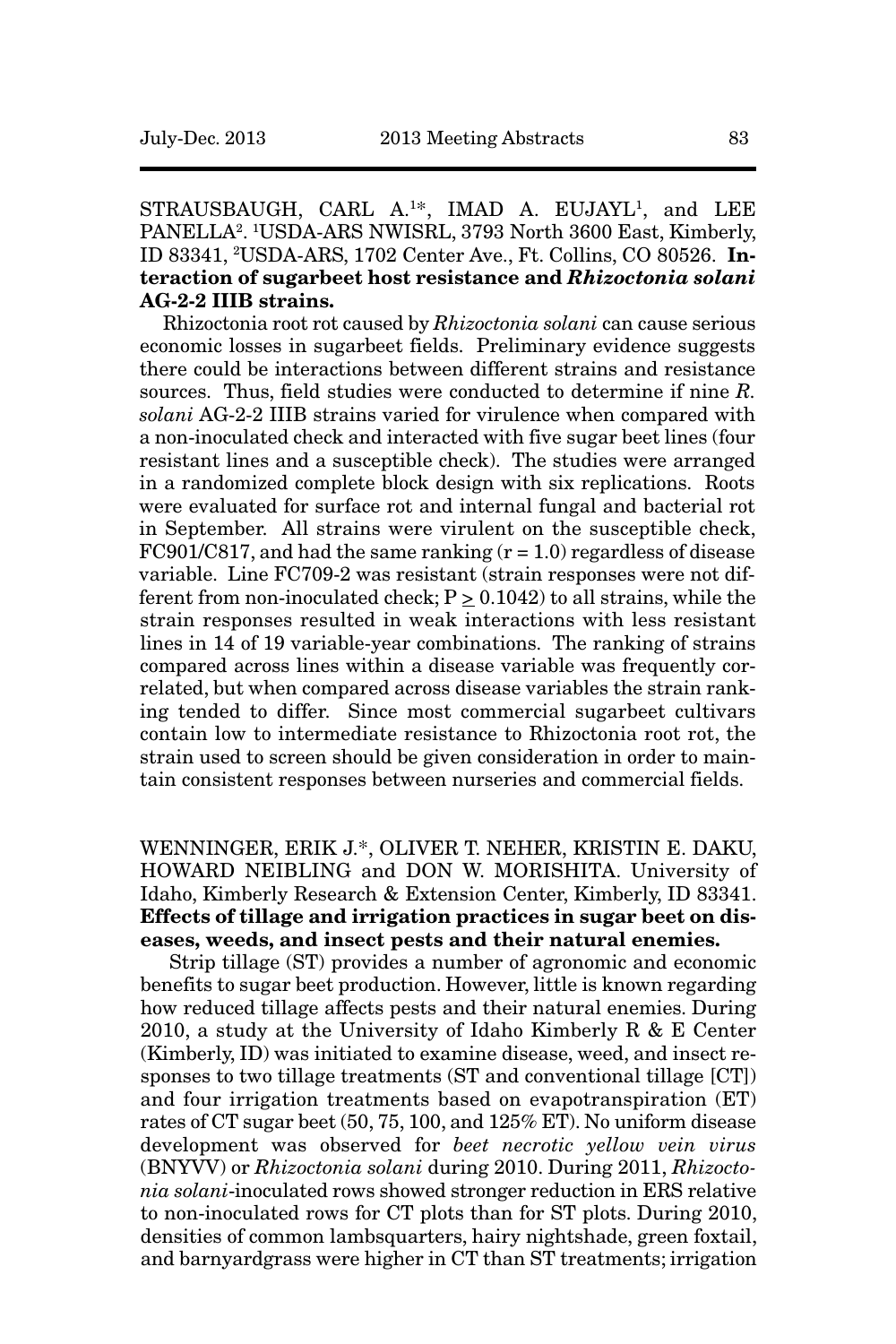treatment had little effect on dicotyledonous species, but more grasses emerged in 50% ET plots compared to the other irrigation treatments. During 2011, neither tillage nor irrigation treatment influenced weed species densities. Beet leafminer eggs (but not larvae) and bean aphids were more abundant in CT plots on some sampling dates during 2010. Neither leafminers nor aphids responded to irrigation treatments during 2011; however, bean aphids were less abundant on low-irrigation plots on one sample date during 2010. Spiders generally were more abundant in ST plots. Staphylinid beetles and harvestmen were more abundant in ST plots early in the season and more abundant in CT plots late in the season. Carabid beetle densities did not differ between tillage types. Results suggest that pest (disease, weed, and insect) pressure may be similar between CT and ST systems, and certain soil-dwelling predatory arthropods are favored by ST.

WINTERMANTEL, WILLIAM M.1\*, KIMBERLY M. WEBB<sup>2</sup>, LAURA HLADKY1, PAUL COVEY2 and CAROLYN BROCCARDO3. 1USDA-ARS, Salinas, CA 93905, 2USDA-ARS, Ft. Collins, CO 80526, and 3 Proteomics and Metabolomics Facility, Colorado State University, Ft. Collins, CO 80523. **Differentiating** *Rz-1* **AND** *Rz-2* **resistance reactions to** *Beet necrotic yellow vein virus* **through proteome analysis in sugarbeet.** 

Rhizomania, caused by *Beet necrotic yellow vein virus* (BNYVV), is one of the most economically important diseases affecting sugarbeet, and is widely distributed in most sugarbeet growing areas of the world. Control is achieved almost exclusively through planting of resistant varieties. Following the introduction of *Rz1* varieties in the 1990s, new pathotypes that break resistance have appeared. Previous studies demonstrated that a relatively small number of differences in sugarbeet protein expression were associated with BNYVV infection as well as for resistance. Current studies are examining protein differences among resistant (*Rz1* and *Rz2*) and susceptible sugarbeet, when infected with both traditional (pathotype A) and *Rz1* resistance-breaking BNYVV (pathotype IV, from California's Imperial Valley). Near isogenic lines differing only for Rhizomania resistance were provided by KWS, and raised in virus-specific soils under standardized growth chamber conditions. Protein was extracted from sugarbeet seedlings three weeks after planting to represent a time point early in the infection cycle. Total protein extracts were processed through SCX fractionation, followed by reverse phase liquid chromatography and mass spectrometry (LC-MS-MS). Peptide Spectra were examined for identity using the NCBI 'all plant' and *Beta vulgaris* genome initiative (BvGI) databases. Subtractive analysis was performed to identify differences among treatments, and indicate variation in protein content among treatments. These studies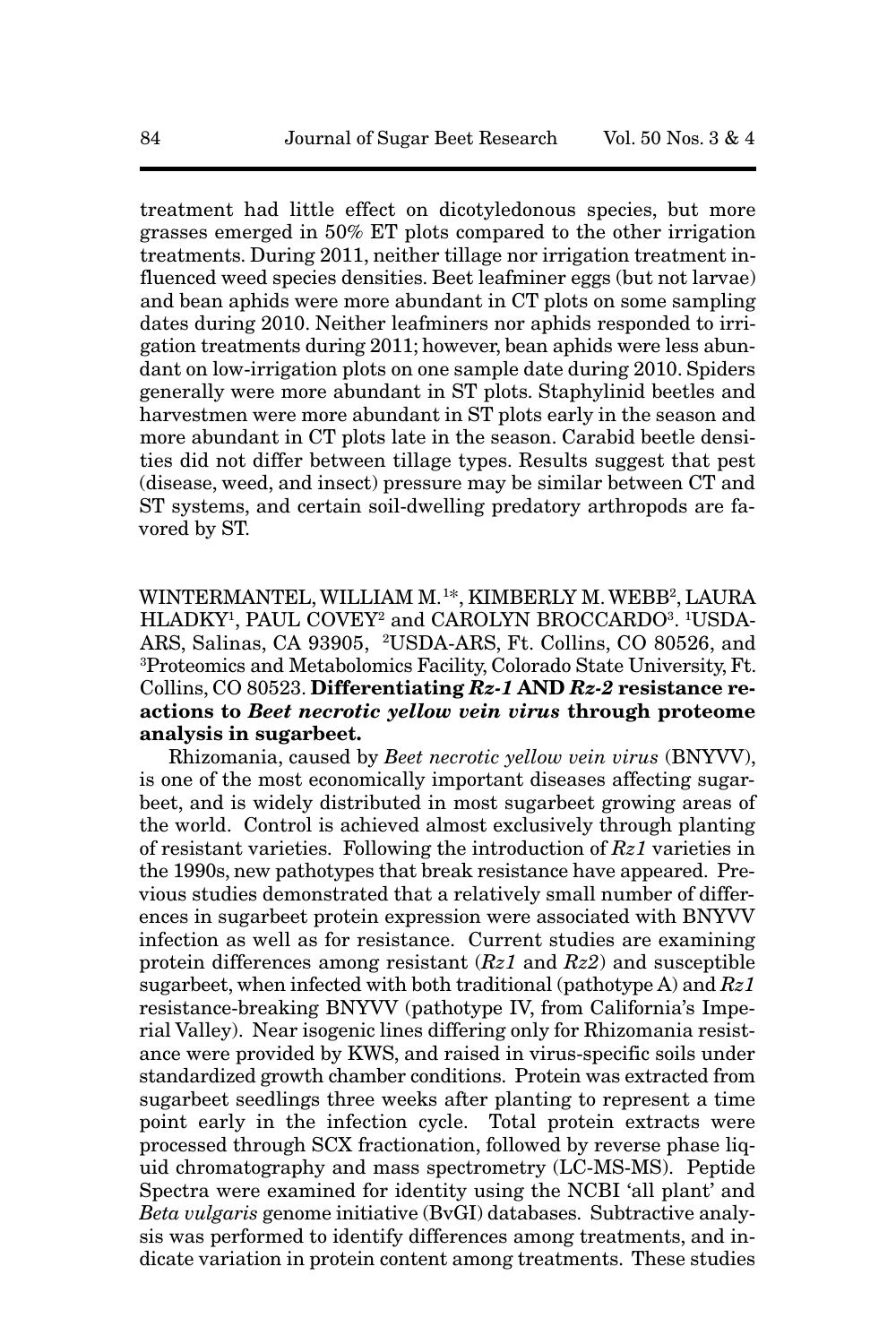build on the knowledge generated through previous research, which identified protein interactions responsible for infection of sugarbeet by BNYVV pathotype A (the predominant BNYVV pathotype in the US) in susceptible and resistant (*Rz1*) interactions, and how these interactions differ with another source of resistance (*Rz2*). Ultimately, this may lead to methods to prolong the longevity of *Rz* resistance sources by understanding the fundamental mechanisms that cause resistance to break down.

YANASE, YUJI. Mitsui Chemicals Agro, Inc., Shiodome City Center 1-5-2, Higashi-Shinbashi, Minato-ku, Tokyo, 105-7117, Japan. **Development of a novel fungicide penthiopyrad**

Penthiopyrad,(RS)-N-[2-(1,3-dimethylbutyl)thiophen-3-yl]-1 methyl-3-trifluoromethyl-1H-pyrazole-4-carboxamide is a novel fungicide that belongs to SDHI fungicides. It has been well known that carboxamide type fungicides such as carboxin have an activity against rust and Rhizoctonia diseases but penthiopyrad shows a remarkable activity against not only these diseases but also grey mold, powdery mildew and apple scab. Here, we describe chemical and biological properties and recent development status of penthiopyrad.

The first generation compound, carboxin, was developed over 40 years ago and has been used as an important seed treatment fungicide. Mepronil and flutolanil are used to control some diseases caused by Basidiomycetes and *Rhizoctonia solani*. Then thifluzamide were developed in late nineties, and their activities became higher but anti-fungal spectrum was not broadened.

On the other hand, some possibility was shown that anti-fungal spectrum was broadened a long time ago, for example, some oxathiin compounds showed activity against *Alternaria solani*, *Botrytis* sp. as well as Basidiomycetes. BC-723, a kind of benzamide derivatives, discovered by Mitsubishi Chemical Corporation, has an activity against *Botrytis cinerea*. We had paid attention to the fact that *N*-phenyl benzamide compounds had a weak and broad-spectrum activity against pathogenic fungi. After long research, we found that a novel carboxamide derivative with two heteroaromatic rings and had a high fungicidal activity. Branched alkyl substitution on the heteroaromatic ring on the amino part of the carboxamide played an important role to expand its anti-fungal spectrum. After intensive research, we finally discovered penthiopyrad having a pyrazole unit and a thiophen ring.

Although carboxamide family is one of the oldest groups of fungicides, the discovery of penthiopyrad has opened a new avenue for further research and development of novel fungicides.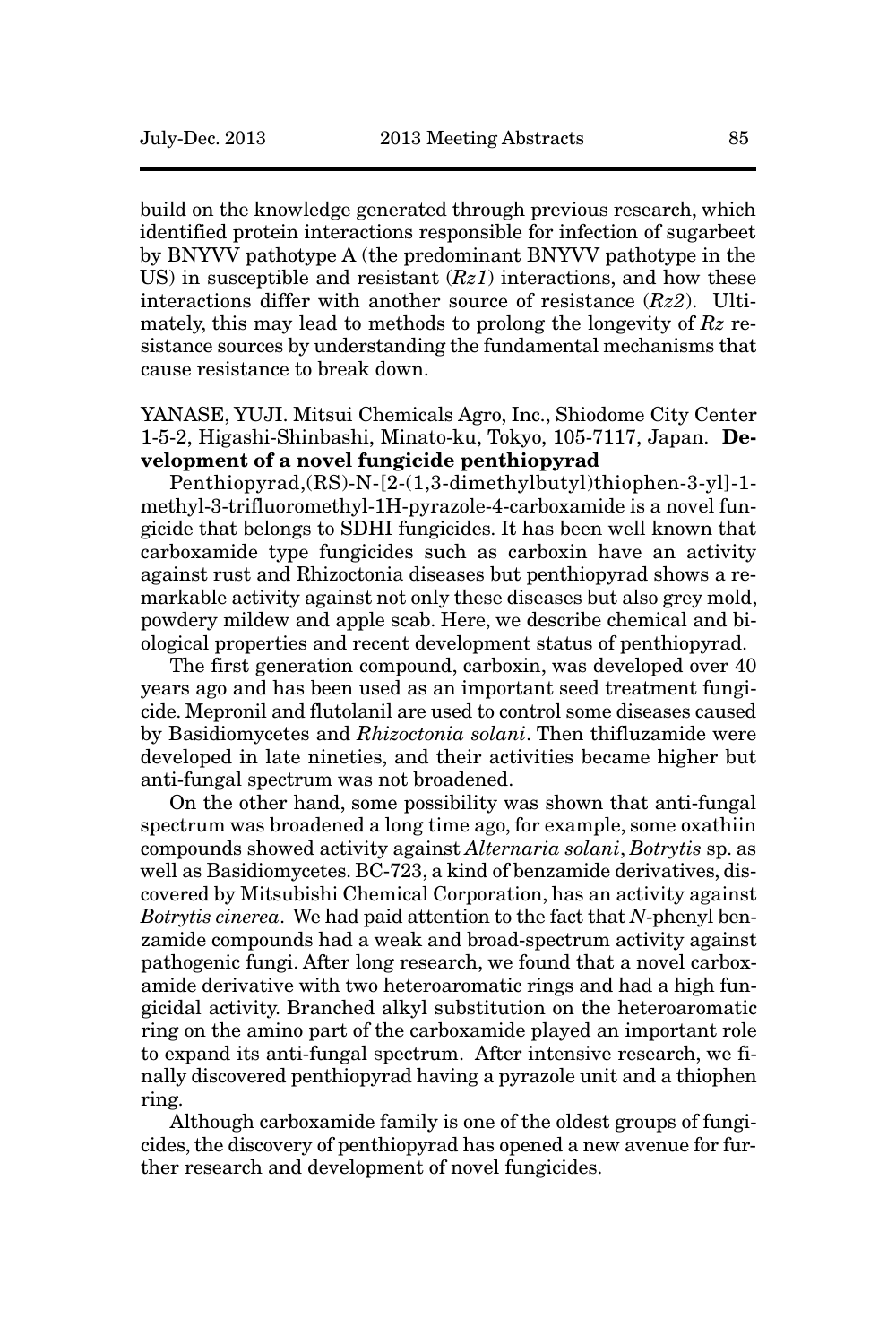# **Section D Chemistry & Instrumentation Oral Presentations**

None Submitted

#### **Section D Chemistry & Instrumentation Poster Presentations**

None Submitted

# **Section F Factory Operations Oral Presentations**

CARLSON, JEFFREY L., Southern Minnesota Beet Sugar Cooperative, PO Box 500, 83550 County Road 21, Renville, MN 56284. **Technical and economic considerations of sugar losses from long-term sugarbeet storage.**

Stored beets are materially different that fresh ones. In storage the beets lose sugar through respiration, degradation (internal metabolic processes) and deterioration (attack by microbes). They also experience physical changes including dehydration, freezing and thawing. This paper looks at how these changes affect the extractable sugar and factory operations. It also discusses how these changes should be taken into account when analyzing the risk/reward for different operational and capital improvement strategies.

CARLSON, JEFFREY L., and RON D. KAWLEWSKI\*. Southern Minnesota Beet Sugar Cooperative, PO Box 500, 83550 County Road 21, Renville, MN 56284. **Effect of washhouse makeup and blowdown flow on sugar losses for non-frozen and frozen sugarbeets.**

It has long been known that frozen sugarbeets experience much higher washhouse sugar loss than non-frozen beets. This paper uses data gathered during the 2010-11 and 2011-12 campaigns at Southern Minnesota Beet Sugar Cooperative to develop a relationship between the amount of water added to the sugar lost. Microbial activity in the wash water converts a portion of the sucrose to other organic compounds. A relationship between the Chemical Oxygen Demand (COD) and sucrose in the juice used to determine the actual sucrose loss. Changes the water addition and subsequent blow-down had no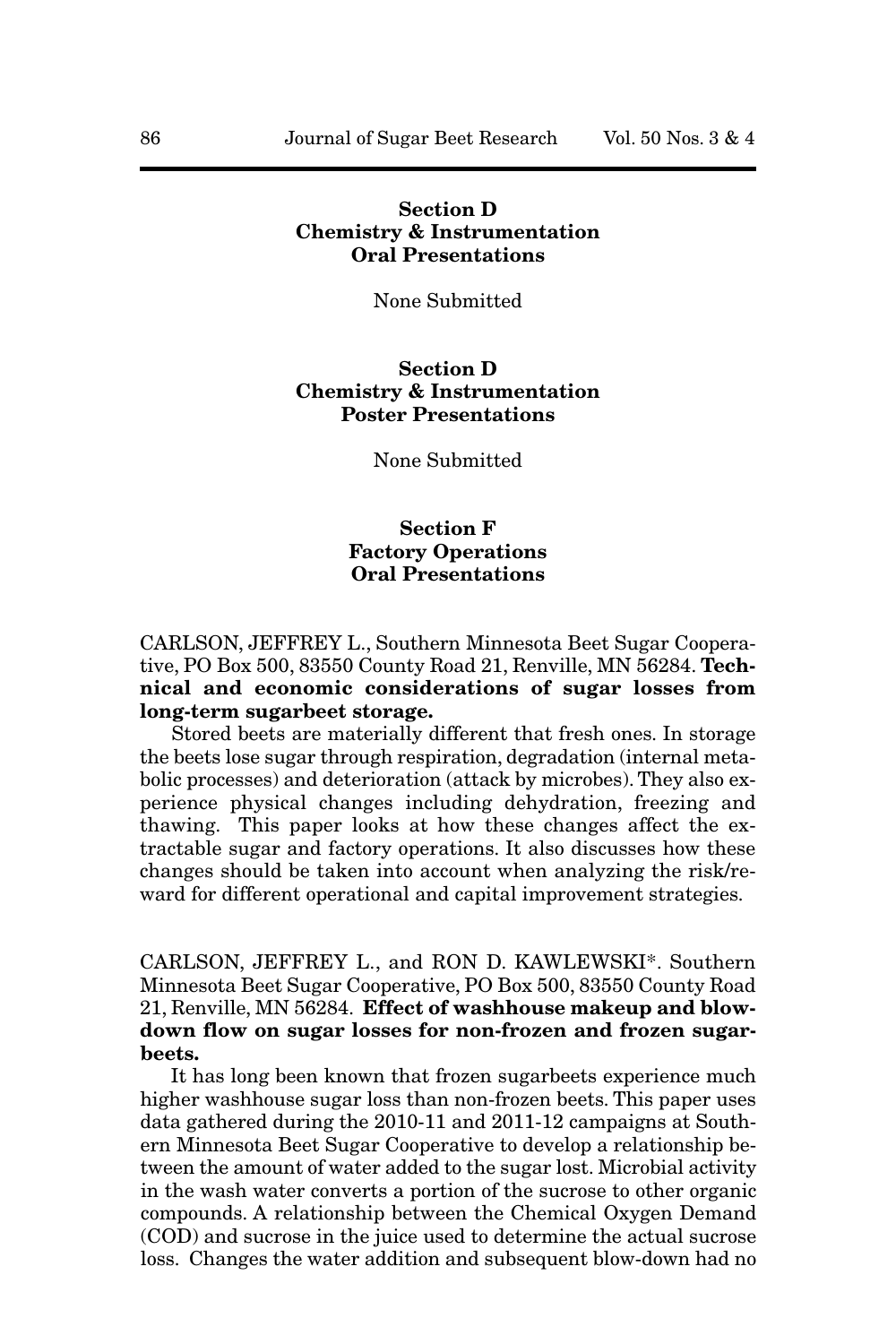measureable effect on sugar losses when slicing non-frozen beets. However, when washing frozen sugar beets an incremental increase of one gallon per minute increased the sugar loss by about 800 pounds per day. The importance of this finding and implications for reducing sugar loss are discussed.

# CARLSON, JEFFREY L., Southern Minnesota Beet Sugar Cooperative, PO Box 500, 83550 County Road 21, Renville, MN 56284. **Benefits of maintaining high pH in wash water with calcium hydroxide.**

Southern Minnesota Beet Sugar Cooperative (SMBSC) has a 1.65 million gallon beet washing loop that includes two rotary washers; rock, sand beet chip separation; and beet chip recovery; noncontact heat exchangers; and a 1.5 million gallon settling clarifier. For both operational and environmental reasons, the coop is maintaining as high of a recirculation rate and as low of a blow down rate as possible. It has been found that maintaining the pH above 10.5 using slaked lime has several advantages for this system. The high pH controls corrosion and microbial growth, which maintains a high sugar concentration and minimizes organic acid production. This allows the factory to maintain the high pH with 5-to-8 tons of lime per day. With the wash water purity reaching as high as 85 and the infection controlled, problems from carryover of wash water to the process are minimized. In addition, the mud solids settle well when the pH and calcium concentration are kept high.

CARLSON, JEFFREY L., BLAKE R. KLINGER\*, JAMES SCHUELLER, and RON D. KAWLEWSKI. Southern Minnesota Beet Sugar Cooperative, PO Box 500, 83550 County Road 21, Renville, MN 56284. **Sugar-end management implications for the method chosen to measure dry substance.** 

The dissolved solids or its inverse, moisture is an important parameter for evaluating sugar-end operations. The dissolved solids of sugar-end streams can be determined using refractive index (RDS); oven dry, dry substance (DS); near infrared (NIR); and Karl Fischer titration (KF). The accuracy and precision from each method is dependent on a variety of factors including the exact composition of the sample, sample collection and handling and the skill of the analyst. This study looked at the differences at RDS, DS and KF dry substance determinations and how they can affect purity, non-sugar-towater ratios, crystallization calculations and steam economy calculations.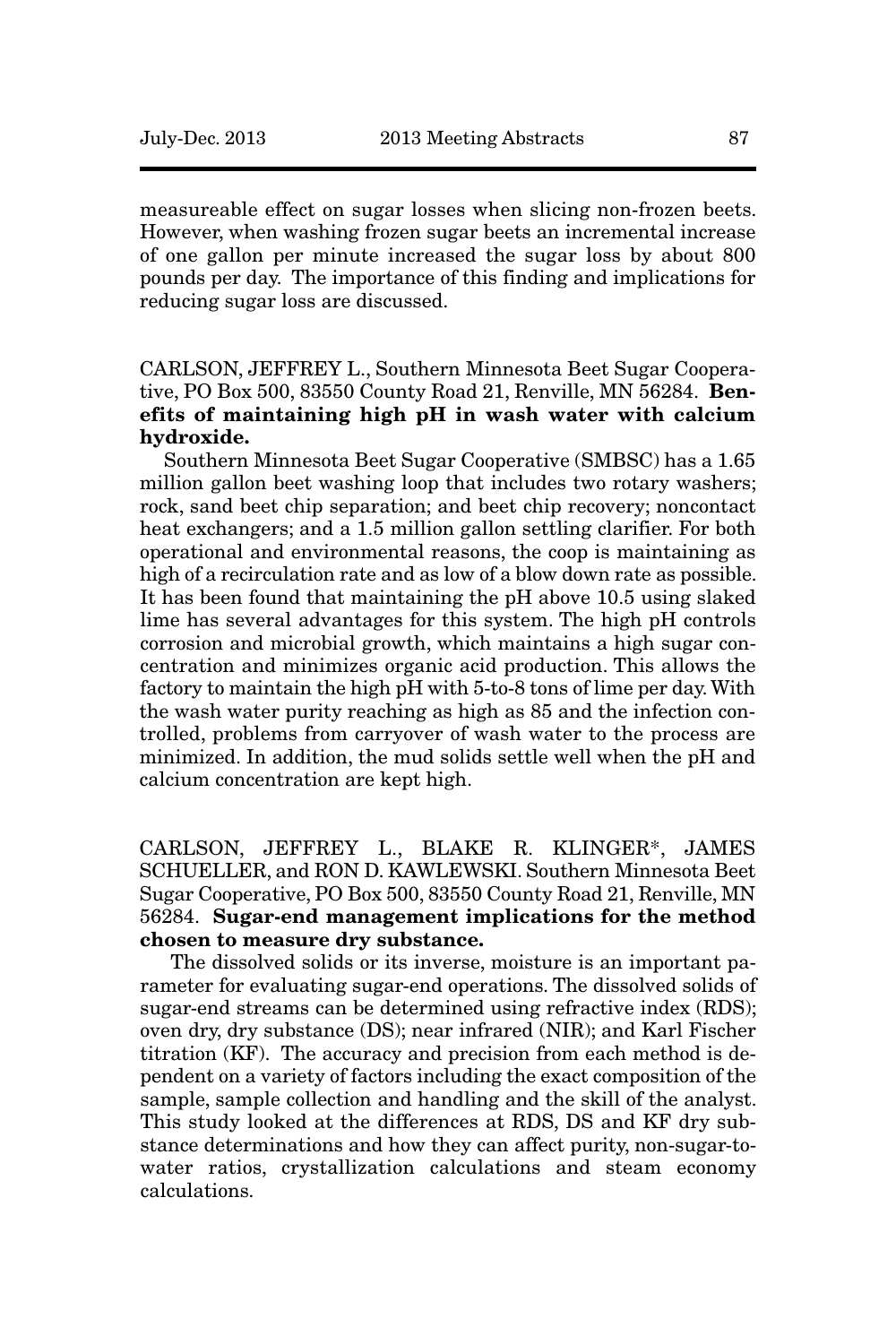# CASE, STAN\* and CHRISTOPHER D. RHOTEN. The Amalgamated Sugar Company LLC, 50 South 500 West, Paul, Idaho 83347. **Energy reduction at the MC factory of the Amalgamated Sugar Company, LLC.**

With the ever increasing cost of energy and tightening environmental permit restrictions, the Amalgamated Sugar Company (TASCO) has recently emphasized energy reduction and optimization with regard to capital improvements. In basic form, energy reduction does nothing more than reduce the over-all annual energy cost for operation. In the case of TASCO, however, energy improvements have done little to reduce the final year-end energy cost. The realized benefits, with regards to the Mini-Cassia (MC) facility, have included the ability to maximize total annual beets sliced at increased slice rate while also maximizing sugar production rate without a corresponding increase in total energy consumption. More importantly, the energy reduction improvements have provided substantially improved operating flexibility allowing the MC factory to maintain an optimal energy balance through highly variable environmental conditions while maintaining a nearly steady-state rate of throughput.

GEYER, IRMA1\* and HANS J. SCHMIDT2. 1BMA AG, Am Alten Bahnhof 5, 38122 Braunschweig, Germany and <sup>2</sup>BMA America Inc., 3127 Wild Meadow Ln, Aurora, IL 60504. **New approaches in batch centrifugal design and its operational benefits.**

Batch centrifugals rank among the key equipment in the sugar production process It is quite rightly expected that they should meet the highest requirements regarding process optimization and productivity even under heavy workloads. When selecting a new centrifugal, the following criteria are important for the decision making process: (a) optimum sugar quality depending on the individual requirements, (b) maximum yield, (c) high throughput together with the lowest possible power consumption, (d) minimized use of washwater, (e) simplicity of operation, (f) low maintenance (g) long service life of the equipment. For the development of a centrifugal it is thus equally important to combine these aspects in an optimal way and to ensure a safe and stable process.

To meet the ever increasing customer requirements and to further optimize an already highly sophisticated product, new design-engineering approaches are needed. As a worldwide leading manufacturer of centrifugals, BMA has accepted this challenge and developed a new standard-setting batch type centrifugal.

As an outstanding feature, the new and innovative basket design allows a significantly longer service life of the basket. In addition, the basket allows higher throughputs based on its volume and contributes to the smoother operation of the centrifugal. This in turn makes the process safer, even when difficult massecuites are being processed.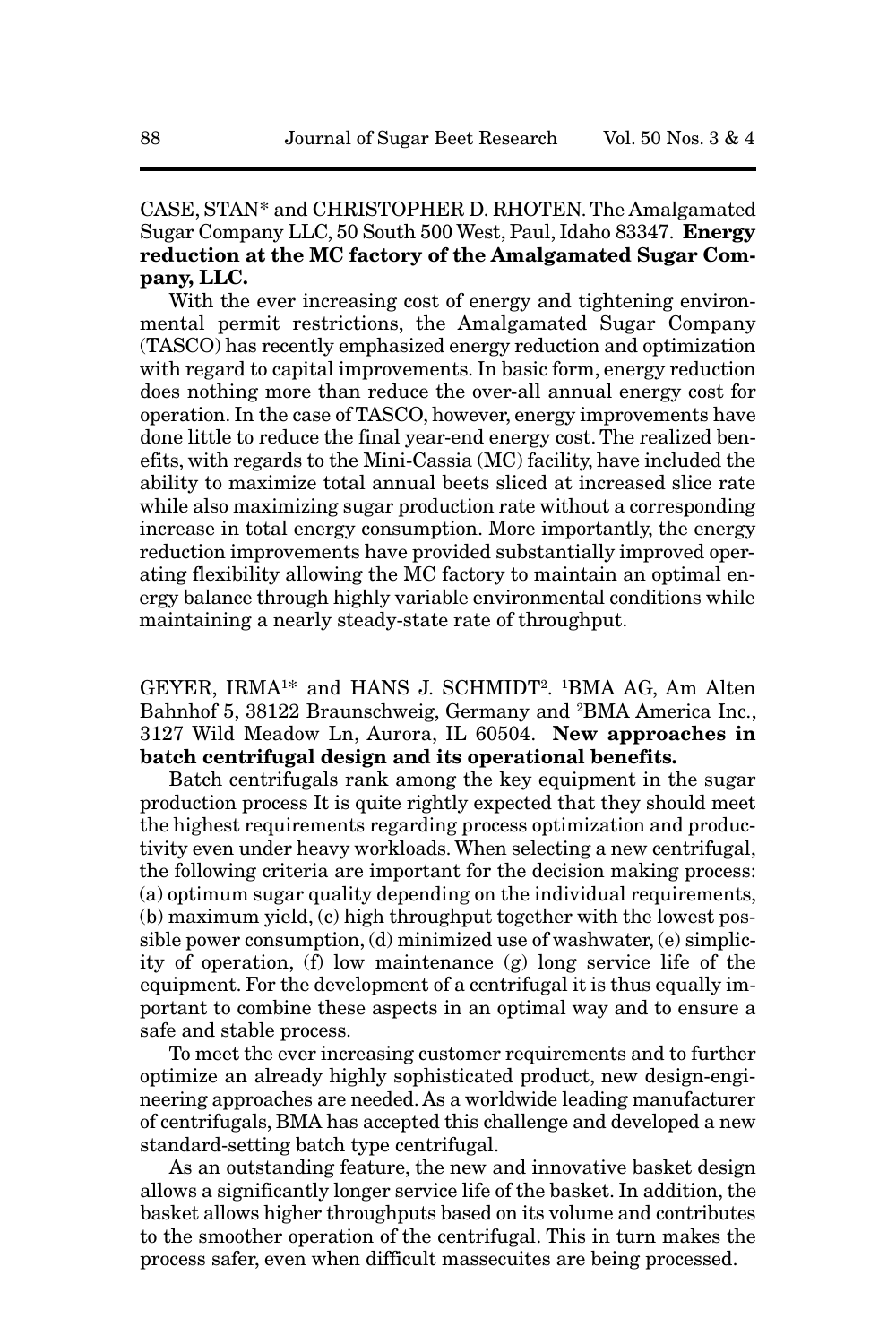With the innovative monaxial discharger, BMA reduces the discharging time by up to 20%.

A significant amount of a centrifugal's life cycle costs are attributable to the regularly required maintenance. During the development of the new centrifugal BMA paid a lot of it's attention to the simplification of the mechanical system by reducing the number of components. This has helped to minimize not only the amount of maintenance and consequently the associated costs and downtimes, but also the risk of machine failure.

A new failsafe control system and redundant, certified sensors and analyzing units provide an increased operational reliability. The controlled and monitored breaking ramp leads to higher safety for operators and the machine itself.

This presentation highlights the most important innovations of the batch centrifugal and its operational benefits based on experiences with the first installations.

GRECH, JASON M. 1\* and CARL SCHOENFELDER2. 1BetaTec Hop Products, Stanford Park, Stanford Bridge, Worcestershire, England and 2 Hydrite Chemical Co. 300 N. Patrick Blvd. Brookfield, Wisconsin 53045. **Infection control using natural hop beta acids, a focus on thick juice storage.**

Bacterial infection during the production of sugar is a significant issue. Bacteria consume sugar leading to loss of yield and quality. Hop Beta Acids have been used for over 15 years as an antibacterial agent controlling infections in all diffuser types. In recent years interest has turned to the stabilisation of thick juice. Producers are storing juice for longer periods especially if used as a feed stock in ethanol production as is the case in Europe. Several pilot studies have been carried out to look at the possibility of using Hop Beta Acids as a preserving agent in thick juice. This paper will summarise the literature to date and discuss the practical problems faced in applying the product. The application is in its infancy but some pioneers have put the pilot results to full scale application to good effect, experiencing improved stability, maintenance of high pH, low invert sugar and low bacterial counts. There has also been no problem in further processing the juice through the crystallisation process.

HATCH, ROBERT O.<sup>1\*</sup> and JAY S. CREIGLOW<sup>2</sup> and DAVID R. SMITH2. 1Organic Defoamer Group, P.O. Box 4883, Jackson, WY 83001 and 2Spreckels Sugar, 395 W. Keystone, Brawley, CA 92227. *Propylene Glycolate* **used as a top coat seal to protect thick juice from degradation in ellipsoidal storage tanks.**

From a "tail gate session", to a literature review, to a modification from the literature review, *propylene glycolate* was evaluated at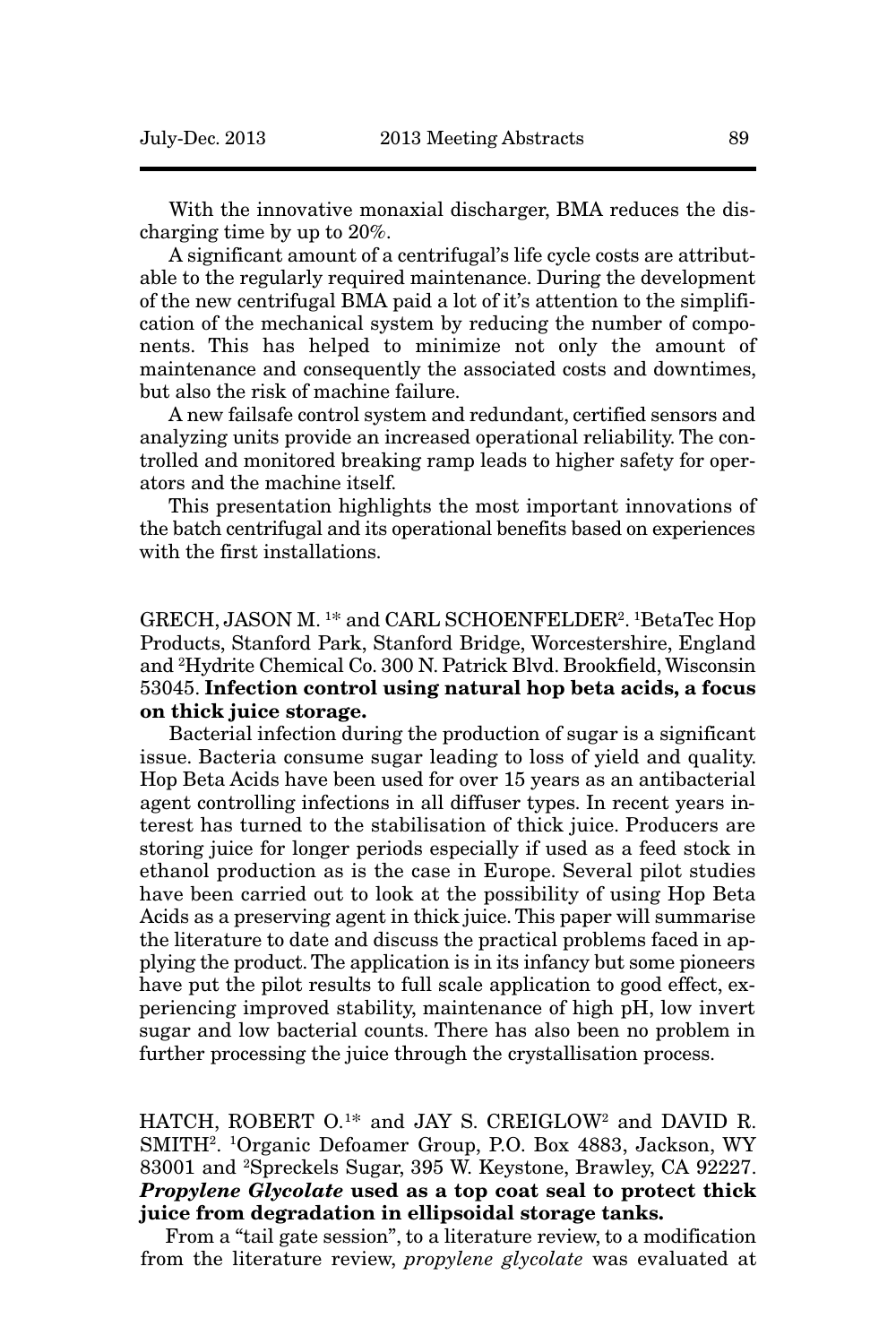Spreckels Sugar, Brawley California. The paper will: Review the Literature search; Laboratory evaluation of potential caustic top coat seals; Chemistry of *propylene glycolate*; The plant application of *propylene glycolate*; Chemistry and Quality of the thick juice stored; Results as compared to past treatments experienced at the Brawley plant; Costs; and Results with Conclusions.

KNIEPER, LOUIS H.1\*, GLENN AUGUSTINE1 and KEITH PIL-GRIM2. 1Southern Minnesota Beet Sugar Cooperative, P. O. Box 50, Renville, MN 56284-0500 and 2 Barr Engineering Company, Inc., 4700 West 77th Street, Suite 200, Minneapolis, MN 55435. **Evaluating and applying whole effluent toxicity (WET) testing and TIE/TRE protocols to improve wastewater treatment performance and permit compliance.**

NPDES discharge permit requires passing the Whole Effluent Toxicity acute test at 100% concentration of treated effluent using fathead minnows (*Pimephales promelas*), *Daphnia magna* and *Ceriodaphnia dubia*. Success was inconsistent with a 50% pass rate causing costly response activities and regulatory displeasure. SMBSC voluntarily entered a Toxicity Identification Evaluation (TIE) protocol which confirmed toxicity and general causes but did not identify a toxicant. Test methods had to be developed to quantitatively determine the presence of suspected toxicants. Only *Ceriodaphnia dubia* exhibited a consistent toxic response to the treated effluent. The Toxicity Reduction Evaluation (TRE) protocol immediately followed and spanned 3 years. Different data evaluation methods were employed to tease some understanding from the testing results. Treatment chemicals such as anti-foam oils and alum were found to increase toxicity and their use ceased or replacement products were employed. Testing procedures increased toxicity and modifications including CO2 head space were used. Exiting the TIE/TRE protocol presented a challenge due to lack of defined completion and was accomplished with 89% passing tests. SMBSC was able to establish a monitoring protocol and prediction model for the complex toxicity associated with the treated effluent discharge. Total Dissolved Solids, Potassium, Ammonia and Carbonate solubility are the synergistic causes of toxicity.

KOCHERGIN,VADIM1\* and FRANK VAN NOORD2. 1Audubon Sugar Institute, 3485 Higway 75, St.Gabriel, LA, USA and 2Suiker Unie, Postbus 1004750 AC Oud Gastel, Noordzeedijk 1134671 TL Dinteloord, Netherlands. **Crystallization of thick juice and of raw cane sugar blends.**

Co-processing of cane raw sugar in the beet sugar factories has been practiced with various levels of success in several locations worldwide. It typically results in lower sugar quality. It had been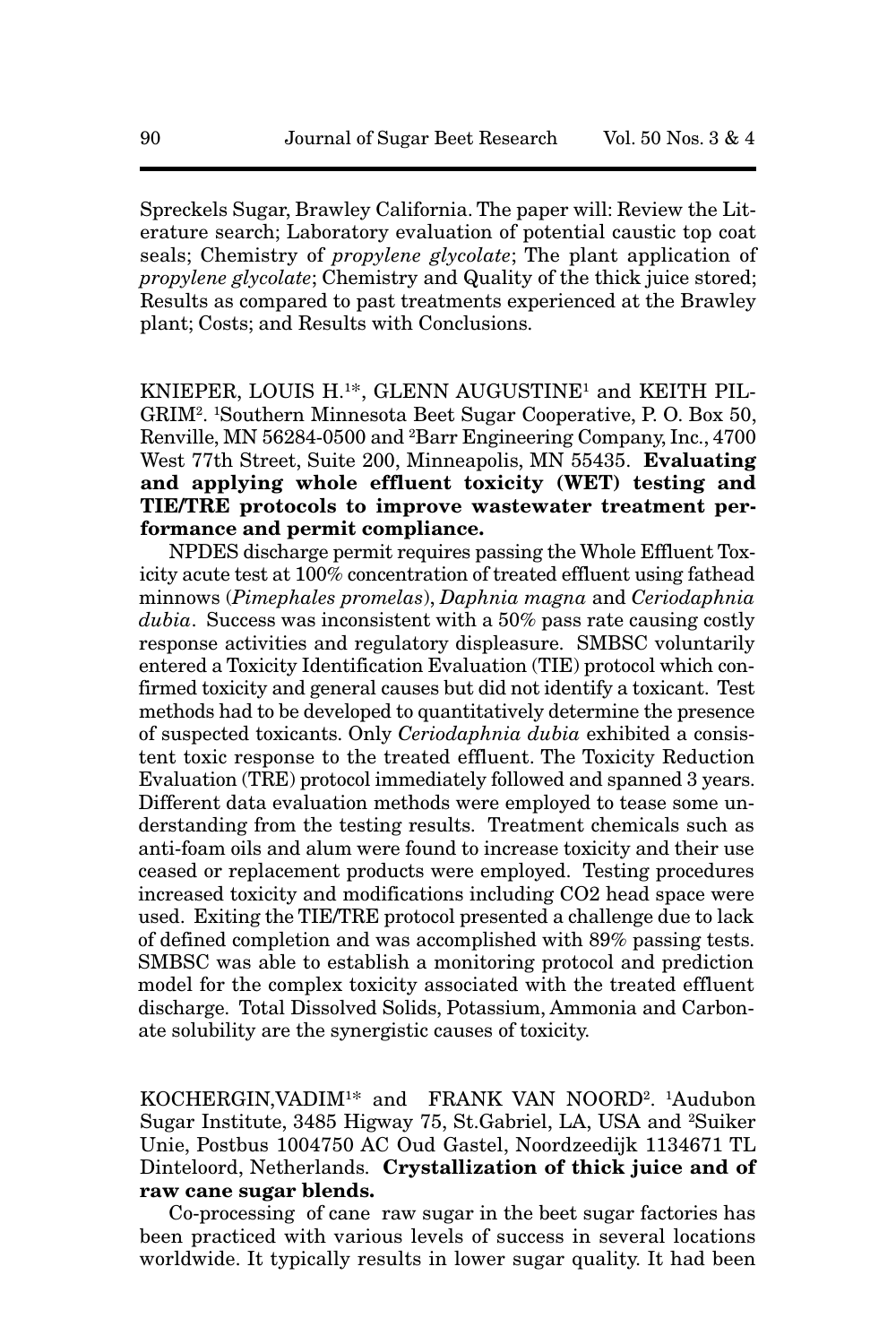proven that relatively small (10-15 %) ratios of VHP (very high pol) sugar can be co-processed with thick juice with good results using existing infrastructure of a beet sugar factory. However, proper integration and optimization of raw sugar processing into beet sugar production requires additional knowledge of color transfer and quality of sugar that could be obtained by crystallization of blended raw cane sugar and beet syrup mixtures. Various blends of raw sugar, beet thick juice and partially purified refinery syrups have been boiled at controlled conditions at the Audubon Sugar Institute. Several seeding procedures and supersaturation control formulae were evaluated. Affinated and non-affinated samples of raw sugar were analyzed using standard ICUMSA procedures. Crystal size distribution during boiling was monitored by laser diffraction crystal size analyzer. Significant differences were observed during pan boiling at higher concentrations of cane syrup in the blend, where it was more difficult to achieve the required crystal size. Different supersaturation levels may be required to successfully boil sugar of the desired size. In general, higher color transfer is expected for larger proportions of cane sugar in the blends.

#### RHOTEN, CHRISTOPHER D.. The Amalgamated Sugar Company, LLC, 50 South 500 West, Paul, Idaho 83347. **An innovative approach to self-optimizing batch vacuum pan control.**

Various approaches to vacuum pan control have been utilized in the sugar industry for many years with varying degrees of success and ability to produce a consistent massecuite quality. The development of improved and more reliable devices for the measurement of mother syrup ds concentration (refractometric measurement) and overall massecuite ds concentration (microwave density measurement) during the sugar boiling process have enabled a more or less complete control of the boiling process to manage both syrup concentration (supersaturation) and crystal content (massecuite concentration relative to syrup concentration) during the boiling cycle. This paper discusses the theory, development and application of refractometric and microwave measurement for the automatic and self-optimizing computerized control of the batch crystallization process developed and installed at the Mini-Cassia Factory of the Amalgamated Sugar Company, LLC. Operator interaction and selection of various input set points allow adjustment for pan seeding optimization and final grain size while the control system offers feed-back for seeding set point adjustment relative to standard liquor purity (sucrose solubility) and processing conditions to maintain consistent massecuite quality and uniform crystal size distribution. Multiple operating modes allow for continued pan operation in the event of necessary refractometer or microwave measurement maintenance and calibration.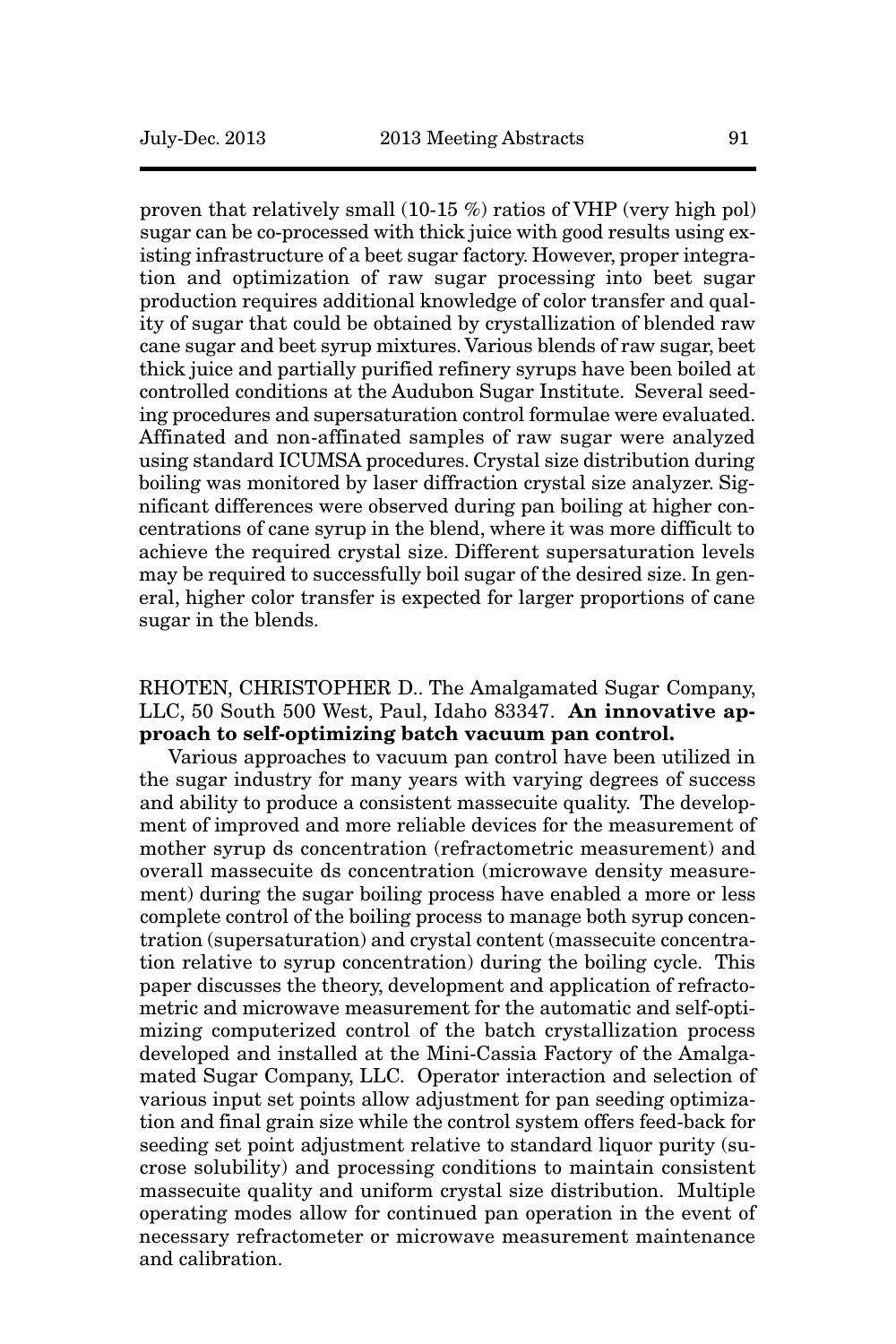ROGERS, GALAN M.\* and TOM DOLECHECK. The Amalgamated Sugar Company, P.O. Box 700, Paul, Idaho 83347. **Lime kiln influence on factory operations.**

The Mini-Cassia Factory has installed a new Eberhardt mixed feed (coke fired) kiln during the 2012-2013 campaign. It replaced two kilns, one a mixed feed kiln using anthracite coal and one using natural gas. Both of these kilns together would only support 1/2 of the factory slice and the other half of factory slice was supported by buying pebble lime and liquid  $CO<sub>2</sub>$ . The new kiln was operated upon the premise that the amount of  $CO<sub>2</sub>$  needed for the carbonation station would be supplied by the kiln with the remainder of the needed lime supplied by purchasing pebble lime. Several unexpected operational conditions were observed under these conditions that have improved the factory operations. First, the carbonation tank agitation was much less violent and the quality of the first and second carbonation juices are excellent. Second, the amount of raw materials needed from the new kiln and purchased pebble lime is less than the amount used in preceding years. This has resulted in savings in raw materials and a much smoother factory operation through the purification process. The operation of the kiln is much simpler and safer than the previous combination of kilns and pebble lime.

There is however a down side to the new kiln and that is the amount of raw material that is being discarded due to the prescreening operation. The new kiln needs larger sized rock than the previous kilns and results in the removal of fines and small rock to recover the large fraction of the rock supplied to the kiln. Work with the quarry is under way to reduce the amount of fines shipped to the factory to reduce the amount of fines that have to be handled or discarded.

SCHOENFELDER, CARL<sup>1\*</sup> and LARRY LEBEAU<sup>2</sup>. <sup>1</sup>Hydrite Chemical Co., 300 N. Patrick Blvd., Brookfield, WI 53045 and 2American Water Solutions, 256 E. 700 South, Salt Lake City, UT 84012. **Applications of chemical addition monitoring and flow control in sugar refining.**

Accurately measuring chemical additions to process streams in a sugar refinery has an impact to process performance, chemical cost control, and regulatory compliance. Until recently, conventional methods were typically limited to spot checks with calibration cylinders or other means of draw down measurement. Recently developed thermister technology has continued to mature and is now a reliable and cost effective alternative to historical standards, which provides far greater accuracy and capability for data management. Automated chemical monitoring systems are currently implemented at three major beet sugar refiners. This technology allows real time monitoring of process defoamer, or other process chemical addition,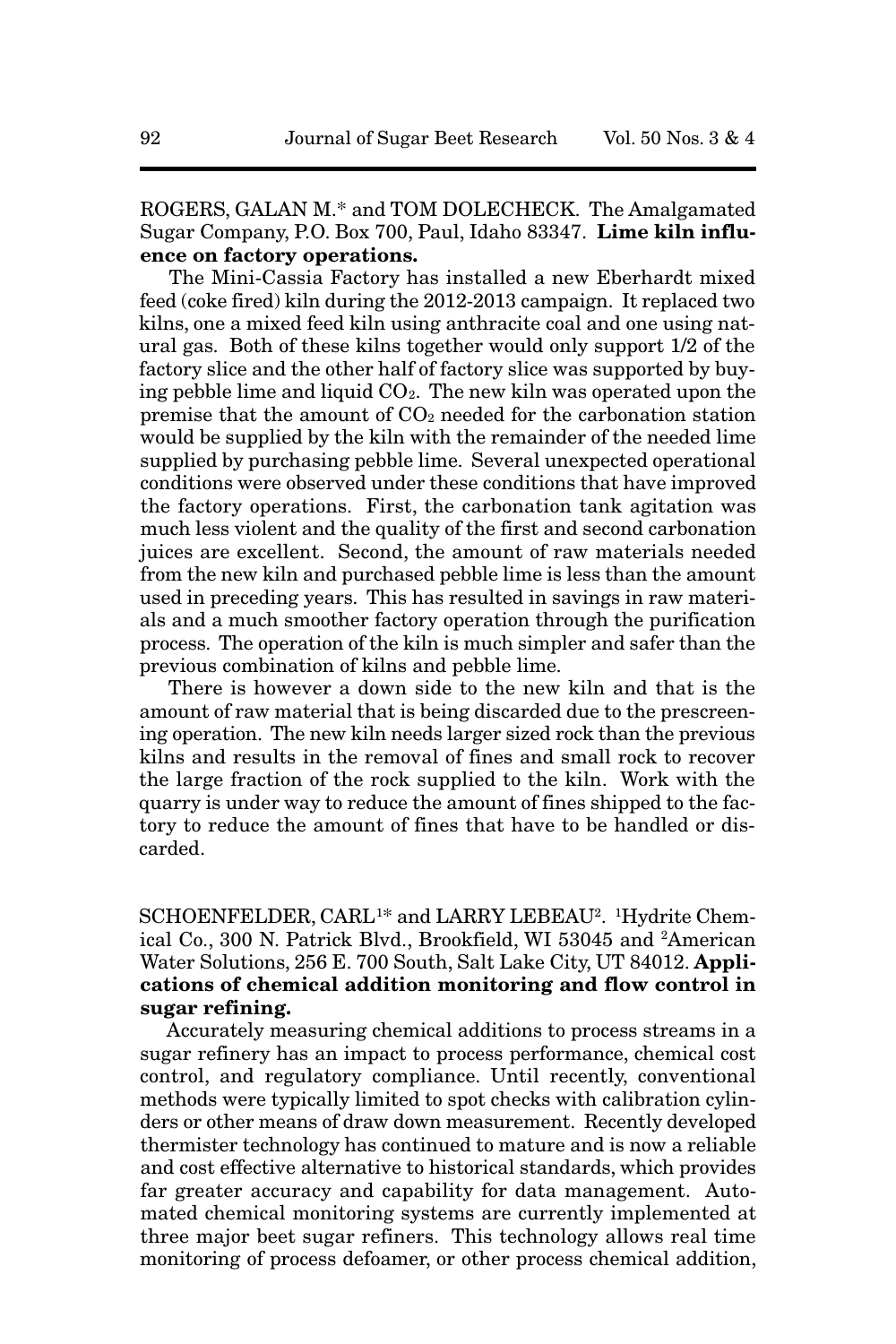which provides the operator immediate information to optimize chemical usage. Data collected is exported to alarms, trended, or integrated to multiple output signals. Further development of this technology has included an in-plant pilot system with sensors measuring entrained air, from which data is then processed though a PLC, and converted to an output signal that controls chemical addition. This paper will document the system(s) capability to date and describe the effectiveness of practical applications that are currently in place, as well as forward opportunities and developments with the technology, as it relates to cost management and regulatory compliance the sugar industry.

# STAUFER, SIMON M., Swiss Combi, Taubenlochweg 1, CH-8803 Dintikon, Switzerland. **Revival of the low temperature belt drier for sugar beet pulp.**

Sugar beet pulp drying is energy intensive and produces emission nuisance in beet sugar factories with direct fired rotary drum driers. Most of these driers are in operation since several decades without major improvements. Low temperature belt driers (LTD) are in operation for almost 30 years in the sugar industry, for example at the Südzucker plant in Offstein, Germany. A 600m2 LTD with a water evaporation of 30t/h pre-dries the beet pulp with waste heat from the sugar plant. Since its start-up it has saved more than a Terawatthour of fuel. For some reasons this technology has been forgotten for a long time. Now, 30 years later, the low temperature drying technology has got its revival and 3 LTD plants have been installed. Since the campaign 2012/13 a LTD with 580m2 pre-dries the sugar beet pulp at the Südzucker plant in Plattling, Germany, with a capacity of 30t/h water evaporation, utilizing waste heat from the sugar factory. Besides the natural gas savings it allows to run the rotary drum driers with a lower drum inlet temperature which reduces significantly the emissions. At Agrana's beet sugar plants in Tulln and Leopoldsdorf, both Austria, LTDs with 870m2 and 45t/h water evaporation pre-dry the beet pulp, utilizing also waste heat from the sugar plant, additionally flue gas from the boiler and heat recovered from the drum driers. Condensing the drum drier exhaust gases allows to heat a part of the LTD at a temperature equal to the wet bulb temperature of the drum drier exhaust gas. As a side effect it is scrubbed in the condenser, which reduces the dust load significantly and condenses some of the VOC and odor emissions. With the LTDs the two Agrana plants achieve natural gas savings of 60% for the pulp drying.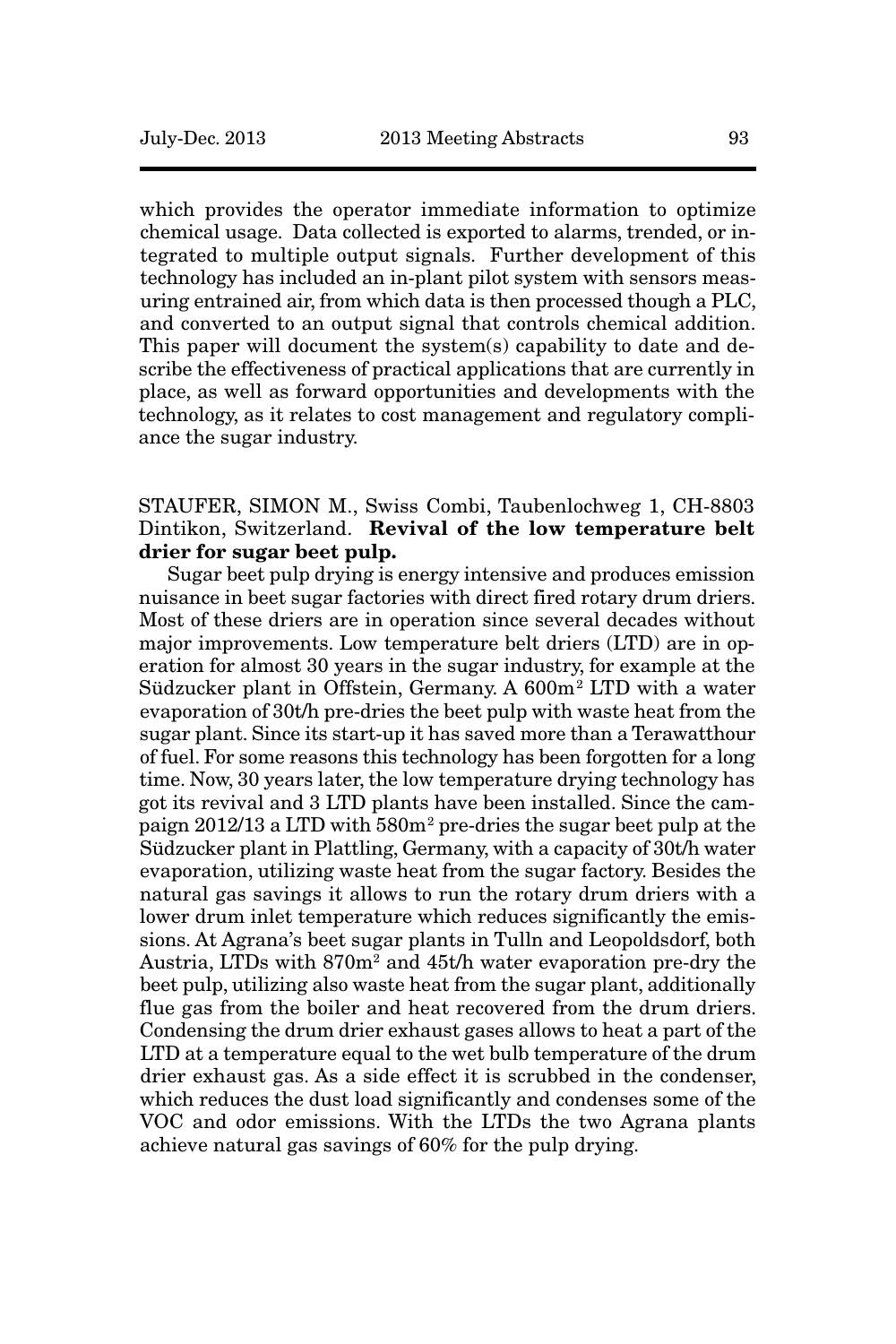SULLIVAN, SHAWN\* and ROBERT M. ZIMMERMAN. Western Sugar Cooperative, 1221 Eighth Ave, Greeley, CO 80631. **Sugar beet flume solids separation and mud pressing.**

Waste water regulations require minimizing impacts to surface and ground water including flume mud pond systems. Western Sugar Cooperative's Fort Morgan factory installed screening systems to remove sugar beet particles from flume water and provide marketable feed product. This also removes organic material in system reducing potential impacts to mud ponds and groundwater. Two twin wire (nylon belts) mud presses were also installed to remove topsoil from flume system. These belt type presses were based on pulp and paper mill type press systems. The overall system included automatic polymer batching, individual spray wash systems for each wire or belt, and solids handling to stage the recovered topsoil. The initial startup phase has indicated good moisture reduction (about 50% solids) along with reasonable performance with the highly variable incoming solids type. Future systems will likely be required to address topsoil generation and recycling as compost or soil amendment.

SULLIVAN, SHAWN and ROBERT M. ZIMMERMAN\*. Western Sugar Cooperative, 1221 Eighth Ave, Greeley, CO 80631. **Putsch Pressure Leaf Filter Installation and Results.**

Waste water regulations require minimizing impacts to surface and ground water including lime pond systems. Western Sugar Cooperative's Fort Morgan factory installed three Putsch PKF-140 pressure leaf filters to replace the existing rotary vacuum drum filters. This change allowed the lime cake to be handled on a dry basis where the drum filters required the cake to be slurried and pumped to a pond. This was a rare environmental project that had return as the lime sewer loss was reduced from 0.15-0.20% OB to 0.03% OB. The installation design and start up issues with the project will be detailed. The first three months of operational performance will be discussed.